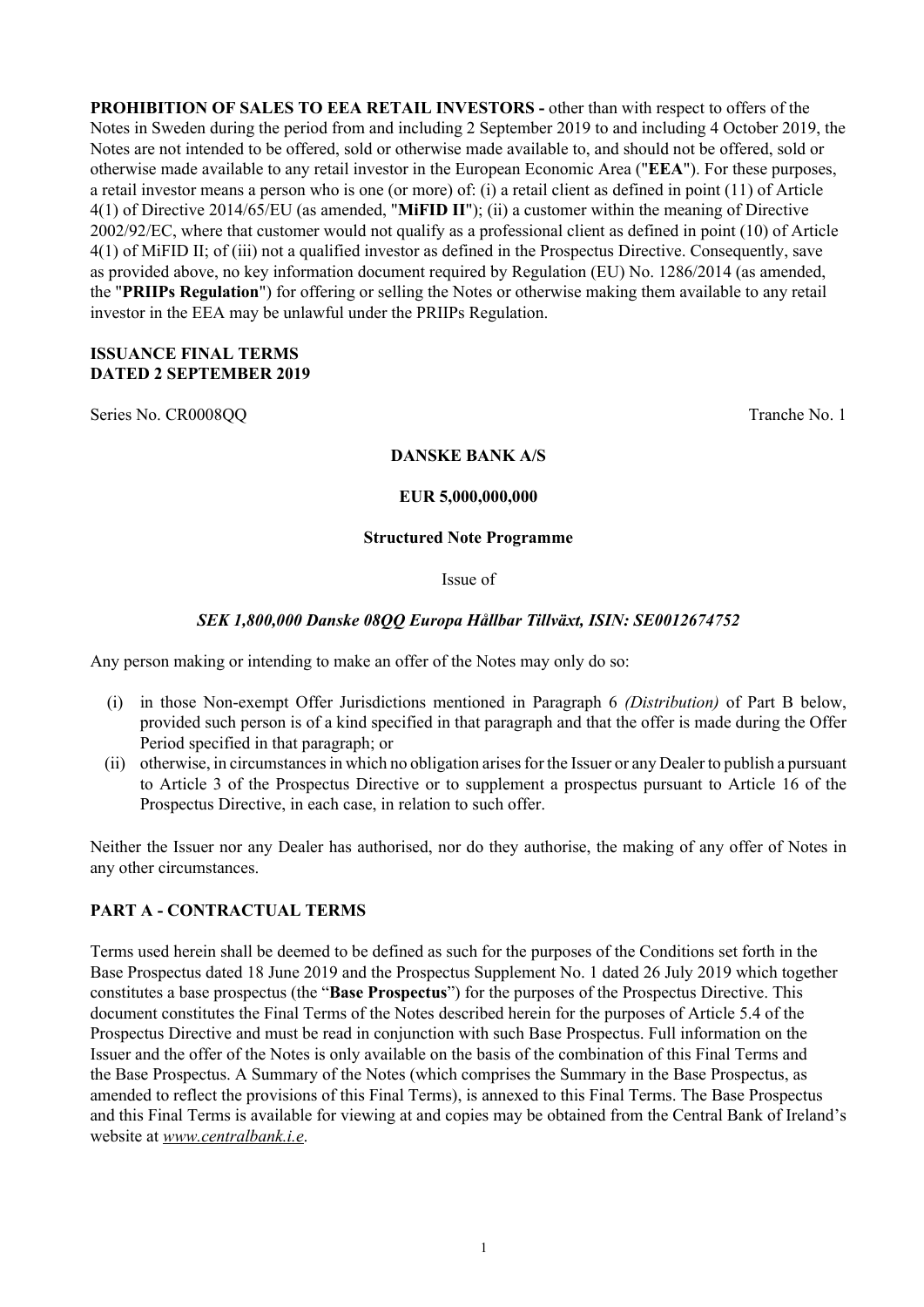| 1.  | Issuer:                                                   |                                                                   | Danske Bank A/S                                                                                |
|-----|-----------------------------------------------------------|-------------------------------------------------------------------|------------------------------------------------------------------------------------------------|
| 2.  | (i)                                                       | Series Number:                                                    | <b>CR0008QQ</b>                                                                                |
|     | (ii)                                                      | Tranche Number:                                                   | 1                                                                                              |
|     | (iii)                                                     | Date on which the Notes will be<br>consolidated and form a single |                                                                                                |
|     |                                                           | Series:                                                           | Not Applicable                                                                                 |
| 3.  |                                                           | Specified Currency or Currencies:                                 | <b>SEK</b>                                                                                     |
| 4.  |                                                           | <b>Aggregate Principal Amount:</b>                                | SEK 1,800,000.00                                                                               |
| 5.  | <b>Issue Price:</b>                                       |                                                                   | 110.00 per cent. of the Aggregate Principal Amount                                             |
| 6.  | (i)                                                       | <b>Specified Denominations:</b>                                   | SEK 10,000.00                                                                                  |
|     | (ii)                                                      | <b>Calculation Amount:</b>                                        | SEK 10,000.00                                                                                  |
| 7.  | (i)                                                       | Issue Date:                                                       | 22 October 2019                                                                                |
|     | (ii)                                                      | <b>Interest Commencement Date:</b>                                | Not Applicable                                                                                 |
|     | (iii)                                                     | Trade Date:                                                       | 8 October 2019                                                                                 |
| 8.  | <b>Maturity Date:</b>                                     |                                                                   | 22 October 2022                                                                                |
| 9.  | <b>Interest Basis:</b>                                    |                                                                   | Not Applicable - The Notes do not bear or pay any interest                                     |
| 10. | Redemption/Payment Basis:                                 |                                                                   | Index-Linked Redemption Notes (further particulars<br>specified at items 34 and 36(iv) below). |
| 11. |                                                           | Put/Call Options:                                                 | Not Applicable                                                                                 |
| 12. | Tax Gross-Up:                                             |                                                                   | General Condition 8.3 (No Gross-up) applicable                                                 |
| 13. | Date of Board approval for issuance of<br>Notes obtained: |                                                                   | Not Applicable                                                                                 |
|     | <b>CONVERSION</b>                                         |                                                                   | <b>PROVISIONS RELATING TO REFERENCE ITEMS AND FX PRINCIPAL/OPTION</b>                          |
| 14. |                                                           | <b>Rate-Linked Provisions:</b>                                    | Not Applicable                                                                                 |

**15. Inflation-Linked Provisions:** Not Applicable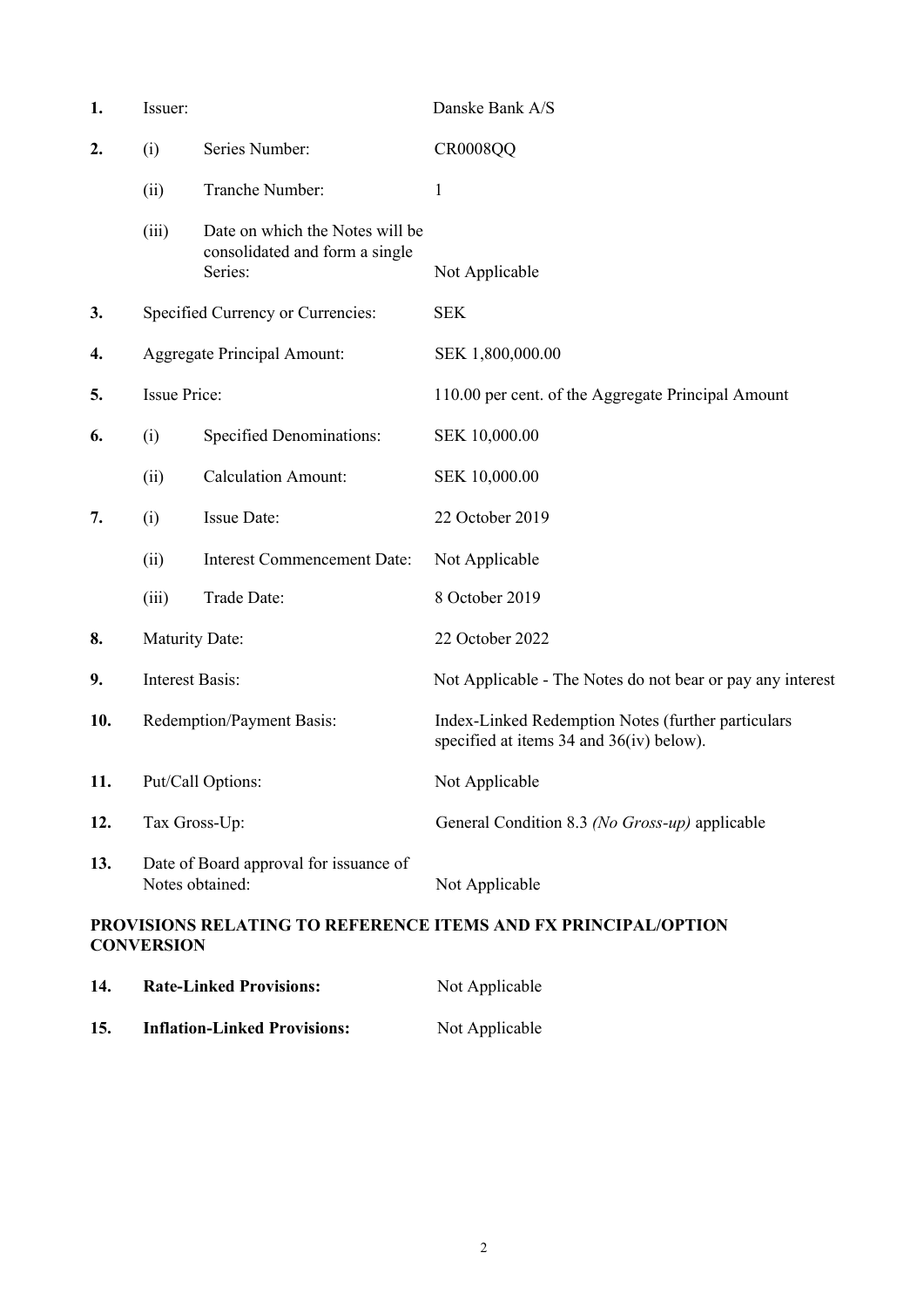| 16. |                                     | <b>Index-Linked Provisions:</b>           |                                                                                                                                                                                                                               |                                 | Applicable                                   |                                                            |       |
|-----|-------------------------------------|-------------------------------------------|-------------------------------------------------------------------------------------------------------------------------------------------------------------------------------------------------------------------------------|---------------------------------|----------------------------------------------|------------------------------------------------------------|-------|
|     | (i)                                 | weightings:                               | Whether the Notes relate to a<br>basket of indices or a single<br>index, the identity of the<br>relevant Index/Indices, whether<br>any such Index is a Designated<br>Multi-Exchange Index and<br>(if applicable) the relevant |                                 | Single Underlying Index                      | The Underlying Index is as specified in the Table below    |       |
|     | (ii)                                | Initial Price:                            |                                                                                                                                                                                                                               |                                 | Not Applicable                               |                                                            |       |
|     | (iii)                               | Exchange(s):                              |                                                                                                                                                                                                                               |                                 | As specified in the Table below              |                                                            |       |
|     | (iv)                                |                                           | Related Exchange(s):                                                                                                                                                                                                          |                                 | As specified in the Table below              |                                                            |       |
|     | (v)                                 | Valuation Time:                           |                                                                                                                                                                                                                               |                                 | <b>Scheduled Closing Time</b>                |                                                            |       |
|     | (vi)                                |                                           | Correction of Index Levels:                                                                                                                                                                                                   |                                 | Correction of Index Levels applies           |                                                            |       |
|     |                                     |                                           | <b>Correction Cut-Off Date:</b>                                                                                                                                                                                               |                                 | Days after such Relevant Determination Date. | In relation to a Relevant Determination Date, two Business |       |
| i   | <b>Index</b>                        |                                           | <b>Designated Exchange</b><br><b>Multi</b><br><b>Exchange</b><br><b>Index</b>                                                                                                                                                 |                                 | <b>Related Exchange Valuation Time</b>       |                                                            | $W_i$ |
| 1   | <b>SOLACTIVE</b><br><b>MV INDEX</b> | <b>SUSTAINABLE</b><br><b>GOALS EUROPE</b> | No                                                                                                                                                                                                                            | <b>NOT</b><br><b>APPLICABLE</b> | NOT APPLICABLE Scheduled Closing             | Time                                                       | 100%  |
| 17. |                                     | <b>Equity-Linked Provisions:</b>          |                                                                                                                                                                                                                               |                                 | Not Applicable                               |                                                            |       |

18. **Fund-Linked Provisions:** Not Applicable

**19. Currency-Linked Provisions:** Not Applicable

**20. Commodity-Linked Provisions:** Not Applicable

**21. Additional Disruption Events:** Applicable

(i) Change in Law: Applicable

(ii) Hedging Disruption: Applicable

(iii) Increased Cost of Hedging: Applicable

(iv) Increased Cost of Stock Borrow: Not Applicable

(v) Insolvency Filing: Not Applicable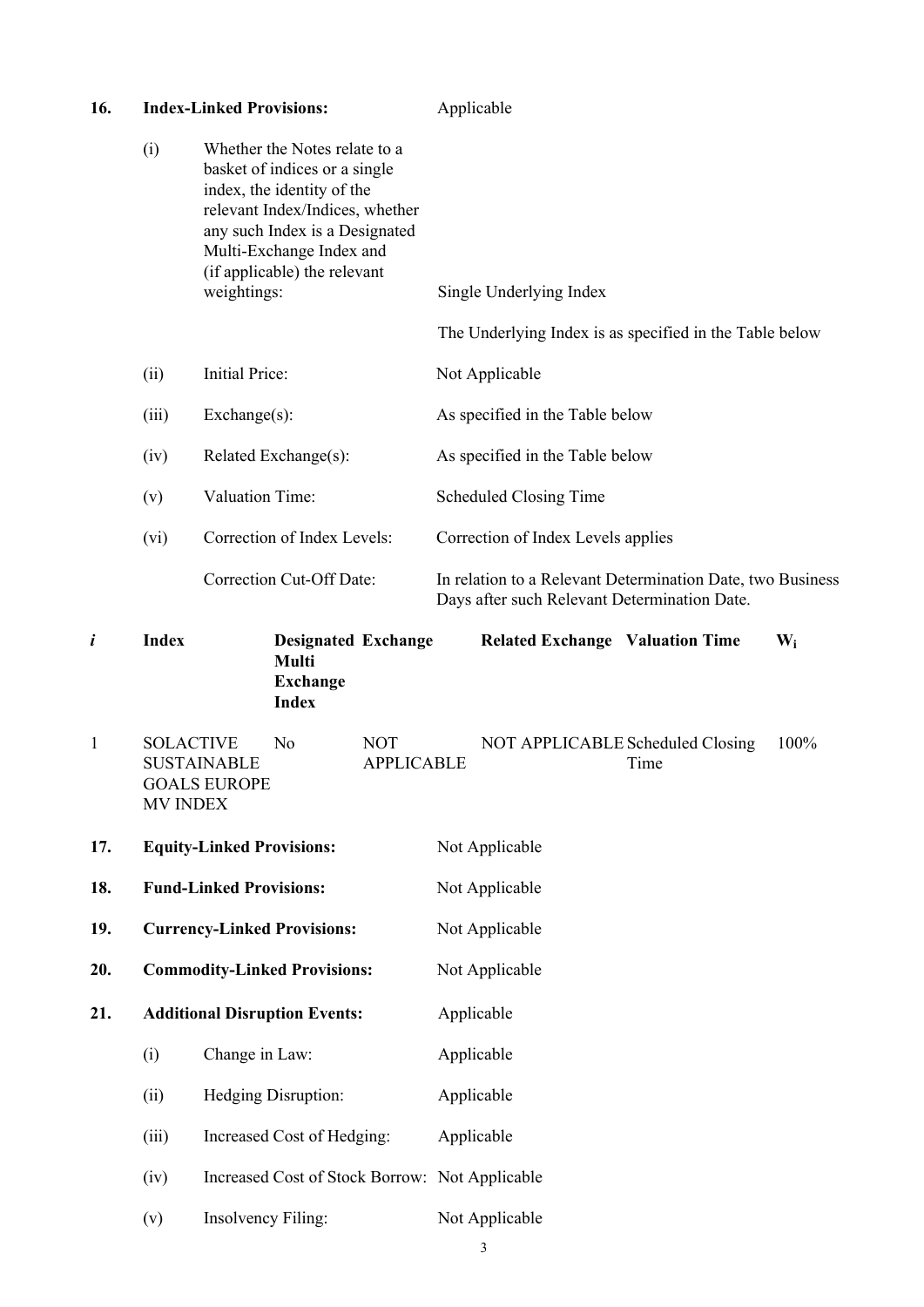|     | $(v_1)$ | Loss of Stock Borrow:            | Not Applicable |
|-----|---------|----------------------------------|----------------|
| 22. |         | <b>Credit-Linked Provisions:</b> | Not Applicable |

# **PROVISIONS RELATING TO INTEREST (IF ANY) PAYABLE**

| 23. | <b>FX Interest Conversion:</b>                                  | Not Applicable |
|-----|-----------------------------------------------------------------|----------------|
| 24. | <b>Fixed Rate Notes Provisions:</b>                             | Not Applicable |
| 25. | <b>Variable Rate Note Provisions:</b>                           | Not Applicable |
| 26. | Provisions for specific types of<br><b>Variable Rate Notes:</b> | Not Applicable |
| 27. | <b>Reference Item-Linked Interest</b><br><b>Provisions:</b>     | Not Applicable |
| 28. | <b>Zero Coupon Note Provisions:</b>                             | Not Applicable |
| 29. | <b>Credit-Linked Interest Provisions:</b>                       | Not Applicable |

# **PROVISIONS RELATING TO REDEMPTION**

| 30. | <b>Call Option:</b>      |                                                                                                                                                                                                                                                                                                                                                                                      | Not Applicable                       |
|-----|--------------------------|--------------------------------------------------------------------------------------------------------------------------------------------------------------------------------------------------------------------------------------------------------------------------------------------------------------------------------------------------------------------------------------|--------------------------------------|
| 31. | <b>Put Option:</b>       |                                                                                                                                                                                                                                                                                                                                                                                      | Not Applicable                       |
| 32. | <b>Early Redemption:</b> |                                                                                                                                                                                                                                                                                                                                                                                      |                                      |
|     | (i)                      | Early Redemption for tax<br>reasons:                                                                                                                                                                                                                                                                                                                                                 | Not Applicable                       |
|     | (ii)                     | Notice Period relating to early<br>redemption for tax reasons:                                                                                                                                                                                                                                                                                                                       | Minimum Period: Not Applicable       |
|     |                          |                                                                                                                                                                                                                                                                                                                                                                                      | Maximum Period: Not Applicable       |
|     | (iii)                    | Early Redemption Amount<br>payable (a) on redemption<br>for taxation reasons or<br>(b) on redemption for an<br>Administrator/Benchmark Event<br>or $(c)$ on an an illegality or $(d)$<br>on an Event of Default or (e)<br>in the case of Reference Item-<br>Linked Notes, following an<br>early redemption pursuant to<br>the provisions of the relevant<br>Reference Item Schedule: | As set out in the General Conditions |
|     | (iv)                     | Early Redemption Amount<br>includes amount in respect of                                                                                                                                                                                                                                                                                                                             |                                      |
|     |                          | interest:                                                                                                                                                                                                                                                                                                                                                                            | Not Applicable                       |
|     |                          |                                                                                                                                                                                                                                                                                                                                                                                      | 4                                    |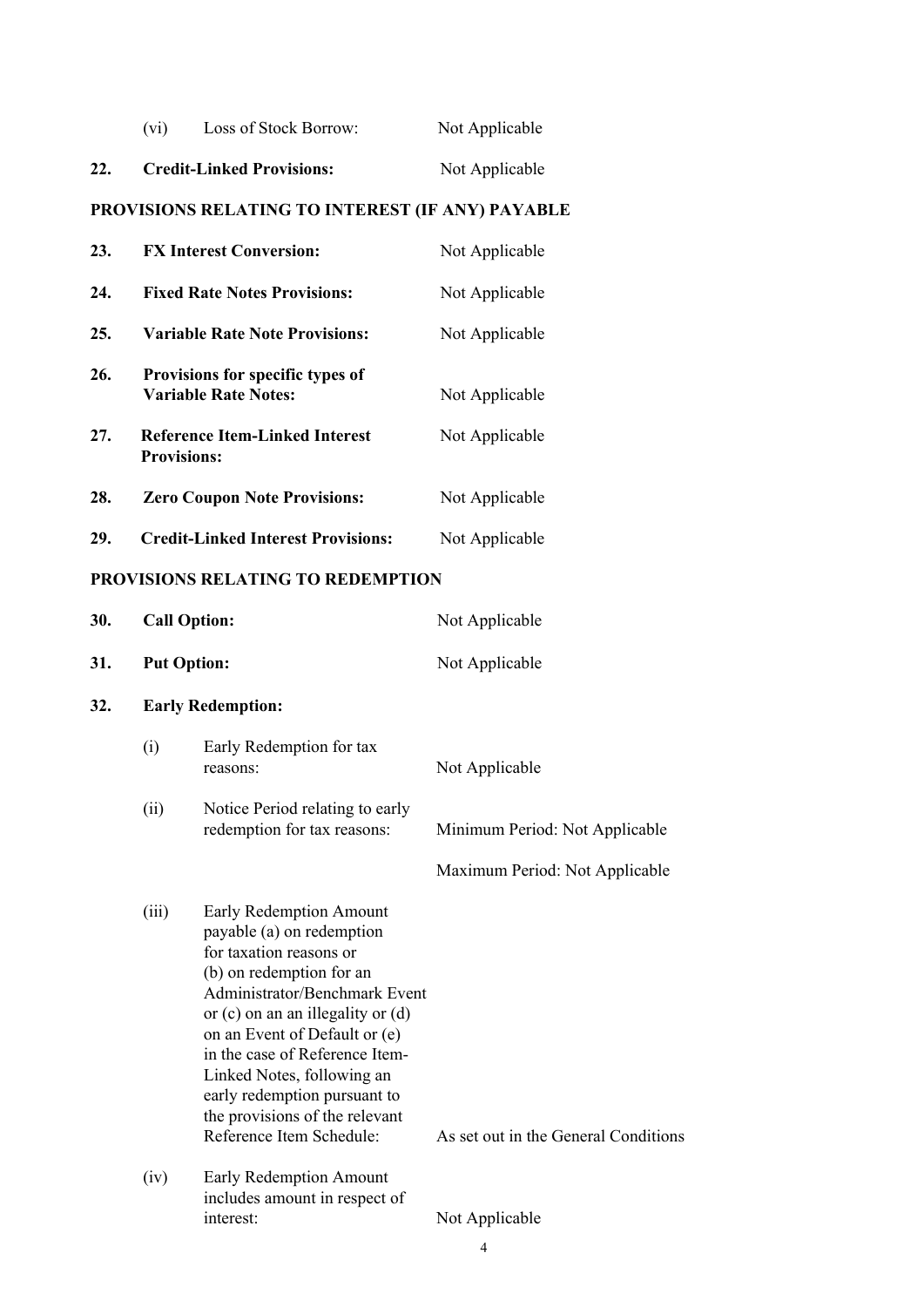| 33. |                    | <b>Autocall Early Redemption:</b>                                       | Not Applicable                                                                                                                                                |
|-----|--------------------|-------------------------------------------------------------------------|---------------------------------------------------------------------------------------------------------------------------------------------------------------|
| 34. |                    | <b>Final Redemption Amount:</b>                                         | The Final Redemption Amount shall be the Reference<br>Item-Linked Redemption Amount as specified in item 36<br>below.                                         |
| 35. |                    | <b>FX Principal Conversion:</b>                                         | Not Applicable                                                                                                                                                |
| 36. | <b>Provisions:</b> | <b>Reference Item-Linked Redemption</b>                                 | Applicable. The Notes are Index-Linked Redemption<br>Notes.                                                                                                   |
|     | (i)                | Final Redemption Amount:                                                | The Final Redemption Amount for the purposes of General<br>Condition 6.1 (Scheduled Redemption) is the Reference<br>Item-Linked Redemption Amount, being the: |
|     |                    |                                                                         | <b>Call Redemption Amount</b>                                                                                                                                 |
|     | (ii)               | Provisions relating to Relevant<br>Principal Amount:                    | Applicable                                                                                                                                                    |
|     |                    | Redemption Factor:<br>(A)                                               | 100 per cent.                                                                                                                                                 |
|     |                    | FX Principal Conversion:<br>(B)                                         | Not Applicable                                                                                                                                                |
|     | (iii)              | Provisions relating to Nth<br>Performance:                              | Not Applicable                                                                                                                                                |
|     | (iv)               | Call Redemption Amount:                                                 | Applicable: Redemption Payout Condition 4 Call<br>Redemption Amount applies.                                                                                  |
|     |                    | Strike:<br>(A)                                                          | 100%                                                                                                                                                          |
|     |                    | Participation Rate:<br>(B)                                              | 145%                                                                                                                                                          |
|     |                    | Performance Floor:<br>(C)                                               | 0%                                                                                                                                                            |
|     |                    | FX Option Conversion:<br>(D)                                            | Not Applicable                                                                                                                                                |
| 37. |                    | <b>Redemption Valuation Provisions:</b>                                 | Applicable                                                                                                                                                    |
|     | (i)                | Initial valuation to determine<br>Reference Item Initial <sub>i</sub> : | Applicable                                                                                                                                                    |
|     | (ii)               | Final Valuation to determine<br>Reference Item Final <sub>i</sub> :     | Applicable                                                                                                                                                    |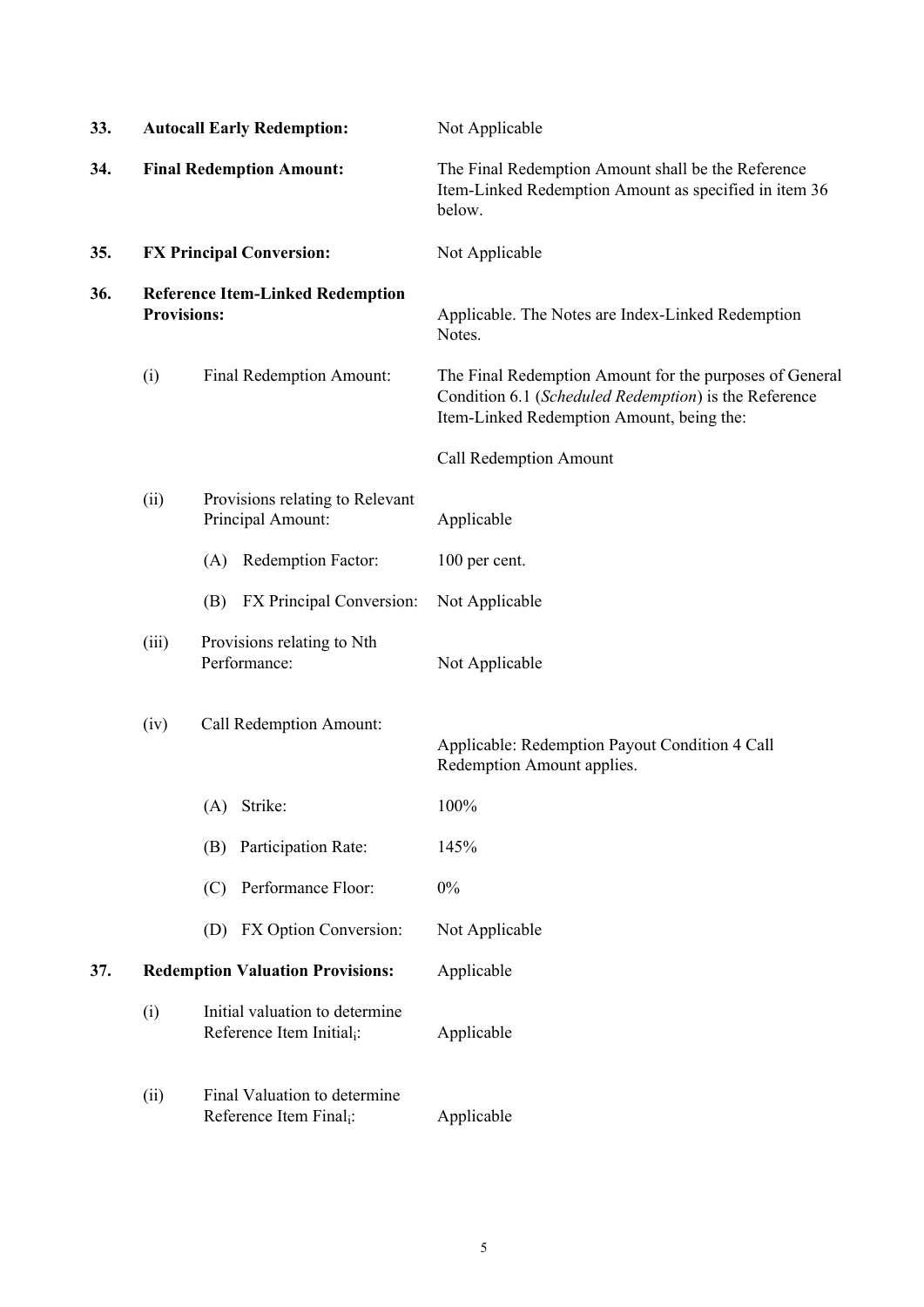|       | Final Averaging Dates: | As set out in the Table below:                                                                                                                                               |
|-------|------------------------|------------------------------------------------------------------------------------------------------------------------------------------------------------------------------|
|       |                        | <b>Final Averaging Dates</b><br>t                                                                                                                                            |
|       |                        | 8 April 2022<br>1<br>8 May 2022<br>$\overline{2}$<br>3<br>8 June 2022<br>8 July 2022<br>$\overline{4}$<br>8 August 2022<br>5<br>8 September 2022<br>6<br>8 October 2022<br>7 |
|       | Adjustment provisions: | In the event of a Disrupted Day/Market Disruption Event:                                                                                                                     |
|       |                        | Postponement applies                                                                                                                                                         |
| (iii) | Periodic Valuation:    | Not Applicable                                                                                                                                                               |
| (iv)  | Continuous Valuation:  | Not Applicable                                                                                                                                                               |
| (v)   | Bermudan Valuation:    | Not Applicable                                                                                                                                                               |
| (vi)  | Daily Valuation:       | Not Applicable                                                                                                                                                               |
| (vii) | FX Valuation:          | Not Applicable                                                                                                                                                               |
|       | Principal FX Rate:     | Not Applicable                                                                                                                                                               |
|       | Option FX Rate:        | Not Applicable                                                                                                                                                               |

# **GENERAL PROVISIONS APPLICABLE TO THE NOTES**

| 38. | Form of Notes:                                                                                             | VP Systems Notes issued in uncertificated and<br>dematerialised book entry form. See further item 6. of<br>Part B below. |
|-----|------------------------------------------------------------------------------------------------------------|--------------------------------------------------------------------------------------------------------------------------|
| 39. | New Global Note form:                                                                                      | Not Applicable                                                                                                           |
| 40. | Applicable Business Centre(s):                                                                             | Stockholm                                                                                                                |
| 41. | <b>Business Day Convention:</b>                                                                            | Following Business Day Convention                                                                                        |
| 42. | Applicable Financial Centre(s) or other<br>special provisions relating to Payment<br><b>Business Days:</b> | Stockholm                                                                                                                |
| 43. | Notices to be published on:                                                                                | On the homepage of Danske Bank A/S or as specified in<br>General Condition 15 (Notices).                                 |
| 44. | Talons for future Coupons to be attached<br>to Definitive Notes:                                           | No                                                                                                                       |
| 45. | Name and address of the Calculation<br>Agent:                                                              | Danske Bank A/S,                                                                                                         |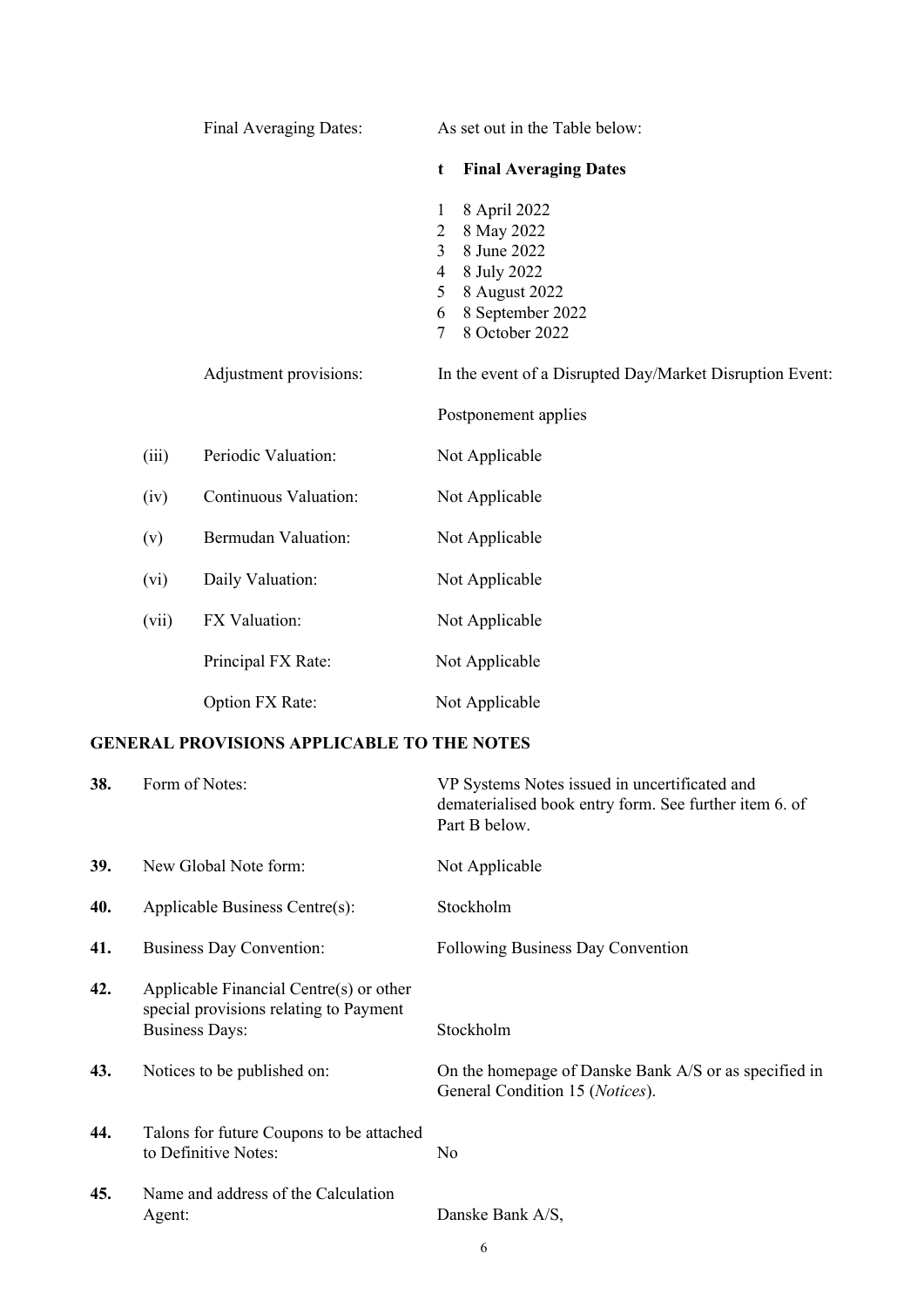Holmens Kanal 2-12, 1092 Copenhagen K, Denmark

Signed on behalf of the Issuer:

Aut Himto

By: By:

Wheel lugh

Axel Wernbro Christian Malmberg

*Duly authorised Duly authorised*

CC: Citibank, N.A., London Branch as Fiscal Agent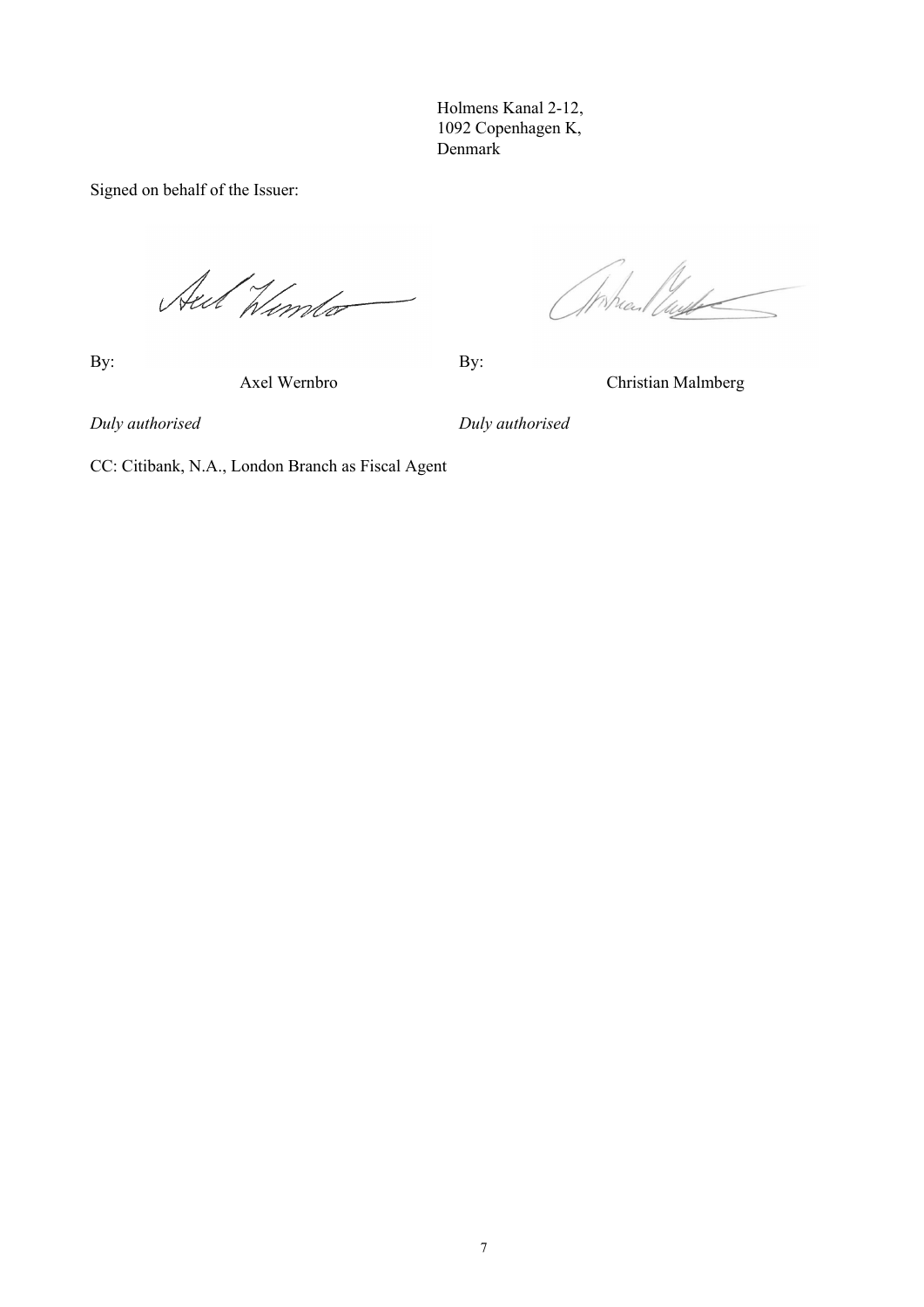### **PART B - OTHER INFORMATION**

#### **1. Listing and Admission to Trading**

| (i)   | Listing:                                                       | The Official List of Nasdaq Stockholm                                                                                                               |
|-------|----------------------------------------------------------------|-----------------------------------------------------------------------------------------------------------------------------------------------------|
| (ii)  | Admission to trading:                                          | Application will be made for the Notes to be admitted to<br>trading on the regulated market of Nasdaq Stockholm with<br>effect from the Issue Date. |
| (iii) | Estimate of total expenses related<br>to admission to trading: | Not Applicable                                                                                                                                      |
| (iv)  | Market Making:                                                 | Not Applicable                                                                                                                                      |

#### **2. Interests of Natural and Legal Persons involved in the Issue/Offer**

Save as discussed in the "*Subscription and Sale*" section of the Base Prospectus, so far as the Issuer is aware, no person involved in the offer of the Notes has an interest material to the offer.

#### **3. Reasons for the Offer, Estimated Net Proceeds and Total Expenses**

(i) Reasons for the offer: As set out in the "Use of Proceeds" in the Base Prospectus.

### **4. Performance of Underlying Index, explanation of effect on value of investment and associated risks and other information concerning the Underlying Index:**

The Notes are issued at 10% above par and are linked to the performance of the Single Underlying Index.

The performance is determined as the weighted average performance of the Single Underlying Index, (including the 7 monthly fixings at the end of the maturity) multiplied with the Participation Rate of INDICATIVELY 145% per cent *(to be determined no later than on the Issue Date, subject to a minimum of 130 per cent.).*

If the weighted average performance of the Single Underlying Index (including the 7 monthly fixings at the end of the maturity), is positive, the Notes will redeem at a price above par.

If the weighted average performance (including the 7 monthly fixings at the end of the maturity), is negative, the Notes will redeem at par.

The market value of the Notes during their term may fluctuate and if the Notes are sold in the secondary market prior to maturity they might have to be sold at a substantial loss. Investors should therefore be willing to hold the Notes to maturity. Investors cannot be certain that there will be a secondary market for the Notes and the Notes are not expected to be traded every day. Even if such a market did exist, there is no assurance that the market would operate efficiently, or that the price of the Notes would reflect a theoretical or fair price.

If the Issuer is obliged to redeem the Notes early, due to change in Tax or Legal aspects prohibiting the Notes, or in the event of the Issuer defaulting on its debt, the Notes may be redeemed in accordance with the Conditions at their Early Redemption Amount (see item 32 of the Final Terms). If the Notes are redeemed early, there might be redeemed at a substantial loss. There is a risk that an investor may lose some or all of the value of its investment. Thus the partial principal protection does not apply, if the Notes are redeemed early.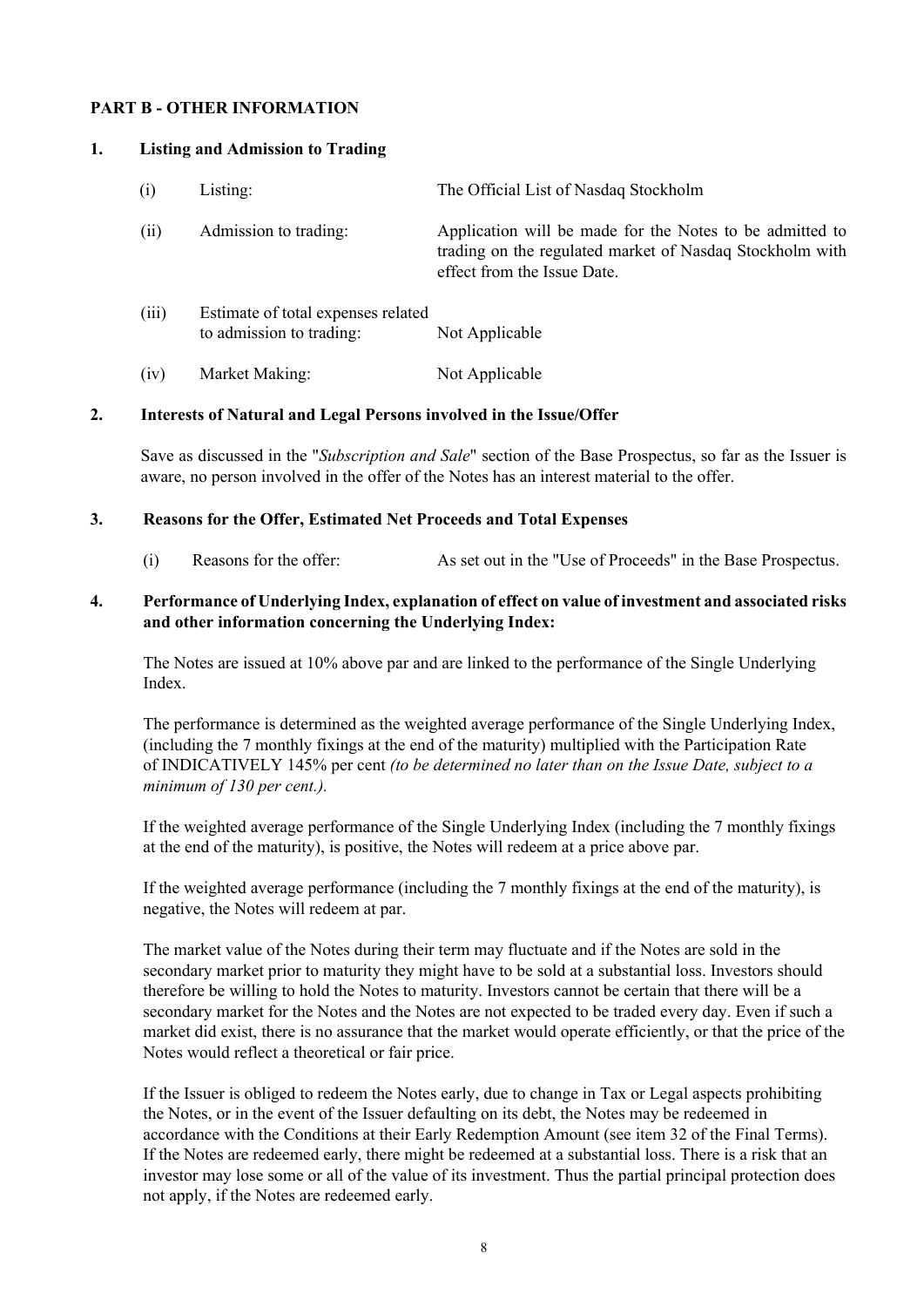Finally the redemption payment of the Note is dependent upon the Issuer being able to meet its obligation on the Maturity Date. If the Issuer is not able to meet its obligation, investor may lose part of or all of the invested amount.

The Single Underlying Index contain(s) the following underlying(s) (as set out in item 17 of the Final Terms). The description of the companies in the below is taken from Bloomberg. Additional information about the underlyings can be found on the official web-pages of the companies:

The description of the underlying entity in the below is taken from Bloomberg. Additional information about the underlying entity can be found on the official web-pages of the company:

# **SOLACTIVE SUSTAINABLE GOALS EUROPE MV INDEX, SOLEGOAL, EUSOLEGOALIX**

Solactive Sustainable Development Goals Europe MV Index(Bloomberg Ticker: SOLEGOAL) (the "**Index**") is a framework for equity investment on the Sustainable Development Goals. It selects European companies that incorporate global ESG (environmental, social and governance) standards, that are not involved in disputable activities or critical controversies and that are not part of the most intensive carbon emitters (unless they have a robust energy transition score).

A committee composed of staff from Solactive AG is responsible for decisions regarding the composition of the Index as well as any amendments to the rules.

The financial instrument is not sponsored, promoted, sold or supported in any other manner by Solactive AG nor does Solactive AG offer any express or implicit guarantee or assurance either with regard to the results of using the Index and/or Index trade mark or the Index Price at any time or in any other respect. The Index is calculated and published by Solactive AG. Solactive AG uses its best efforts to ensure that the Index is calculated correctly. Irrespective of its obligations towards the Issuer, Solactive AG has no obligation to point out errors in the Index to third parties including but not limited to investors and/or financial intermediaries of the financial instrument. Neither publication of the Index by Solactive AG nor the licensing of the Index or Index trade mark for the purpose of use in connection with the financial instrument constitutes a recommendation by Solactive AG to invest capital in said financial instrument nor does it in any way represent an assurance or opinion of Solactive AG with regard to any investment in this financial instrument. This document is for the information and use of professional advisers only. Remember, the information in this document does not constitute tax, legal or investment advice and is not intended as a recommendation for buying or selling securities. The information and opinions contained in this document have been obtained from public sources believed to be reliable, but no representation or warranty, express or implied, is made that such information is accurate or complete and it should not be relied upon as such. Solactive AG and all other companies mentioned in this document will not be responsible for the consequences of reliance upon any opinion or statement contained herein or for any omission. © Solactive AG, 2013. All rights reserved.

Information on volatility and past performance of the underlying(s) instrument(s) can be obtained from Bloomberg.

# **5. Operational Information**

| <b>ISIN</b> Code: | SE0012674752   |
|-------------------|----------------|
| Common Code:      | Not Applicable |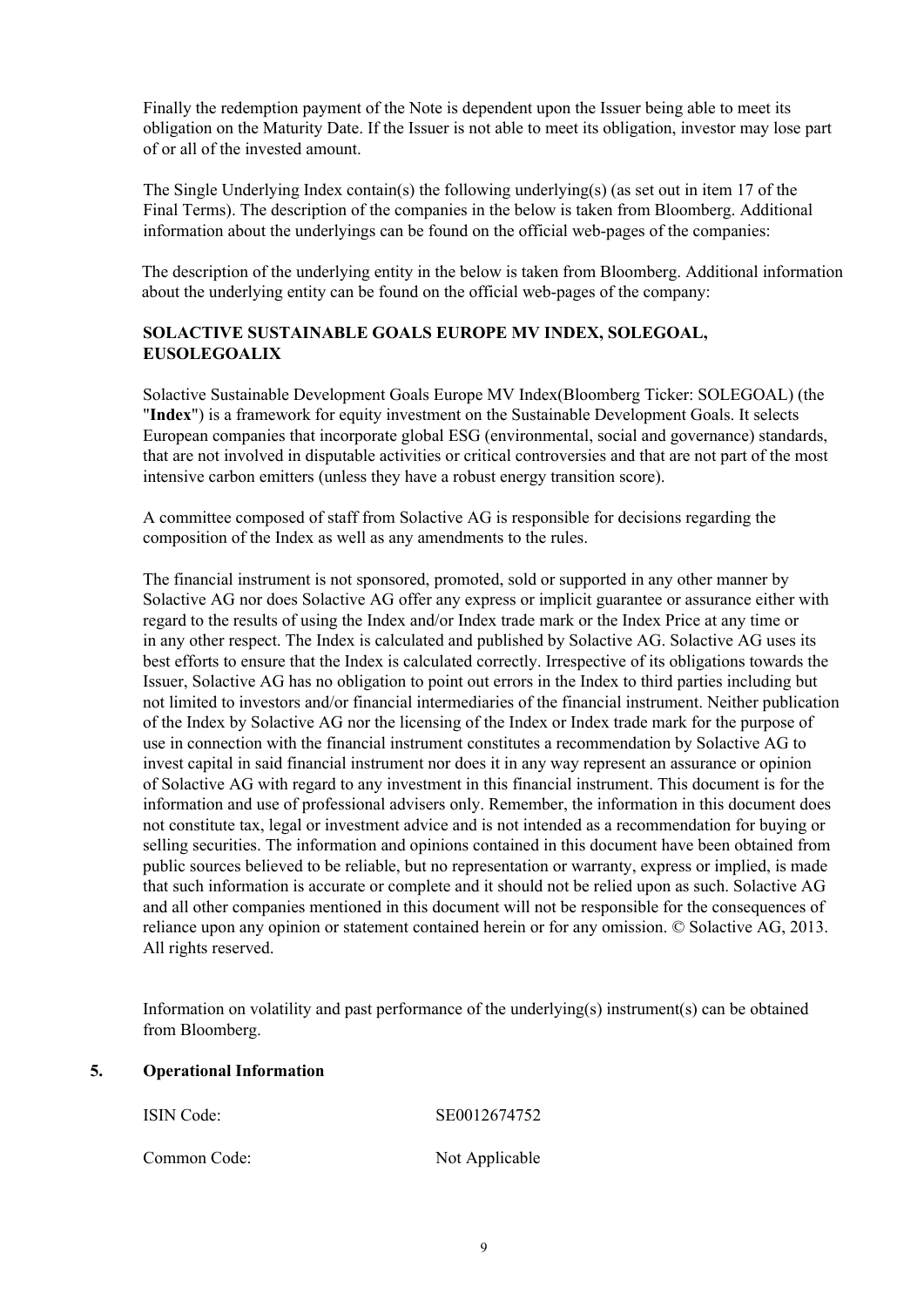| a manner which would allow Eurosystem                                                                                                | Not Applicable                                                                                                                                                                    |
|--------------------------------------------------------------------------------------------------------------------------------------|-----------------------------------------------------------------------------------------------------------------------------------------------------------------------------------|
| Any clearing system(s) other than<br>Euroclear Bank S.A./N.V. and<br>Clearstream Banking, S.A. and the<br>relevant identification    |                                                                                                                                                                                   |
|                                                                                                                                      | Euroclear Sweden                                                                                                                                                                  |
|                                                                                                                                      | The Issuer shall be entitled to obtain certain information<br>from the register maintained by Euroclear Sweden.                                                                   |
| <b>Settlement Procedures:</b>                                                                                                        | Customary medium term note procedures apply                                                                                                                                       |
|                                                                                                                                      | Delivery against payment                                                                                                                                                          |
| Names and addresses of additional<br>Paying Agent(s) (if any):                                                                       | Not Applicable                                                                                                                                                                    |
|                                                                                                                                      |                                                                                                                                                                                   |
| Name and address of Dealer:                                                                                                          | Danske Bank A/S, Holmens Kanal 2-12,<br>1092 Copenhagen K,<br>Denmark                                                                                                             |
| Total commission and<br>concession:                                                                                                  | Commission of up to 2.00 per cent. of the Aggregate<br>Principal Amount. Commission is not included in the Issue<br>Price.                                                        |
|                                                                                                                                      | Fees up to 1.00 per cent. per annum (i.e. total up to 3.00 per<br>cent.) of the Aggregate Principal Amount are included in<br>the Issue Price as a structuring fee to the Issuer. |
| <b>TEFRA Rules:</b>                                                                                                                  | Not Applicable                                                                                                                                                                    |
| Non-exempt Offer where<br>there is no exemption from<br>the obligation under the<br>Prospectus Directive to publish<br>a prospectus: | Applicable                                                                                                                                                                        |
| Non-exempt Offer Jurisdictions:                                                                                                      | Sweden                                                                                                                                                                            |
| Offer Period:                                                                                                                        | From and including 2 September 2019 to and including<br>4 October 2019.                                                                                                           |
| Financial intermediaries granted<br>specific consent to use the Base<br>Prospectus in accordance with<br>the Conditions in it:       | Not Applicable                                                                                                                                                                    |
|                                                                                                                                      | Prohibition of Sales to EEA Retail                                                                                                                                                |

**6.**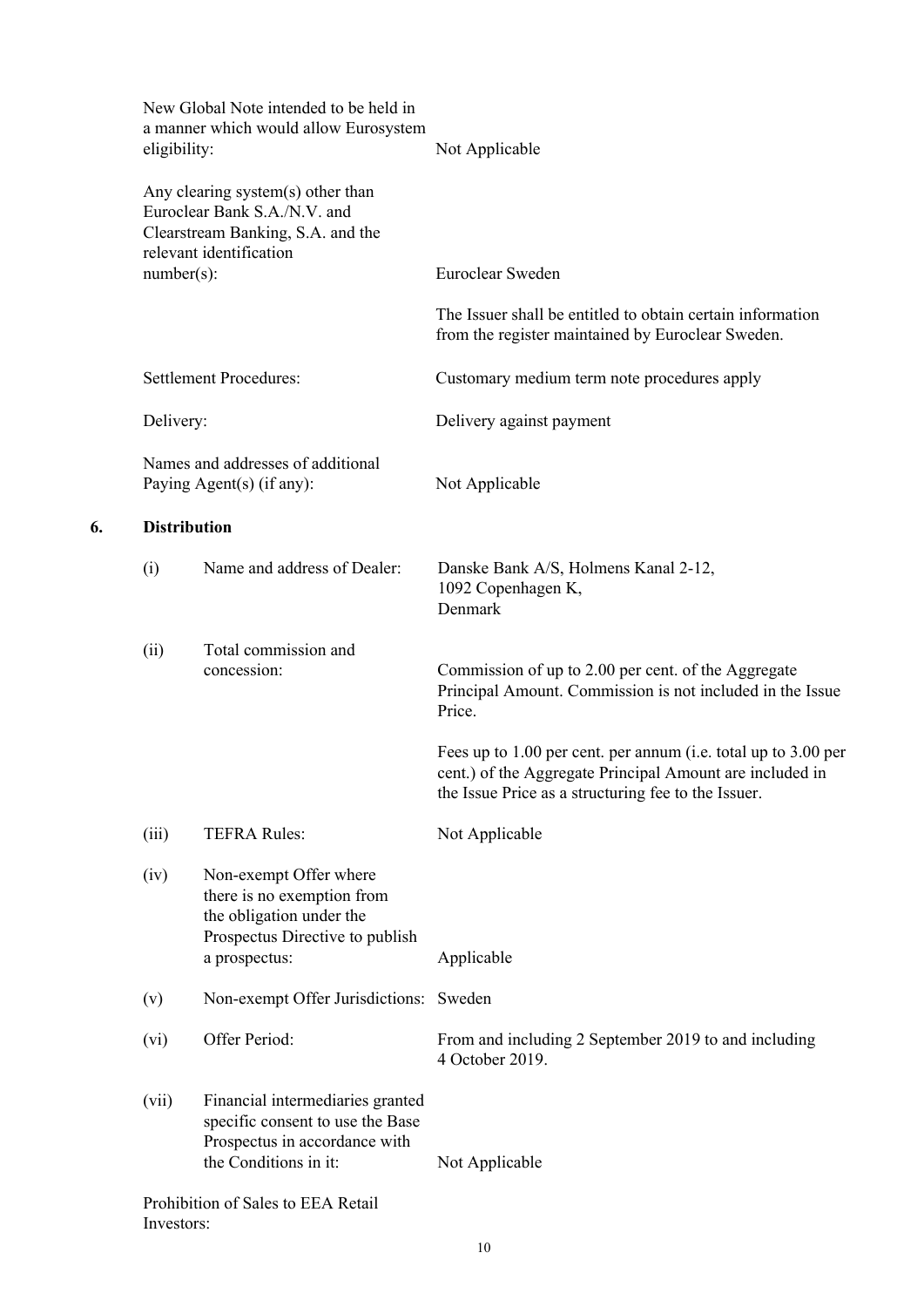Applicable, other than with respect to the offers of the Notes in Sweden during the period from and including from and including 2 September 2019 to and including 4 October 2019.

# **7. Terms and Conditions of the Offer**

| Offer Price:                                                                                                                                         | <b>Issue Price</b>                                                                                                                                                                                                                                                                                                                   |
|------------------------------------------------------------------------------------------------------------------------------------------------------|--------------------------------------------------------------------------------------------------------------------------------------------------------------------------------------------------------------------------------------------------------------------------------------------------------------------------------------|
| Conditions to which the offer is subject:                                                                                                            | The Issuer reserves the right to cancel, in the sole<br>and absolute discretion of the issuer, the Issue of<br>the Notes if (i) the Issuer receives subscriptions for<br>Notes on an Aggregate Principal Amount of less than<br>SEK 10,000,000.00 or (ii) the Issuer does not determine<br>the Participation Rate to the lowest 130. |
|                                                                                                                                                      | Further, the Issuer has the right to cancel or extend the<br>offer and the subsequent issue of the Notes, independent<br>of whether the intended Participation Rate or volume of<br>the Notes to be placed has been achieved or not. Neither<br>the Issuer, nor any Authorised Offeror is required to state<br>reasons for this.     |
| Description of the application process:                                                                                                              | During the Offer Period prospective investors may<br>subscribe to the Notes during normal banking hours in<br>Sweden.                                                                                                                                                                                                                |
|                                                                                                                                                      | With respect to the offer in Sweden, investors may<br>subscribe to the Notes via the branches of Danske Bank A/<br>S.                                                                                                                                                                                                                |
| Details of the minimum and/or maximum<br>amount of application:                                                                                      | The Notes may be subscribed in a minimum lot of one<br>Note. There is no maximum amount of application.                                                                                                                                                                                                                              |
| Description of possibility to reduce<br>subscriptions and manner for refunding<br>excess amount paid by applicants:                                  | Not Applicable                                                                                                                                                                                                                                                                                                                       |
| Details of the method and time limits for<br>paying up and delivering the Notes:                                                                     | The Notes will be made available on a delivery versus<br>payment basis.                                                                                                                                                                                                                                                              |
| Manner in and date on which results of the<br>offer are to be made public:                                                                           | After the Offer Period the results of the offer will be<br>specified in the applicable Final Terms that will be<br>published on a homepage of Danske Bank A/S on or about<br>the Issue Date.                                                                                                                                         |
| Procedure for exercise of any right of<br>preemption, negotiability of subscription<br>rights and treatment of subscription rights<br>not exercised: | Not Applicable                                                                                                                                                                                                                                                                                                                       |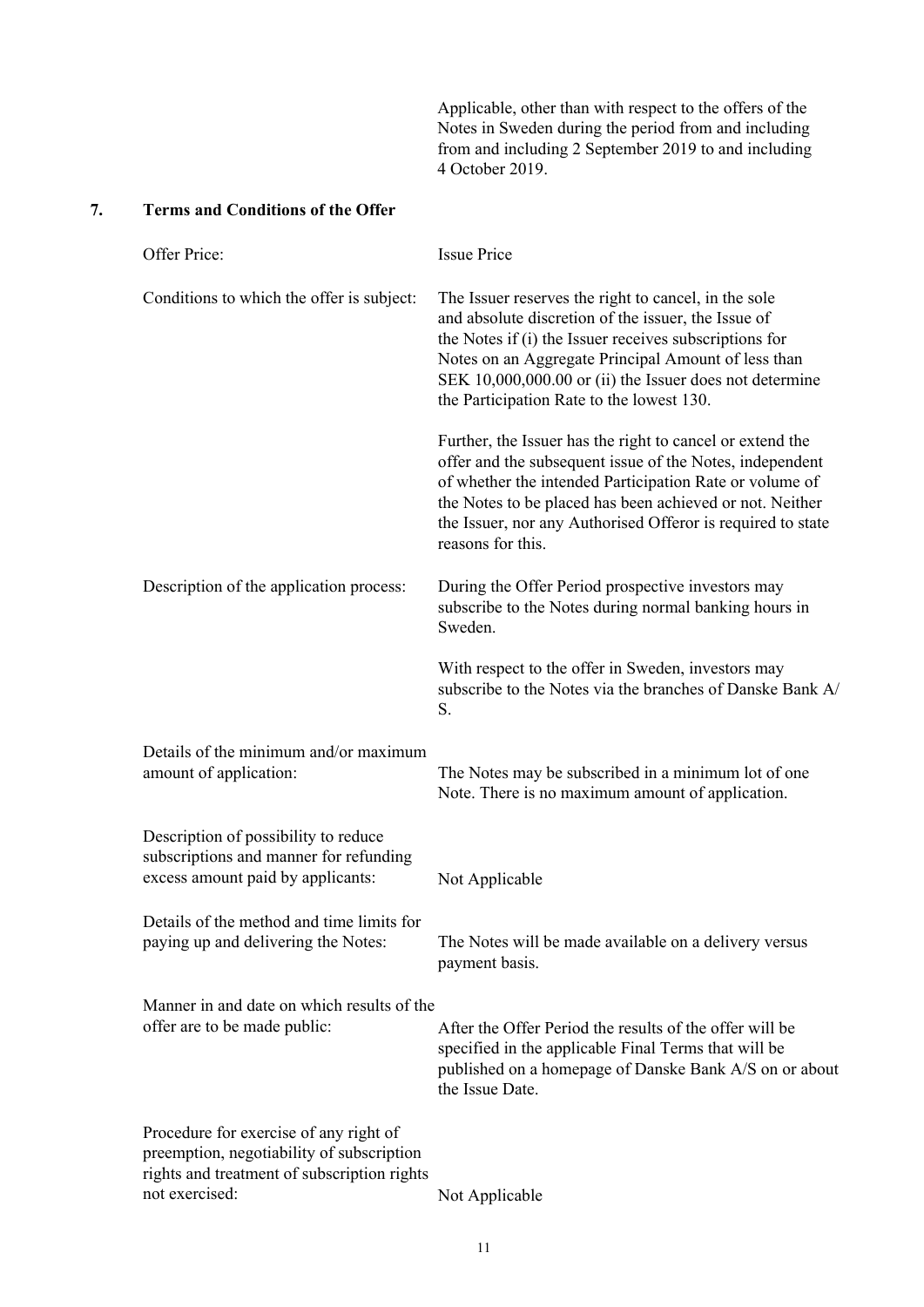|    | Whether tranche(s) have been reserved for<br>certain countries:                                                                                  | Not Applicable                                                                                                                                                                                                                                                                                                                      |
|----|--------------------------------------------------------------------------------------------------------------------------------------------------|-------------------------------------------------------------------------------------------------------------------------------------------------------------------------------------------------------------------------------------------------------------------------------------------------------------------------------------|
|    | Process for notification to applicants of<br>the amount allotted and the indication<br>whether dealing may begin before<br>notification is made: | Not Applicable                                                                                                                                                                                                                                                                                                                      |
|    | Amount of any expenses and taxes<br>specifically charged to the subscriber<br>or purchaser:                                                      | Commission of up to 2 per cent. of the Aggregate Principal<br>Amount. Commission is not included in the Issue Price.                                                                                                                                                                                                                |
|    | Name(s) and address(es), to the extent<br>known to the Issuer, of the placers in the<br>various countries where the offer takes<br>place:        | Not Applicable                                                                                                                                                                                                                                                                                                                      |
| 8. | <b>EU Benchmark Regulation</b>                                                                                                                   |                                                                                                                                                                                                                                                                                                                                     |
|    | EU Benchmark Regulation: Article 29(2)<br>statement on benchmarks:                                                                               | Applicable: Amounts payable under the Notes are<br>calculated by reference to the Solactive Sustainable Goals<br>Europe MV Index, which is provided by Solactive AG.                                                                                                                                                                |
|    |                                                                                                                                                  | As at the date of these Final Terms, Solactive AG is not<br>included in the register of administrators and benchmarks<br>established and maintained by the European Securities and<br>Markets Authority ("ESMA") pursuant to article 36 of the<br>Benchmark Regulation (Regulation (EU) 2016/1011 (the<br>"Benchmarks Regulation"). |

# **9. U.S. Federal Income Tax Considerations**

(i) The Notes are not Specified Notes for purposes of Section 871(m) of the U.S. Internal Revenue Code of 1986.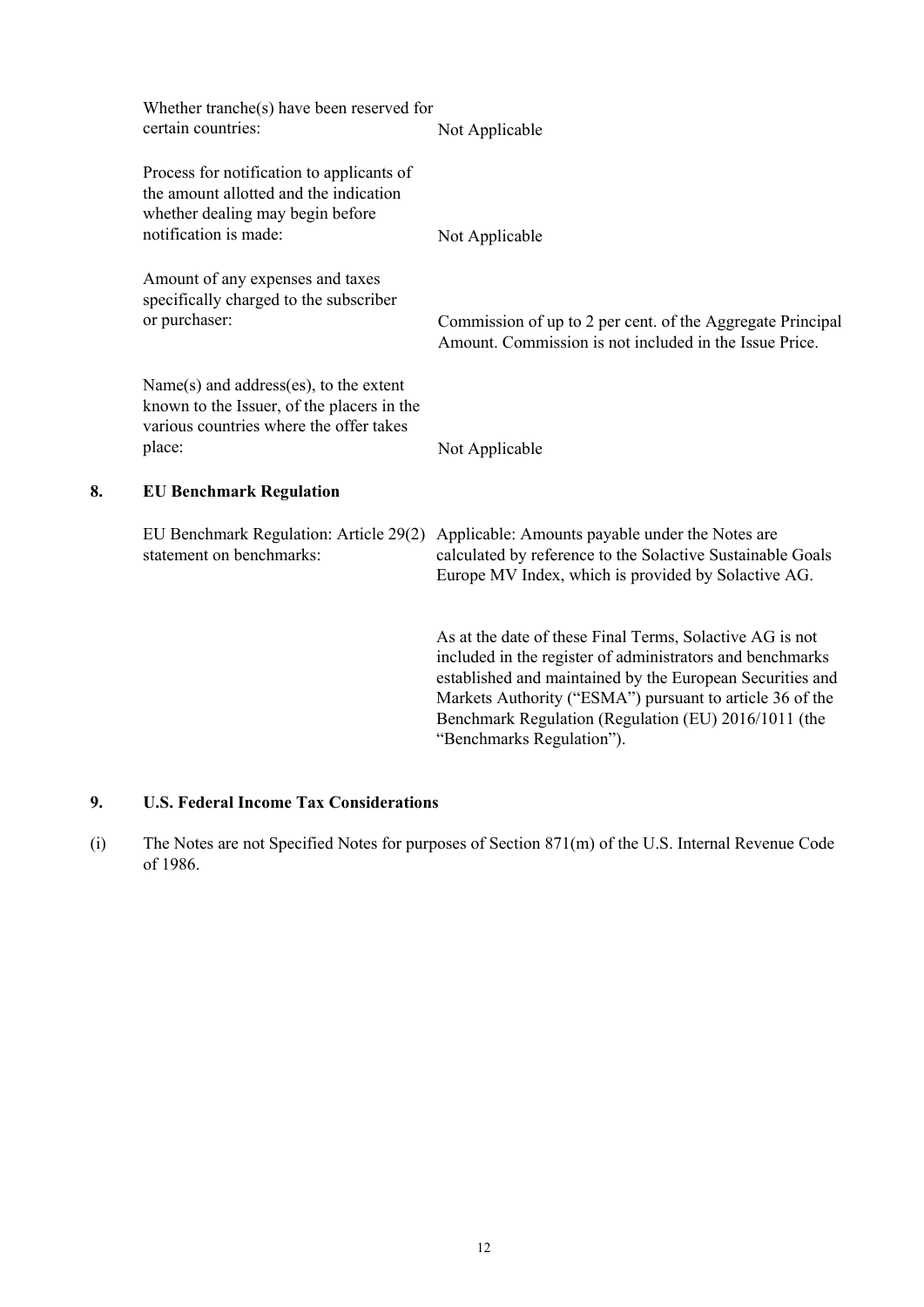# **SUMMARY**

Summaries are made up of disclosure requirements known as "Elements". These Elements are numbered in Sections  $A - E (A.1 - E.7)$ . This Summary contains all the Elements required to be included in a summary for the Notes and the Issuer. Because some Elements are not required to be addressed, there may be gaps in the numbering sequence of the Elements. Even though an Element may be required to be inserted in a summary because of the type of securities and issuer, it is possible that no relevant information can be given regarding the Element. In this case a short description of the Element should be included in the summary explaining why it is not applicable.

# **Section A - Introduction and Warnings**

| A.1 | This summary should be read as an introduction to the Base Prospectus and the relevant<br><b>Final Terms.</b>                                                                                                                                                                                                                                                                                                                                                                                                                                                                                                                                                                                               |  |  |  |
|-----|-------------------------------------------------------------------------------------------------------------------------------------------------------------------------------------------------------------------------------------------------------------------------------------------------------------------------------------------------------------------------------------------------------------------------------------------------------------------------------------------------------------------------------------------------------------------------------------------------------------------------------------------------------------------------------------------------------------|--|--|--|
|     | Any decision to invest in any Notes should be based on a consideration of the Base<br>Prospectus as a whole, including any documents incorporated by reference and the<br>relevant Final Terms.                                                                                                                                                                                                                                                                                                                                                                                                                                                                                                             |  |  |  |
|     | Where a claim relating to information contained in the Base Prospectus and the relevant<br>Final Terms is brought before a court in a Member State of the European Economic Area,<br>the plaintiff may, under the national legislation of the Member State where the claim is<br>brought, be required to bear the costs of translating the Base Prospectus and the relevant<br>Final Terms before the legal proceedings are initiated.                                                                                                                                                                                                                                                                      |  |  |  |
|     | No civil liability will attach to the Issuer in any such Member State solely on the basis<br>of this summary, including any translation hereof, unless it is misleading, inaccurate<br>or inconsistent when read together with the other parts of the Base Prospectus and<br>the relevant Final Terms or, following the implementation of the relevant provisions<br>of Directive 2010/73/EU in the relevant Member State, it does not provide, when read<br>together with the other parts of the Base Prospectus and the relevant Final Terms, key<br>information (as defined in Article 2.1(s) of the Prospectus Directive) in order to aid<br>investors when considering whether to invest in the Notes. |  |  |  |
| A.2 | The Notes may be offered in circumstances where there is no exemption from the obligation<br>under the Prospectus Directive to publish a prospectus (a "Non-exempt Offer")                                                                                                                                                                                                                                                                                                                                                                                                                                                                                                                                  |  |  |  |

**Section B - Issuer**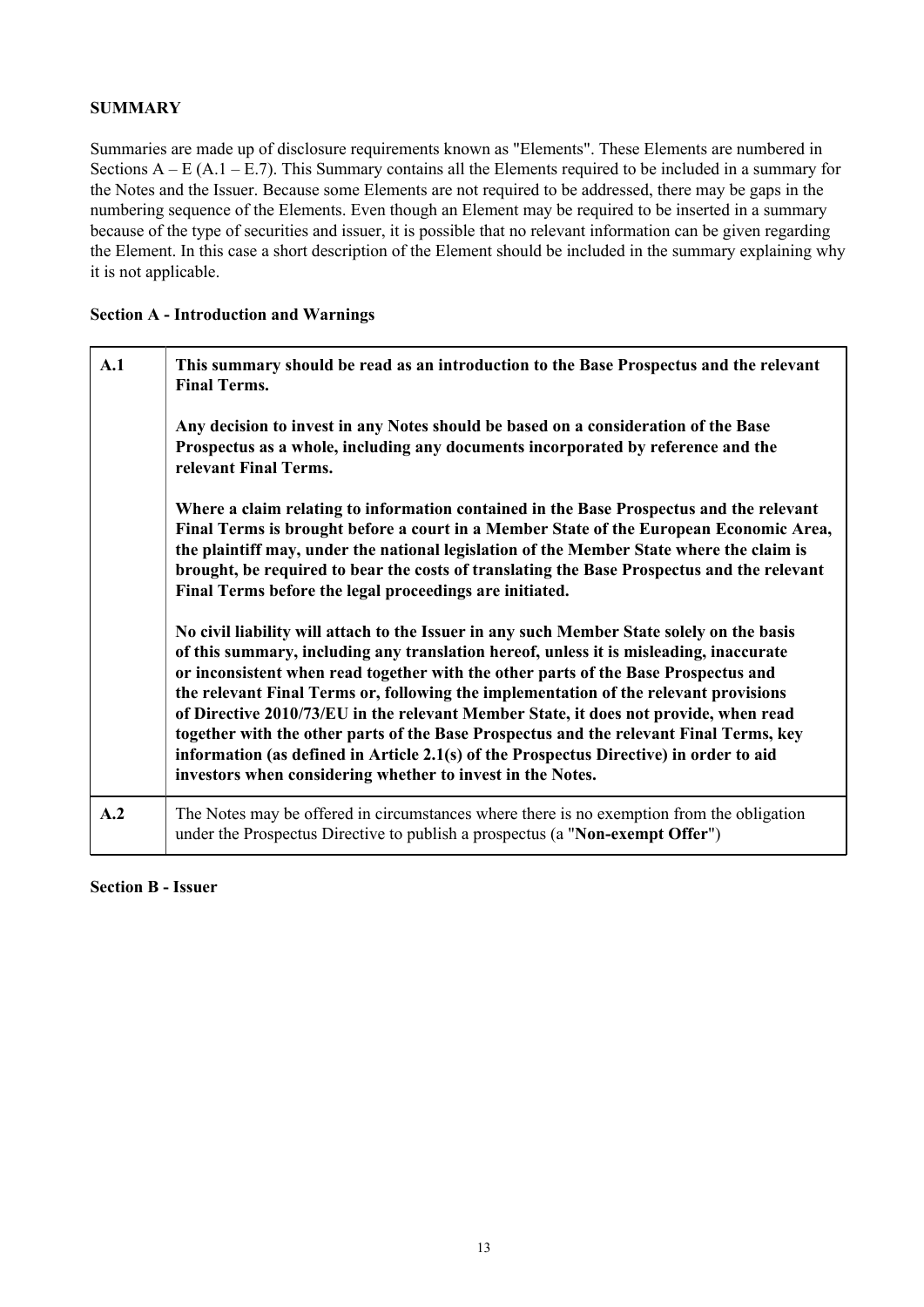| B.1  | <b>Legal</b> and<br>Commercial<br><b>Name</b>                                                                                                                                                                                                                                                                 | Danske Bank A/S (the "Issuer").                                                                                                                                                                                                                                                                                                                                                                                             |  |  |
|------|---------------------------------------------------------------------------------------------------------------------------------------------------------------------------------------------------------------------------------------------------------------------------------------------------------------|-----------------------------------------------------------------------------------------------------------------------------------------------------------------------------------------------------------------------------------------------------------------------------------------------------------------------------------------------------------------------------------------------------------------------------|--|--|
| B.2  | Domicile/<br>Legal/<br>Form/<br>Legislation/<br><b>Country of</b><br>Incorporation                                                                                                                                                                                                                            | The Issuer was founded in Denmark and incorporated on 5 October 1871.<br>The Issuer is a commercial bank with limited liability and carries on<br>business under the Danish Financial Business Act. The Issuer is registered<br>on business under the Danish Financial Business Act. The Issuer is<br>registered with the Danish Commerce and Companies Agency and the<br>Danish corporate registration number is 61126228. |  |  |
| B.4b | <b>Known trends</b><br>affecting the<br><b>Issuer and the</b><br>industries in<br>which it operates                                                                                                                                                                                                           | Not Applicable - There are no known trends, uncertainties, demands,<br>commitments or events that are reasonably likely to have a material effect<br>on the Issuer's prospects for its current financial year.                                                                                                                                                                                                              |  |  |
| B.5  | <b>Description of</b><br>the Group                                                                                                                                                                                                                                                                            | The Issuer is the parent company of the Danske Bank Group (the<br>"Group").                                                                                                                                                                                                                                                                                                                                                 |  |  |
|      |                                                                                                                                                                                                                                                                                                               | The Issuer is a modern Nordic universal bank with bridges to the rest of the<br>world.                                                                                                                                                                                                                                                                                                                                      |  |  |
| B.9  | <b>Profit forecast</b><br>or estimate                                                                                                                                                                                                                                                                         | Not Applicable - No profit forecast or estimates have been made in the<br>Base Prospectus.                                                                                                                                                                                                                                                                                                                                  |  |  |
| B.10 | <b>Qualifications to</b><br>audit report                                                                                                                                                                                                                                                                      | Not Applicable - No qualifications are contained in any audit report in<br>incorporated by reference in the Base Prospectus.                                                                                                                                                                                                                                                                                                |  |  |
| B.12 |                                                                                                                                                                                                                                                                                                               | Selected historical key financial information                                                                                                                                                                                                                                                                                                                                                                               |  |  |
|      | (DKK millions)                                                                                                                                                                                                                                                                                                | Twelve months ended<br>Twelve months ended<br>31 December 2018<br>31 December 2017                                                                                                                                                                                                                                                                                                                                          |  |  |
|      | <b>Danske Bank Group</b><br>Total income<br>Operating expenses<br>Loan impairment charges<br>Profit before tax, core<br>Profit before tax, Non-core<br>Profit before tax<br>Tax<br>Net profit for the year<br><b>Balance sheet</b><br>Loans<br>Trading portfolio assets<br>Assets in Non-core<br>Other assets | 44,365<br>48,149<br>25,011<br>22,722<br>(650)<br>(873)<br>20,004<br>26,300<br>(282)<br>(12)<br>19,722<br>26,288<br>5,388<br>4,548<br>15,174<br>20,900<br>1,769,438<br>1,723,025<br>415,811<br>449,292<br>14,346<br>4,886<br>1,378,872<br>1,362,325                                                                                                                                                                          |  |  |
|      | <b>Total assets</b>                                                                                                                                                                                                                                                                                           | 3,539,528<br>3,578,467                                                                                                                                                                                                                                                                                                                                                                                                      |  |  |

1 The Group has restated the comparative financial highlights as at and for the year ended 31 December 2018 in the Group's Interim Financial Statements. The above tables reflect the restated figures as at and for the year ended 31 December 2018.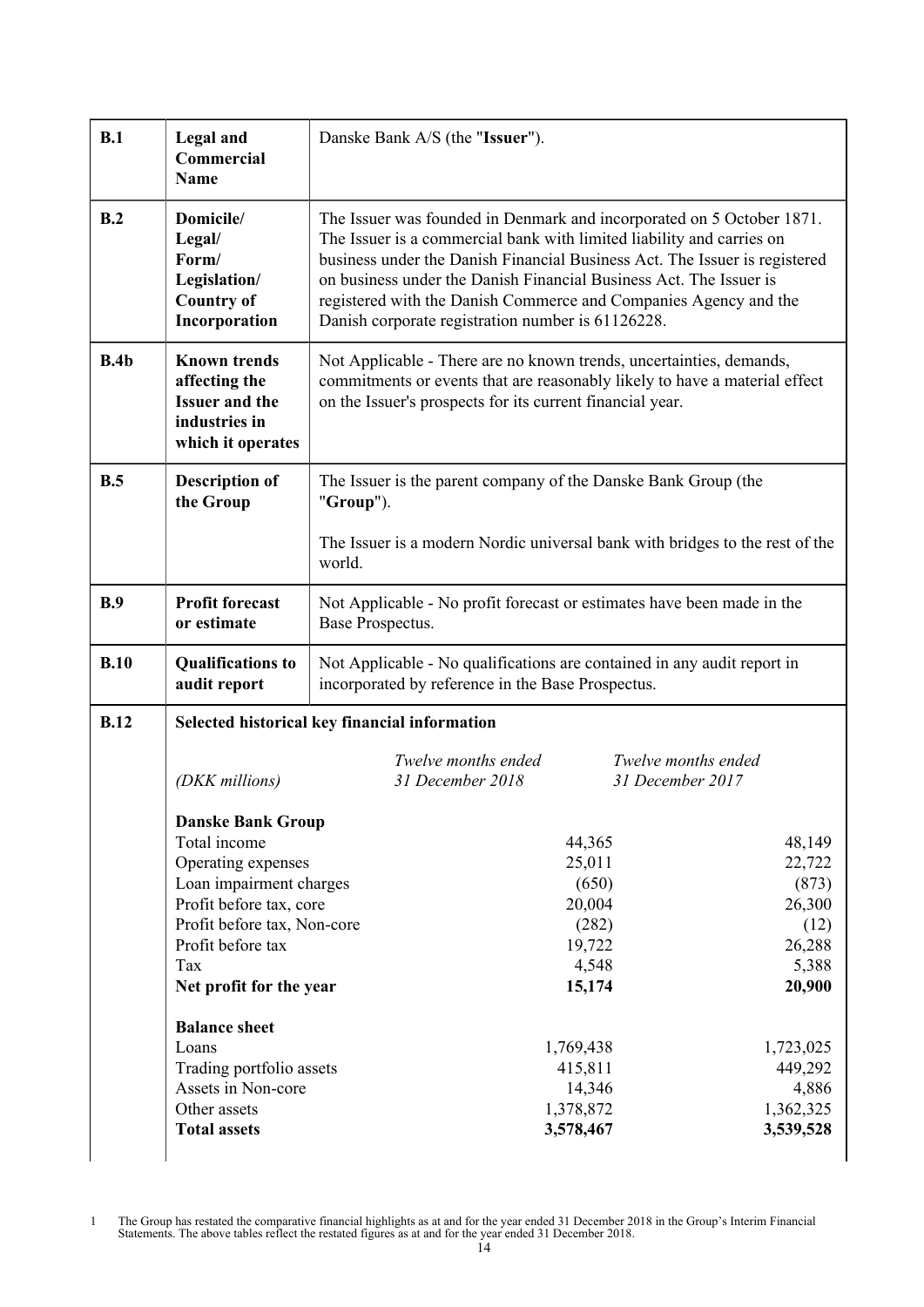| Deposits                      |                                                                              | 894,495          | 911,852   |
|-------------------------------|------------------------------------------------------------------------------|------------------|-----------|
| Bonds issued by Realkredit    |                                                                              |                  |           |
| Danmark                       |                                                                              | 741,092          | 758,375   |
| Trading portfolio liabilities |                                                                              | 390,222          | 400,596   |
| Liabilities in Non-core       |                                                                              | 4,014            | 3,094     |
| Other liabilities             |                                                                              | 1,385,368        | 1,297,356 |
| <b>Total liabilities</b>      |                                                                              | 3,415,191        | 3,371,273 |
| <b>Additional tier 1 etc.</b> |                                                                              | 14,300           | 14,339    |
| <b>Shareholders' equity</b>   |                                                                              | 148,976          | 153,916   |
|                               | Six months ended                                                             | Six months ended |           |
| (DKK millions)                | 30 June 2019                                                                 | 30 June 2018     |           |
| <b>Danske Bank Group</b>      |                                                                              |                  |           |
| Total income                  |                                                                              | 22,333           | 22,334    |
| Operating expenses            |                                                                              | 12,824           | 11,400    |
| Loan impairment charges       |                                                                              | 470              | (707)     |
| Profit before tax, core       |                                                                              | 9,039            | 11,641    |
| Profit before tax, Non-core   |                                                                              | (270)            | 48        |
| Profit before tax             |                                                                              | 8,769            | 11,689    |
| Tax                           |                                                                              | 1,749            | 2,499     |
| Net profit for the year       |                                                                              | 7,020            | 9,190     |
|                               |                                                                              |                  |           |
| <b>Balance sheet</b>          |                                                                              |                  |           |
| Loans                         |                                                                              | 1,808,656        | 1,748,393 |
| Trading portfolio assets      |                                                                              | 534,030          | 523,449   |
| Assets in Non-core            |                                                                              | 13,155           | 16,905    |
| Other assets                  |                                                                              | 1,422,568        | 1,417,672 |
| <b>Total assets</b>           |                                                                              | 3,778,409        | 3,706,419 |
| Deposits                      |                                                                              | 931,646          | 926,794   |
|                               |                                                                              |                  |           |
| Bonds issued by Realkredit    |                                                                              |                  | 732,106   |
| Danmark                       |                                                                              | 779,074          |           |
| Trading portfolio liabilities |                                                                              | 450,930          | 447,006   |
| Liabilities in Non-core       |                                                                              | 5,145            | 11,230    |
| Other liabilities             |                                                                              | 1,448,626        | 1,428,386 |
| <b>Total liabilities</b>      |                                                                              | 3,615,421        | 3,545,522 |
| <b>Additional tier 1 etc.</b> |                                                                              | 14,240           | 14,340    |
| <b>Shareholders' equity</b>   |                                                                              | 148,748          | 146,557   |
| <b>Statement of no</b>        | There has been no significant change in the financial position of the Issuer |                  |           |
| material adverse              | or of the Issuer and its Subsidiaries taken as a whole since 30 June 2019,   |                  |           |
| change                        | the last day of the financial period in respect of which the most recent     |                  |           |
|                               | financial statements of the Issuer and the Group have been prepared.         |                  |           |
| <b>Description</b>            |                                                                              |                  |           |
| of significant                | The Issuer is currently under investigation by the Danish Financial          |                  |           |
| changes to                    | Supervisory Authority, the Danish State Prosecutor for Serious Economic      |                  |           |
| financial or                  | and International Crime, the Estonian Office of the Prosecutor General,      |                  |           |
|                               |                                                                              |                  |           |
| trading position              | the U.S. Department of Justice and the U.S. Securities and Exchange          |                  |           |
|                               | Commission. Cases against the Issuer have also been initiated in New         |                  |           |

2 The Group has restated the comparative financial highlights as at and for the six months ended 30 June 2018 in the Group's Interim Financial Statements. The above tables reflect the restated figures as at and for the six months ended 30 June 2018.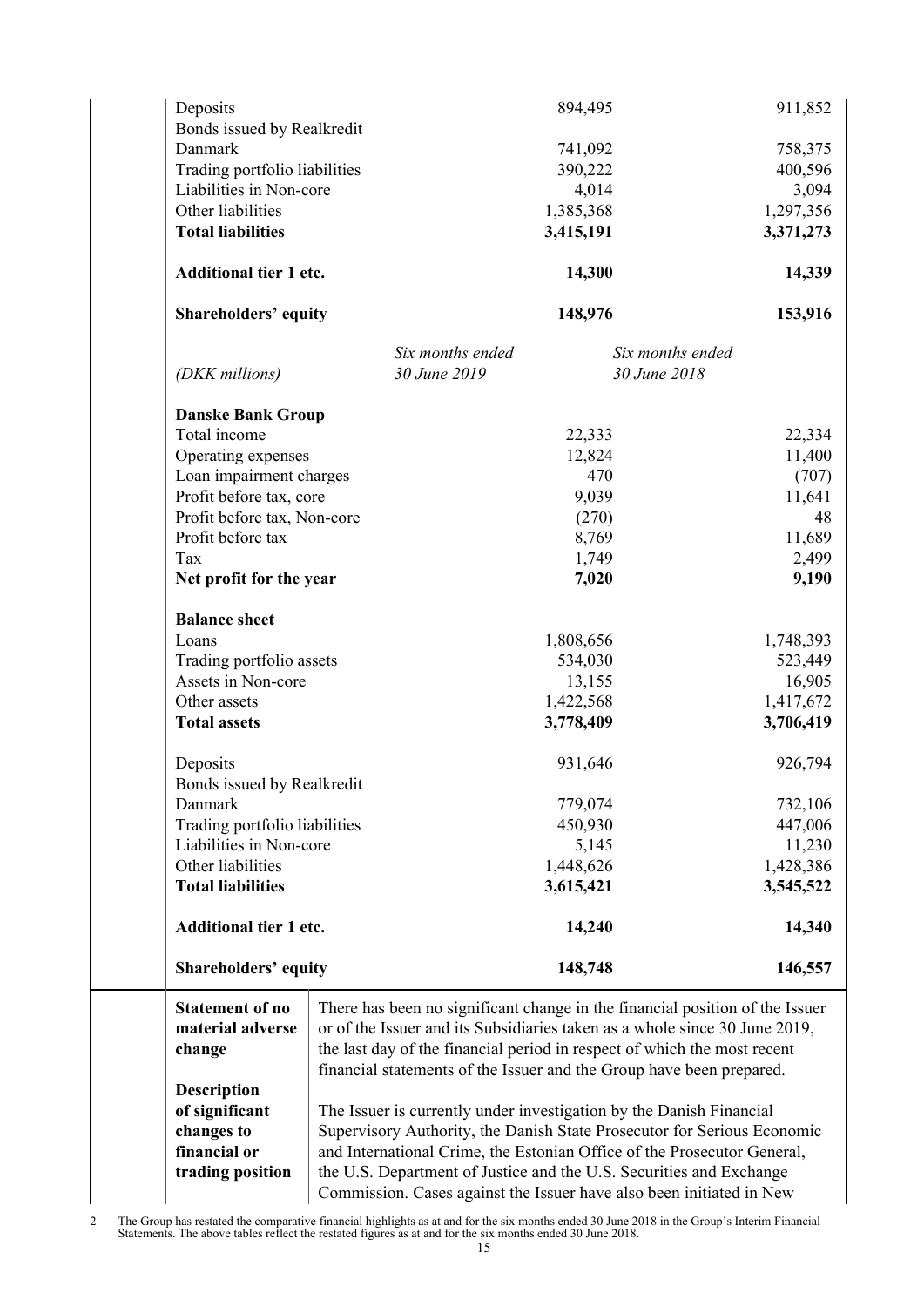|             |                                                                                                       | York, the Tribunal de Grande Instance de Paris and in the City Court<br>of Copenhagen. The timing of completion of the lawsuits and the<br>investigations and outcomes are uncertain. The Issuer intends to defend<br>itself against the claims. Save for such lawsuits and investigations, there<br>has been no material adverse change in the prospects of the Issuer since 31<br>December 2018, the last day of the financial period in respect of which the<br>most recently audited financial statements of the Issuer and the Group have<br>been prepared.                                                                                                                         |       |                |         |
|-------------|-------------------------------------------------------------------------------------------------------|------------------------------------------------------------------------------------------------------------------------------------------------------------------------------------------------------------------------------------------------------------------------------------------------------------------------------------------------------------------------------------------------------------------------------------------------------------------------------------------------------------------------------------------------------------------------------------------------------------------------------------------------------------------------------------------|-------|----------------|---------|
| <b>B.13</b> | <b>Recent events</b><br>materially<br>relevant to an<br>evaluation of the<br><b>Issuer's solvency</b> | Not Applicable - There are no recent events particular to the Issuer which<br>are to a material extent relevant to the evaluation of the Issuer's solvency.                                                                                                                                                                                                                                                                                                                                                                                                                                                                                                                              |       |                |         |
| <b>B.14</b> | Dependence on<br>other entities<br>within the<br>Group                                                | See Element B.5 Not Applicable - The Issuer is not dependent on any other<br>entities within the Group.                                                                                                                                                                                                                                                                                                                                                                                                                                                                                                                                                                                  |       |                |         |
| <b>B.15</b> | Principal<br>activities                                                                               | The Group is the leading financial service provider in Denmark (Source:<br>the Danish Financial Supervisory Authority) - and one of the largest in the<br>Nordic region - measured by total assets as at 31 March 2018. The Group<br>offers customers a wide range of services in the fields of banking, mortgage<br>finance, insurance, pension, real-estate brokerage, asset management<br>and trading in fixed income products, foreign exchange and equities.<br>The Group is the largest bank in Denmark (Source: the Danish Financial<br>Supervisory Authority), is one of the largest banks in Finland and Northern<br>Ireland and has challenger positions in Sweden and Norway. |       |                |         |
| <b>B.16</b> | <b>Controlling</b><br>shareholders                                                                    | Not Applicable - The Issuer is not aware of any shareholder or group of<br>connected shareholders who directly or indirectly control the Issuer.                                                                                                                                                                                                                                                                                                                                                                                                                                                                                                                                         |       |                |         |
| <b>B.17</b> | <b>Credit ratings</b><br>assigned to the<br><b>Issuer</b>                                             | As at the date of the Base Prospectus, the Issuer has been rated by<br>the following rating agencies: S&P Global Ratings Europe Limited<br>("S&P"), Fitch Ratings Ltd ("Fitch") and Moody's Investors Service Ltd.<br>("Moody's").                                                                                                                                                                                                                                                                                                                                                                                                                                                       |       |                |         |
|             |                                                                                                       | The Issuer ratings are as follows:                                                                                                                                                                                                                                                                                                                                                                                                                                                                                                                                                                                                                                                       | S&P   | Fitch          | Moody's |
|             |                                                                                                       | Senior unsubordinated long-term<br>debt/long-term Issuer default rating                                                                                                                                                                                                                                                                                                                                                                                                                                                                                                                                                                                                                  | A     | A              | A2      |
|             |                                                                                                       | Senior unsubordinated short-term<br>debt/short-term Issuer default<br>rating                                                                                                                                                                                                                                                                                                                                                                                                                                                                                                                                                                                                             | $A-1$ | F <sub>1</sub> | $P-1$   |
|             |                                                                                                       | Each of Moody's. S&P and Fitch is established in the European Union<br>(the "EU") and is registered under Regulation (EC) No. 1060/2009 (as<br>amended).                                                                                                                                                                                                                                                                                                                                                                                                                                                                                                                                 |       |                |         |

<sup>3</sup> By virtue of the Prospectus Supplement No. 1 dated 26 July 2019, the words "31 March 2019" have been deleted and the words "30 June 2019" are substituted therefore and changes have been made in the section "Selected historical key financial information" to reflect the publication of the consolidated unaudited interim financial statements as at and for the first half year period ended 30 June 2019.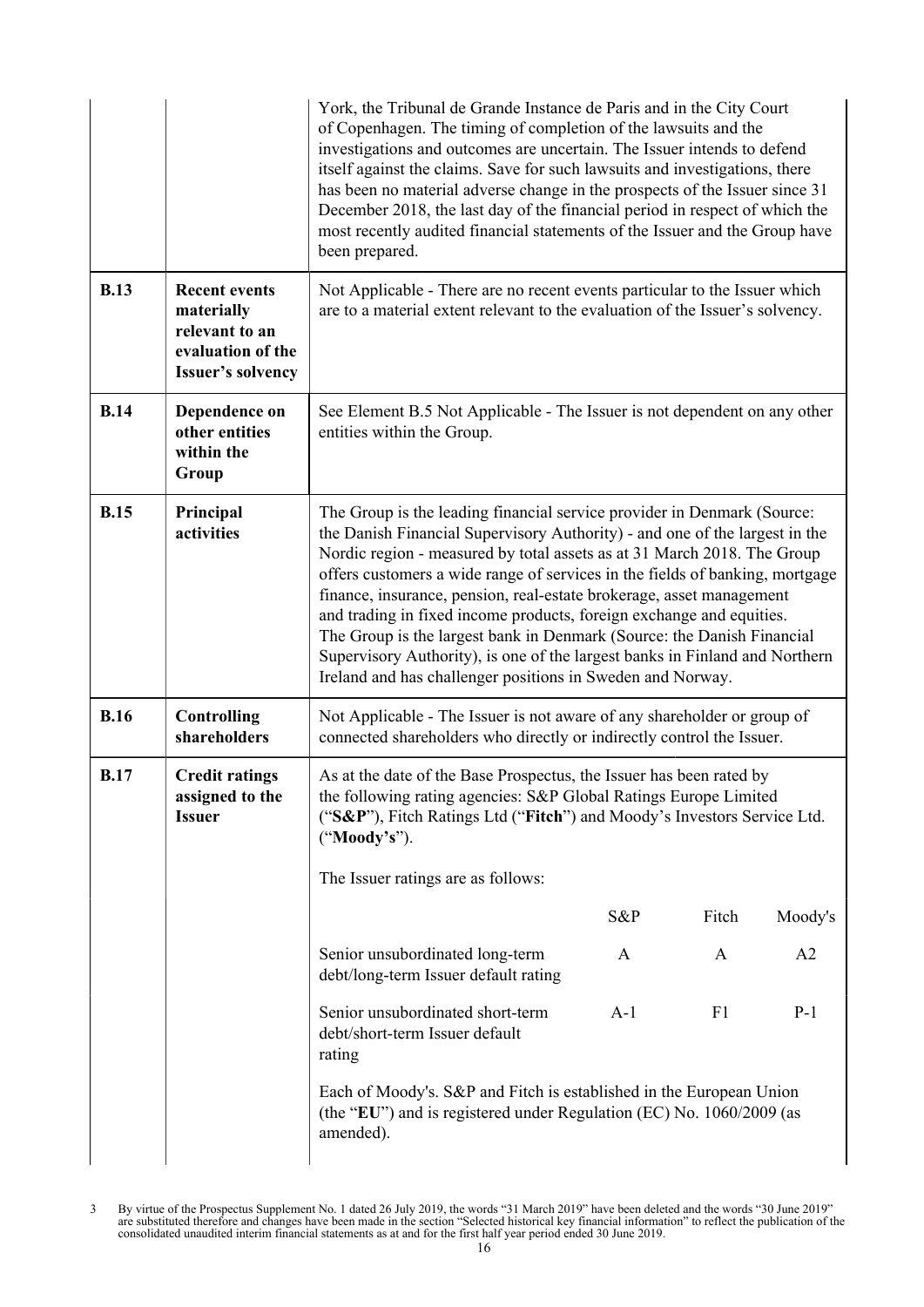| A rating is not a recommendation to buy, sell or hold securities and may be<br>subject to suspension, reduction or withdrawal at any time by the assigning<br>rating agency. |
|------------------------------------------------------------------------------------------------------------------------------------------------------------------------------|
| No ratings have been or are expected to be assigned to the Notes at the<br>request of or with the co-operation of the Issuer in the rating process.                          |

# **Section C - Notes**

| C.1                                       | <b>Description of</b><br><b>Notes/ISIN</b>                                                            | The Notes are Index-Linked Redemption Notes.                                                                                                                                                                                                                                                                                                                                                                                                                                         |  |
|-------------------------------------------|-------------------------------------------------------------------------------------------------------|--------------------------------------------------------------------------------------------------------------------------------------------------------------------------------------------------------------------------------------------------------------------------------------------------------------------------------------------------------------------------------------------------------------------------------------------------------------------------------------|--|
|                                           |                                                                                                       | The Series number is DB08QQEUHÅTI. The Tranche number is 1.                                                                                                                                                                                                                                                                                                                                                                                                                          |  |
|                                           |                                                                                                       | The International Securities Identification Number (ISIN) is<br>SE0012674752.                                                                                                                                                                                                                                                                                                                                                                                                        |  |
|                                           |                                                                                                       | The calculation amount (" $CA$ ") is SEK 10,000.00.                                                                                                                                                                                                                                                                                                                                                                                                                                  |  |
| C.2                                       | Currency                                                                                              | The notes are denominated in SEK and the specified currency for payments<br>in respect of the Notes is SEK.                                                                                                                                                                                                                                                                                                                                                                          |  |
| C.5<br><b>Restrictions</b><br>on the free |                                                                                                       | Transfers of Notes may be effected only through the book entry system and<br>register maintained by Euroclear Sweden.                                                                                                                                                                                                                                                                                                                                                                |  |
|                                           | transferability of<br>the Notes                                                                       | The Notes will be freely transferable, subject to the offering and selling<br>restrictions of the United States, the European Economic Area, the United<br>Kingdom, Denmark, Finland, Germany, Norway and Sweden and the laws<br>of any jurisdiction in which the Notes are offered or sold.                                                                                                                                                                                         |  |
| C.8                                       | <b>Rights attached</b><br>to the Notes,<br>including<br>ranking and<br>limitations on<br>those rights | The Notes have terms and conditions relating to, among other matters:<br><b>Ranking</b><br>The Notes will constitute direct, unconditional, unsubordinated and<br>unsecured obligations of the Issuer and will rank pari passu without<br>any preference among themselves and at least pari passu with all other<br>ordinary, non-preferred, unsubordinated and unsecured obligations of the<br>Issuer, present and future save for certain mandatory exceptions provided<br>by law. |  |
|                                           |                                                                                                       | <b>Taxation</b><br>The Issuer shall not be liable for or otherwise obliged to pay any tax,<br>duty, withholding or other payment which may arise as a result of the<br>ownership, transfer, presentation and surrender for payment of any Note<br>and all payments made by the Issuer shall be made subject to any tax, duty,<br>withholding or other payment which may be required to be made, paid,<br>withheld or deducted.                                                       |  |
|                                           |                                                                                                       | <b>Negative pledge and cross default</b><br>The terms of the Notes will not have the benefit of a negative pledge or a<br>cross-default.                                                                                                                                                                                                                                                                                                                                             |  |
|                                           |                                                                                                       | <b>Events of default</b><br>The terms of the Notes will contain, amongst others, the following events<br>of default: (i) default in payment of any principal or interest due in respect<br>of the Notes, continuing for a period of 5 days after the date on which                                                                                                                                                                                                                   |  |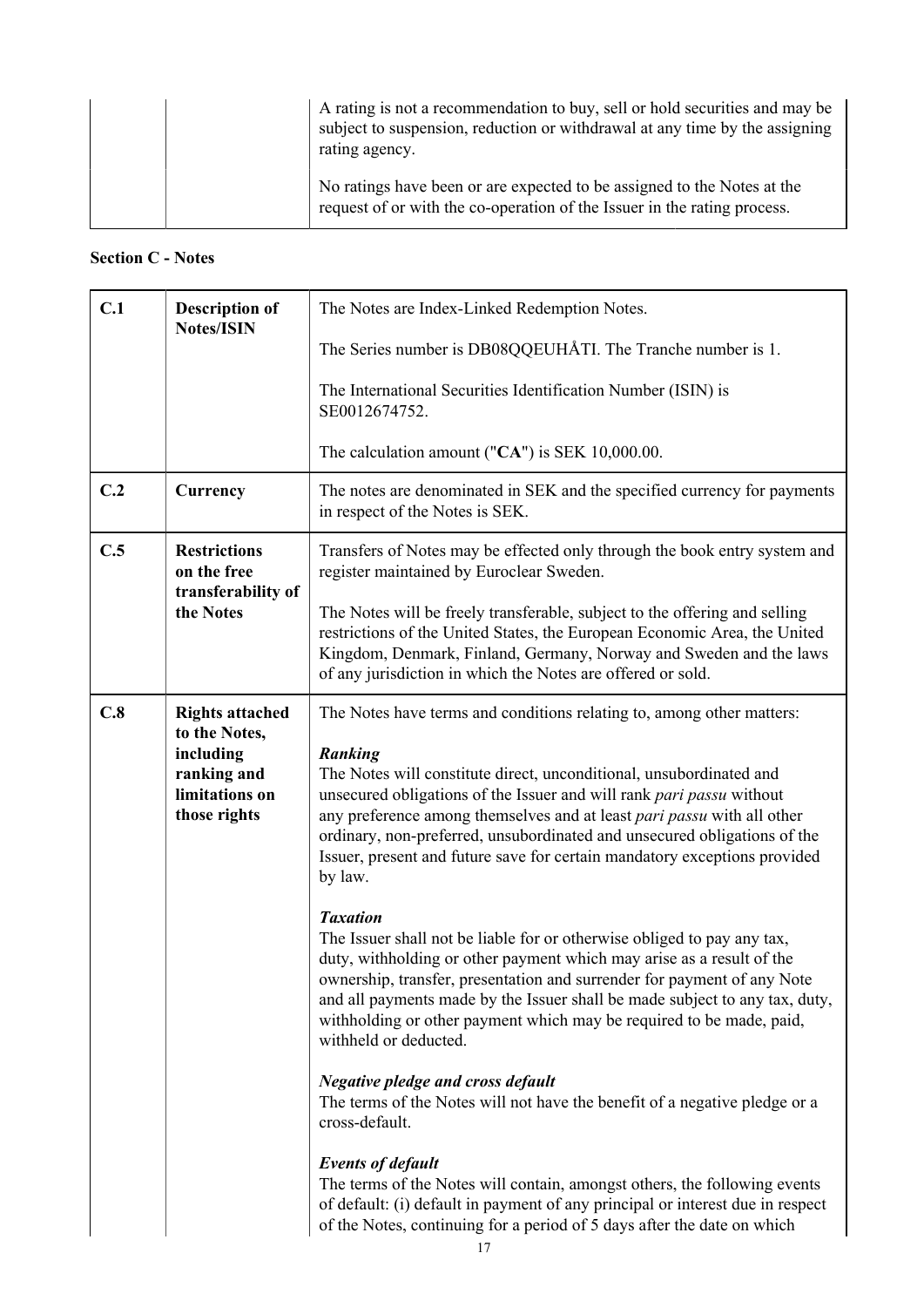|      |                                                                                                                                   | notice has been given to the Issuer; (ii) default in the performance or<br>observance of any other obligation of the Issuer under the Notes and such<br>default remains unremedied for 30 days after notice requiring remedy has<br>been given to the Issuer; (iii) a legal process is levied or enforced or sued<br>out upon or against any part of the assets of the Issuer which is material in<br>its effect upon the operation of the Issuer and is not discharged or stayed<br>within 60 days of having been so levied, enforced or sued out, (iv) events<br>relating to the bankruptcy of the Issuer; and (v) the Danish Financial<br>Supervisory Authority files a petition for the suspension of payments of the<br>Issuer.<br><b>Meetings</b><br>The terms of the Notes will contain provisions for calling meetings of<br>holders to consider matters affecting their interests generally. These<br>provisions permit defined majorities to bind all holders, including holders<br>who did not attend and vote at the relevant meeting and holders who voted<br>in a manner contrary to the majority.<br><b>Governing Law</b> |
|------|-----------------------------------------------------------------------------------------------------------------------------------|------------------------------------------------------------------------------------------------------------------------------------------------------------------------------------------------------------------------------------------------------------------------------------------------------------------------------------------------------------------------------------------------------------------------------------------------------------------------------------------------------------------------------------------------------------------------------------------------------------------------------------------------------------------------------------------------------------------------------------------------------------------------------------------------------------------------------------------------------------------------------------------------------------------------------------------------------------------------------------------------------------------------------------------------------------------------------------------------------------------------------------------|
|      |                                                                                                                                   | English law, except that the registration of the Notes in Euroclear Sweden<br>AB shall be governed by Swedish law.                                                                                                                                                                                                                                                                                                                                                                                                                                                                                                                                                                                                                                                                                                                                                                                                                                                                                                                                                                                                                       |
| C.9  | Interest,<br><b>Redemption and</b><br>Representation                                                                              | The Notes do not bear or pay any interest.                                                                                                                                                                                                                                                                                                                                                                                                                                                                                                                                                                                                                                                                                                                                                                                                                                                                                                                                                                                                                                                                                               |
|      | The nominal<br>interest rate                                                                                                      |                                                                                                                                                                                                                                                                                                                                                                                                                                                                                                                                                                                                                                                                                                                                                                                                                                                                                                                                                                                                                                                                                                                                          |
|      | The date from<br>which interest<br>becomes payable<br>and the due<br>dates for interest                                           |                                                                                                                                                                                                                                                                                                                                                                                                                                                                                                                                                                                                                                                                                                                                                                                                                                                                                                                                                                                                                                                                                                                                          |
|      | Where the rate<br>is not fixed,<br>description of<br>the underlying<br>on which it is<br>based.                                   |                                                                                                                                                                                                                                                                                                                                                                                                                                                                                                                                                                                                                                                                                                                                                                                                                                                                                                                                                                                                                                                                                                                                          |
| C.11 | <b>Admission to</b><br>trading                                                                                                    | Application has been made for the Notes to be admitted to trading on the<br>Nasdaq Stockholm with effect from on or about the Issue Date.                                                                                                                                                                                                                                                                                                                                                                                                                                                                                                                                                                                                                                                                                                                                                                                                                                                                                                                                                                                                |
| C.15 | <b>Description of</b><br>how the value of<br>the investment<br>is affected by<br>the value of the<br>underlyings<br>instrument(s) | The principal amount payable at maturity will be subject to a minimum<br>redemption amount of 100.00% of the calculation amount.<br>See also Element C.18 below.                                                                                                                                                                                                                                                                                                                                                                                                                                                                                                                                                                                                                                                                                                                                                                                                                                                                                                                                                                         |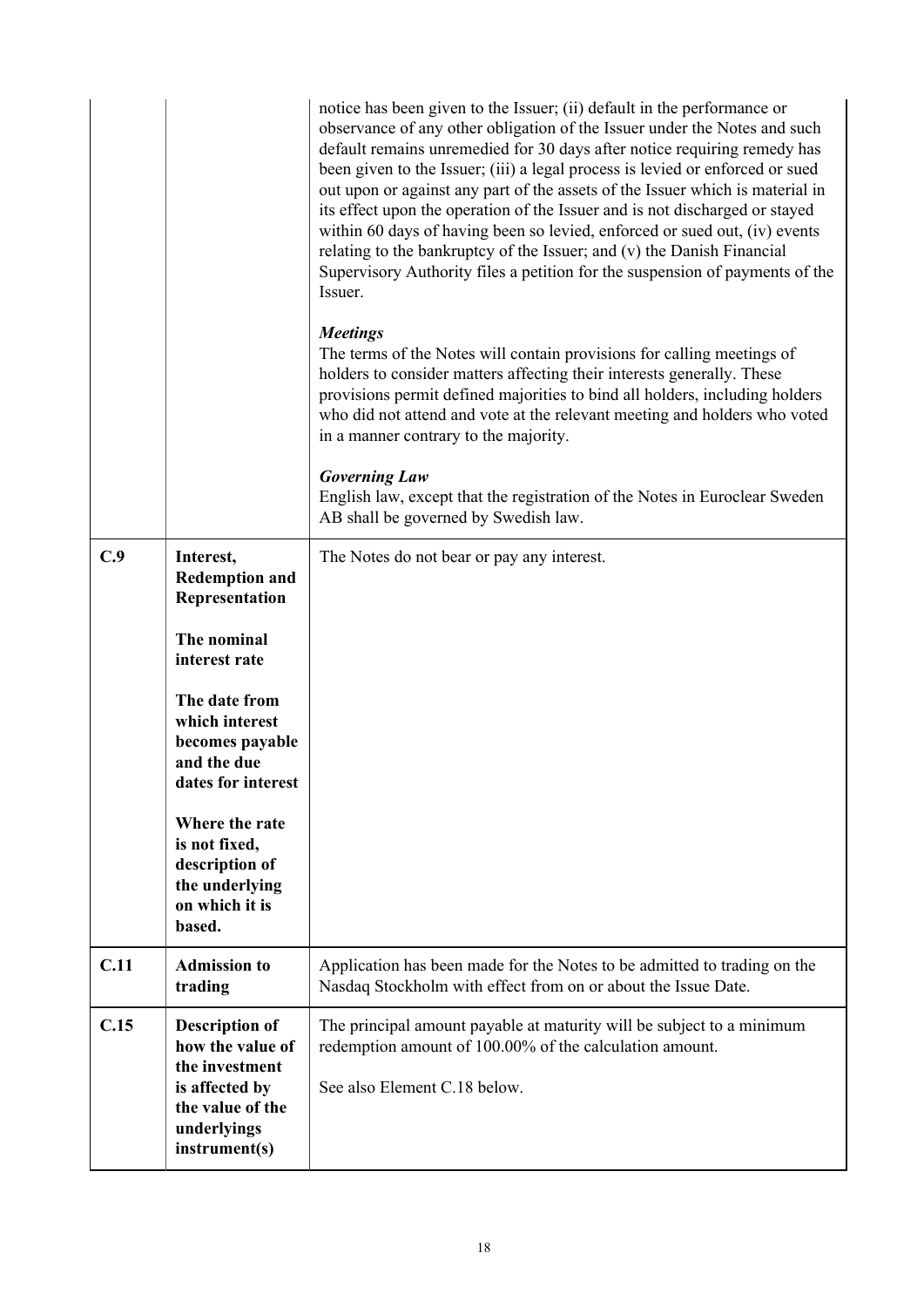| C.16 | <b>Maturity</b><br>date and final<br>reference date           | The maturity date is 22 October 2022. The final reference date is the final<br>valuation date specified in Element C.18 below.                                                                                                                                                                                                                                                                                                                                                                                                                                                                                                                                                                                                                                                                                                                                                                                                                                                                                                                            |
|------|---------------------------------------------------------------|-----------------------------------------------------------------------------------------------------------------------------------------------------------------------------------------------------------------------------------------------------------------------------------------------------------------------------------------------------------------------------------------------------------------------------------------------------------------------------------------------------------------------------------------------------------------------------------------------------------------------------------------------------------------------------------------------------------------------------------------------------------------------------------------------------------------------------------------------------------------------------------------------------------------------------------------------------------------------------------------------------------------------------------------------------------|
| C.17 | <b>Settlement</b><br>procedure<br>of derivative<br>securities | The Notes are cash settled Notes.                                                                                                                                                                                                                                                                                                                                                                                                                                                                                                                                                                                                                                                                                                                                                                                                                                                                                                                                                                                                                         |
| C.18 | <b>Exercise price/</b><br>final reference<br>price            | The interest amounts (if any) and the redemption amount due at maturity<br>are as follows:                                                                                                                                                                                                                                                                                                                                                                                                                                                                                                                                                                                                                                                                                                                                                                                                                                                                                                                                                                |
|      |                                                               | <i>Interest</i><br>The Notes do not bear interest.                                                                                                                                                                                                                                                                                                                                                                                                                                                                                                                                                                                                                                                                                                                                                                                                                                                                                                                                                                                                        |
|      |                                                               | <b>Early Redemption</b><br>See "Taxation" and "Events of Default" in Element C.8 above and<br>"Disrupted Days, Market Disruption Events and Adjustments" below for<br>information on early redemption in relation to the Notes.                                                                                                                                                                                                                                                                                                                                                                                                                                                                                                                                                                                                                                                                                                                                                                                                                           |
|      |                                                               | In addition, if the Issuer determines that performance of its obligations<br>under the Notes or that any arrangements made to hedge its obligations<br>under the Notes has or will become illegal in whole or in part as a result of<br>compliance with any applicable present or future law (an "illegality"), the<br>Issuer may redeem the Notes early and, if and to the extent permitted by<br>applicable law, will pay an amount equal to the early redemption amount in<br>respect of each calculation amount.                                                                                                                                                                                                                                                                                                                                                                                                                                                                                                                                      |
|      |                                                               | In the circumstances specified above, the "Early Redemption Amount"<br>payable on any such early redemption of the Notes will be an amount<br>determined by the Calculation Agent which represents the fair market<br>value of each calculation amount of the Notes (which amount shall<br>include amounts in respect of interest) on a day selected by the Issuer<br>(in the case of an early redemption following an illegality, ignoring the<br>relevant illegality), but adjusted (except in the case of an early redemption<br>following an event of default) to account for losses, expenses and costs<br>to the Issuer and/or its affiliates of unwinding any hedging and funding<br>arrangements in respect of the Notes, provided that, for the purposes of<br>determining the fair market value of each calculation amount of the Notes<br>following an event of default, no account shall be taken of the financial<br>condition of the Issuer which shall be presumed to be able to perform fully<br>its obligations in respect of the Notes. |
|      |                                                               | <b>Redemption at maturity</b><br>Unless previously redeemed or purchased and cancelled, the Notes will be<br>redeemed at their Final Redemption Amount on the Maturity Date.                                                                                                                                                                                                                                                                                                                                                                                                                                                                                                                                                                                                                                                                                                                                                                                                                                                                              |
|      |                                                               | The maturity date is 22 October 2022.                                                                                                                                                                                                                                                                                                                                                                                                                                                                                                                                                                                                                                                                                                                                                                                                                                                                                                                                                                                                                     |
|      |                                                               | The Reference Item-Linked Redemption Amount shall be the "Call<br>Redemption Amount", determined by reference to the following formula:                                                                                                                                                                                                                                                                                                                                                                                                                                                                                                                                                                                                                                                                                                                                                                                                                                                                                                                   |
|      |                                                               | RPA + Reference Item Amount                                                                                                                                                                                                                                                                                                                                                                                                                                                                                                                                                                                                                                                                                                                                                                                                                                                                                                                                                                                                                               |
|      |                                                               | For purposes of the above:<br>19                                                                                                                                                                                                                                                                                                                                                                                                                                                                                                                                                                                                                                                                                                                                                                                                                                                                                                                                                                                                                          |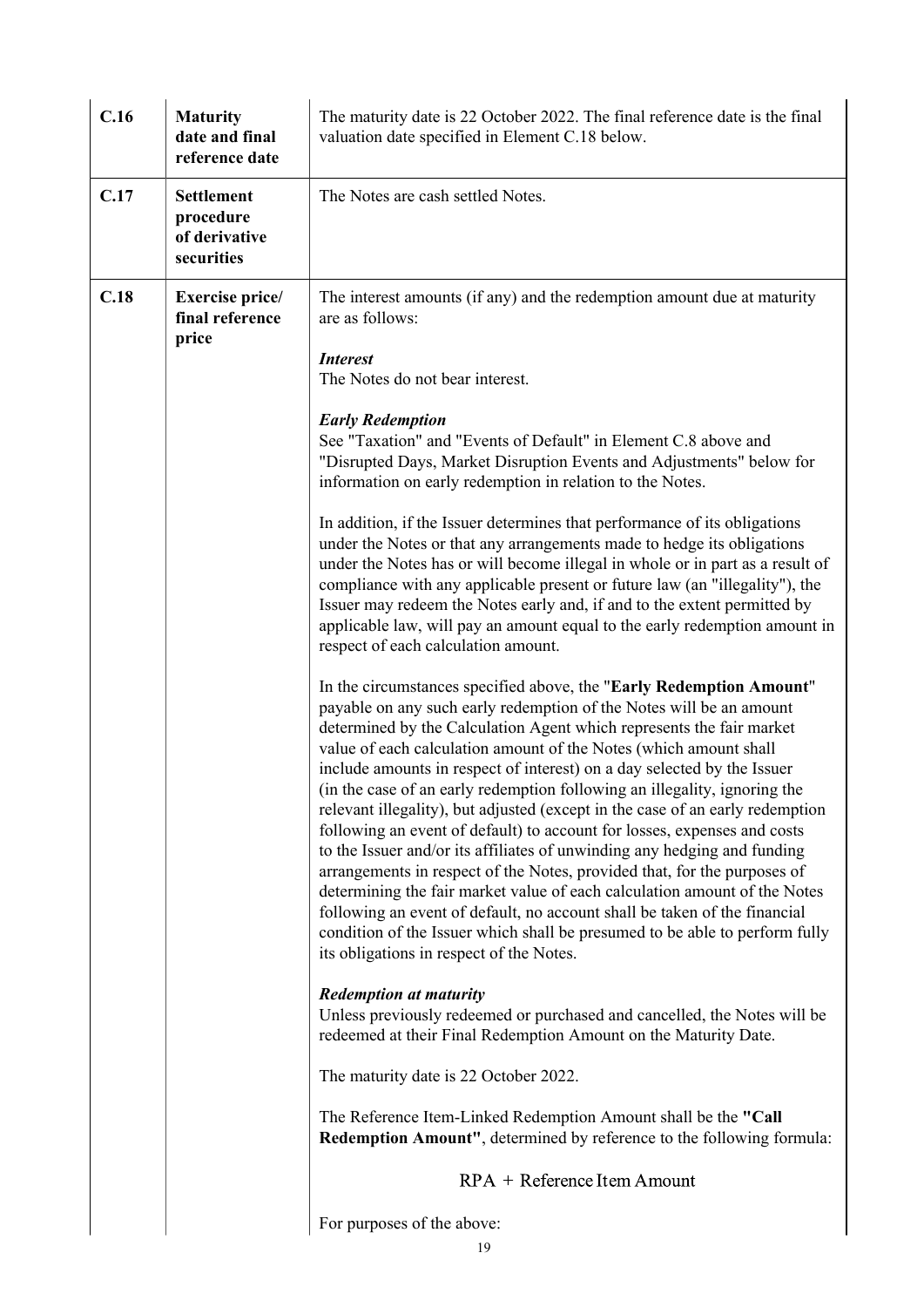| determine what adjustments should be made following the occurrence of<br>the relevant event (which may include deferment of any required valuation<br>or payment or the substitution of a substitute reference item) or to cancel<br>the Notes and to pay an amount equal to the early redemption amount as<br>specified above.                                                                                                                                      |
|----------------------------------------------------------------------------------------------------------------------------------------------------------------------------------------------------------------------------------------------------------------------------------------------------------------------------------------------------------------------------------------------------------------------------------------------------------------------|
| <b>Disrupted Days, Market Disruption Events and Adjustments</b><br>The terms and conditions of the Notes contain provisions, as applicable,<br>relating to events affecting the Reference Item(s) and market disruption<br>provisions and provisions relating to subsequent corrections of the level of<br>the Reference Item(s) and details of the consequences of such events. Such<br>provisions may permit the Issuer to either require the calculation agent to |
| "Final Averaging Dates" = $8$ April 2022, $8$ May 2022, $8$ June 2022, $8$ July<br>2022, 8 August 2022, 8 September 2022 and 8 October 2022 (subject to<br>postponement).                                                                                                                                                                                                                                                                                            |
| "Initial Valuation Date" = $8$ October 2019                                                                                                                                                                                                                                                                                                                                                                                                                          |
| <b><i>Valuation</i></b>                                                                                                                                                                                                                                                                                                                                                                                                                                              |
| "Strike" = $100\%$ .                                                                                                                                                                                                                                                                                                                                                                                                                                                 |
| "Participation Rate" = $145%$                                                                                                                                                                                                                                                                                                                                                                                                                                        |
| "Performance Floor" = $Zero$ .                                                                                                                                                                                                                                                                                                                                                                                                                                       |
| "Relevant Principal Amount" ("RPA") means the CA multiplied by<br>100% multiplied by PFX.                                                                                                                                                                                                                                                                                                                                                                            |
| "Performance" means, in respect of the Reference Item and the specified<br>final averaging dates, the average level of such Reference Item on such<br>specified final averaging dates DIVIDED BY the initial level of such<br>Reference Item on the Initial dates, expressed as a percentage.                                                                                                                                                                        |
| "FX Principal Conversion": Not Applicable, $PFX = 1$ .                                                                                                                                                                                                                                                                                                                                                                                                               |
| "FX Option Conversion": Not Applicable, OFX = 1.                                                                                                                                                                                                                                                                                                                                                                                                                     |
| "Call Performance" means the sum of the weighted Performances for each<br>of the Reference Items MINUS Strike                                                                                                                                                                                                                                                                                                                                                        |
| Where:                                                                                                                                                                                                                                                                                                                                                                                                                                                               |
| $CA \times Max[Performance Floor; (PR \times Call Performance)] \times OFX$                                                                                                                                                                                                                                                                                                                                                                                          |
| "Reference Item Amount" means an amount determined by reference to<br>the following formula:                                                                                                                                                                                                                                                                                                                                                                         |
|                                                                                                                                                                                                                                                                                                                                                                                                                                                                      |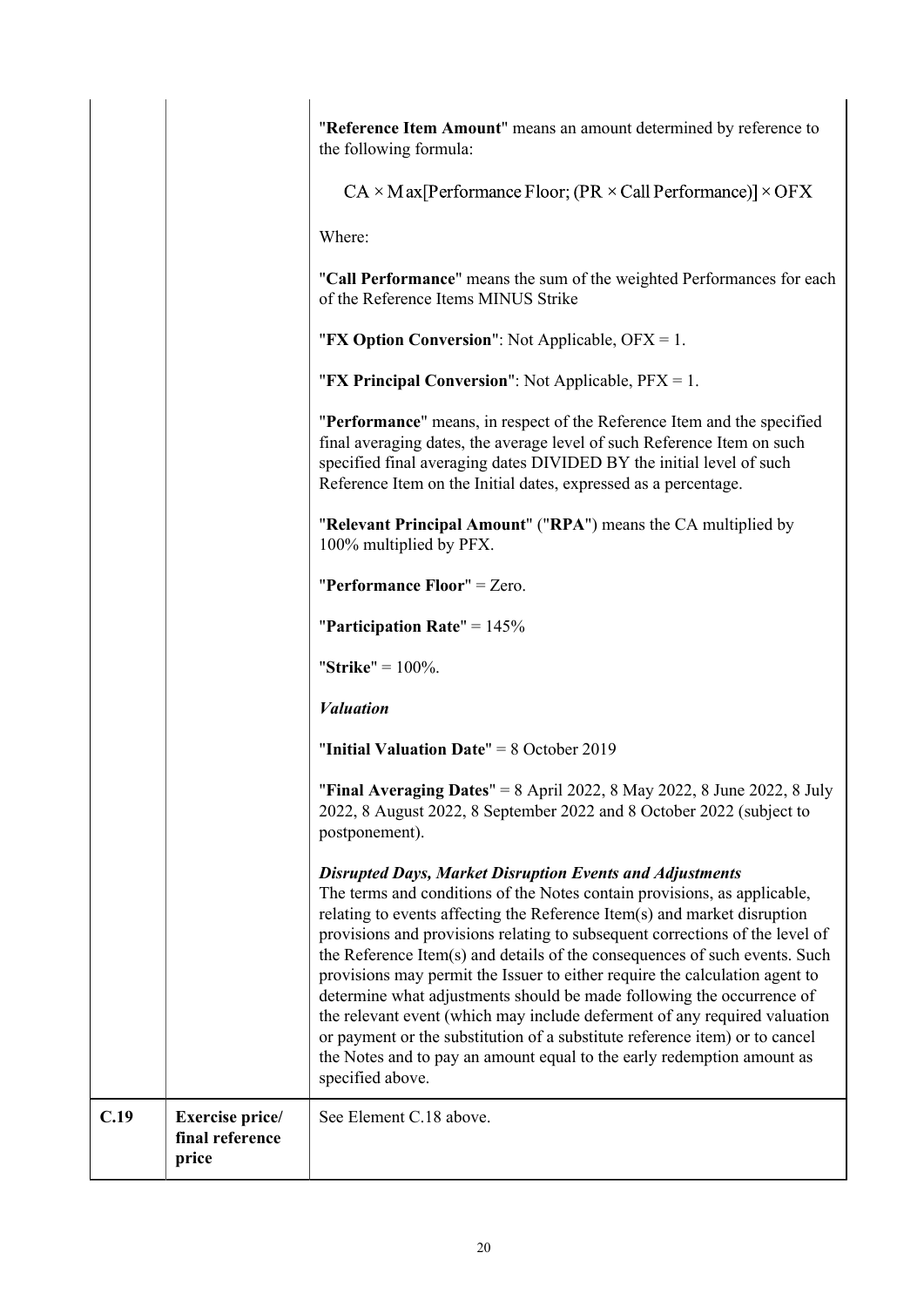| C.20 | Underlying | The Reference Entities are specified under the heading "Description of<br>Reference Items" in the Table below, being the type of Reference Item<br>specified under the heading "Classification" in the Table below.                                                                                     |                       |                            |         |
|------|------------|---------------------------------------------------------------------------------------------------------------------------------------------------------------------------------------------------------------------------------------------------------------------------------------------------------|-----------------------|----------------------------|---------|
|      |            | <b>Description of</b><br><b>Reference Items</b>                                                                                                                                                                                                                                                         | <b>Classification</b> | <b>Electronic</b><br>Pages | Weight  |
|      |            | <b>SOLACTIVE</b><br><b>SUSTAINABLE</b><br><b>GOALS EUROPE</b><br><b>MV INDEX</b>                                                                                                                                                                                                                        | Index Security        | <b>SOLEGOAL</b>            | $100\%$ |
|      |            | Information relating to the Reference Entity is available from<br>internationally recognised published or electronically displayed sources<br>such as Bloomberg and any web-site of the Reference Entity and from<br>other internationally recognised published or electronically displayed<br>sources. |                       |                            |         |

# **Section D - Risks**

| D.2 | <b>Key risks</b><br>specific to the<br><b>Issuer</b> | In purchasing Notes, investors assume the risk that the Issuer may become<br>insolvent or otherwise be unable to make all payments due in respect of the<br>Notes. There is a wide range of factors which individually or together could<br>result in the Issuer becoming unable to make all payments due in respect<br>of the Notes. It is not possible to identify all such factors or to determine<br>which factors are most likely to occur, as the Issuer may not be aware<br>of all relevant factors and certain factors which it currently deems not to<br>be material may become material as a result of the occurrence of events<br>outside the Issuer's control. The Issuer has identified in the Base Prospectus<br>a number of factors which could materially adversely affect its business<br>and ability to make payments due under the Notes. |  |
|-----|------------------------------------------------------|--------------------------------------------------------------------------------------------------------------------------------------------------------------------------------------------------------------------------------------------------------------------------------------------------------------------------------------------------------------------------------------------------------------------------------------------------------------------------------------------------------------------------------------------------------------------------------------------------------------------------------------------------------------------------------------------------------------------------------------------------------------------------------------------------------------------------------------------------------------|--|
|     |                                                      | The factors include:                                                                                                                                                                                                                                                                                                                                                                                                                                                                                                                                                                                                                                                                                                                                                                                                                                         |  |
|     |                                                      | the Group is exposed to a number of risks, the categories of which<br>are credit risk, market risk, liquidity, funding and capital, insurance<br>and pension risk and non-financial risk. Non-financial risk consists<br>of model risk, operational risk, business disruption, financial crime,<br>behavioural and conduct risk, legal risk and financial control and<br>strategic risk;                                                                                                                                                                                                                                                                                                                                                                                                                                                                     |  |
|     |                                                      | regulatory changes could materially affect the Issuer's business;                                                                                                                                                                                                                                                                                                                                                                                                                                                                                                                                                                                                                                                                                                                                                                                            |  |
|     |                                                      | the Issuer faces increased capital and liquidity requirements as<br>a result of the framework implementing among other things, the<br>Basel Committee on Banking Supervision's proposals imposing<br>stricter capital and liquidity requirements upon banks in the<br>European Union;                                                                                                                                                                                                                                                                                                                                                                                                                                                                                                                                                                        |  |
|     |                                                      | the Issuer may be subject to bail-in under the BRRD;                                                                                                                                                                                                                                                                                                                                                                                                                                                                                                                                                                                                                                                                                                                                                                                                         |  |
|     |                                                      | the Group may have to pay additional amounts under resolution<br>funds and deposit guarantee schemes; and                                                                                                                                                                                                                                                                                                                                                                                                                                                                                                                                                                                                                                                                                                                                                    |  |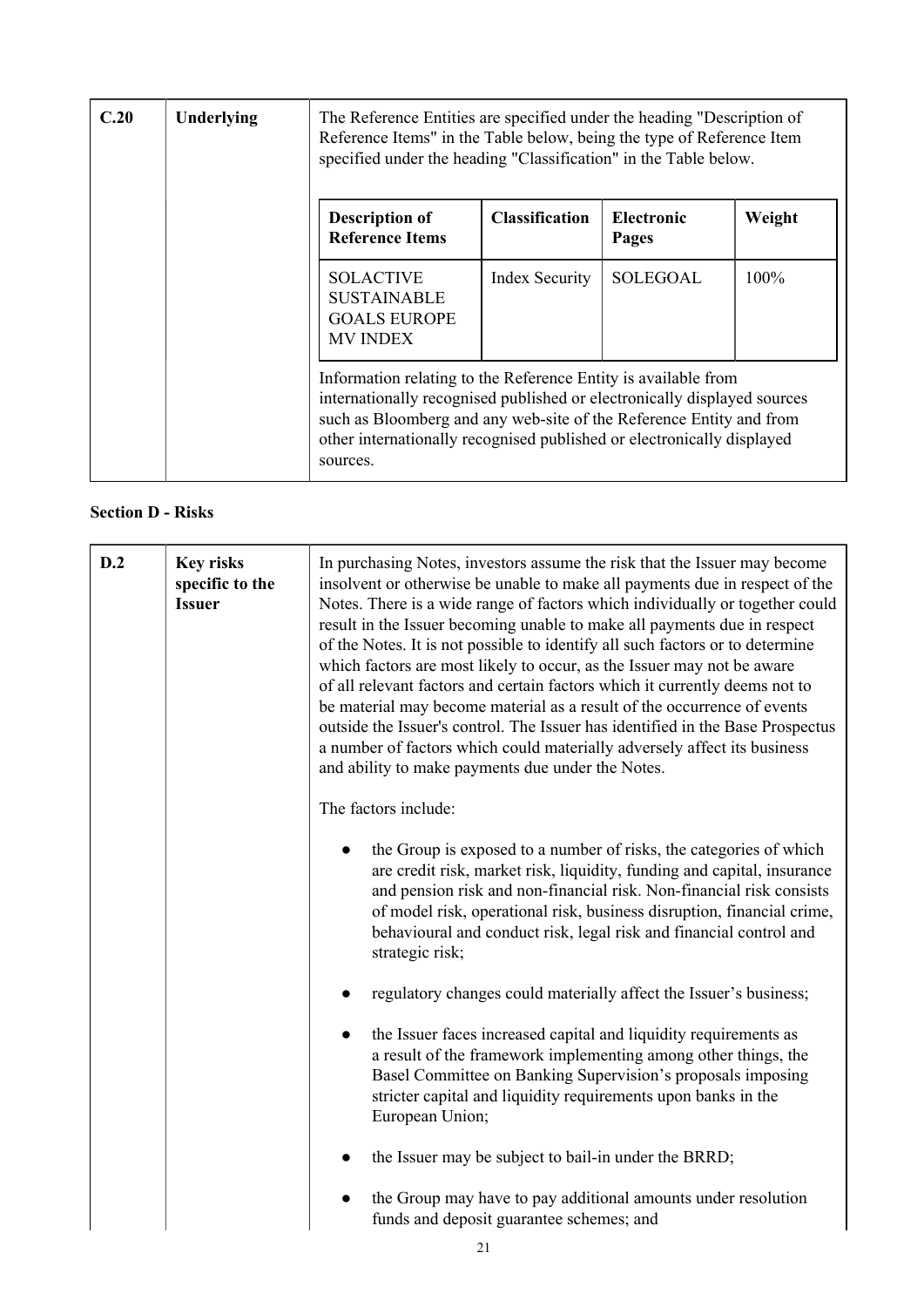|     |                                                                           | the Group may be affected by general economic and geopolitical<br>conditions.                                                                                                                                                                                                                                                                                                                                                                                                                                                                                                                                                                                                                                                                                                                                                                                                                                                                                                                                                                                                                                                                                                                                                                                                                                                                                                                                                                                                                                                                                                                                                                                                                                                                                                                                                                                                                                                                                                                                                                                                                                                                                                                                                                                  |
|-----|---------------------------------------------------------------------------|----------------------------------------------------------------------------------------------------------------------------------------------------------------------------------------------------------------------------------------------------------------------------------------------------------------------------------------------------------------------------------------------------------------------------------------------------------------------------------------------------------------------------------------------------------------------------------------------------------------------------------------------------------------------------------------------------------------------------------------------------------------------------------------------------------------------------------------------------------------------------------------------------------------------------------------------------------------------------------------------------------------------------------------------------------------------------------------------------------------------------------------------------------------------------------------------------------------------------------------------------------------------------------------------------------------------------------------------------------------------------------------------------------------------------------------------------------------------------------------------------------------------------------------------------------------------------------------------------------------------------------------------------------------------------------------------------------------------------------------------------------------------------------------------------------------------------------------------------------------------------------------------------------------------------------------------------------------------------------------------------------------------------------------------------------------------------------------------------------------------------------------------------------------------------------------------------------------------------------------------------------------|
| D.6 | <b>Key information</b><br>on key risks<br>specific to the<br><b>Notes</b> | The Issuer believes that the factors summarised below represent the<br>principal risks inherent in investing in the Notes, but the Issuer may<br>be unable to pay amounts on or in connection with any Notes for other<br>reasons which may not be considered significant risks by the Issuer based<br>on information currently available to it and which it may not currently be<br>able to anticipate.                                                                                                                                                                                                                                                                                                                                                                                                                                                                                                                                                                                                                                                                                                                                                                                                                                                                                                                                                                                                                                                                                                                                                                                                                                                                                                                                                                                                                                                                                                                                                                                                                                                                                                                                                                                                                                                       |
|     |                                                                           | Notes may involve a high degree of risk. There are certain factors which<br>are material for the purpose of assessing the market risks associated with<br>investing in the Notes, which include, without limitation, the following: an<br>active secondary market in respect of the Notes may never be established<br>or may illiquid and this would adversely affect the value at which an<br>investor could sell its Notes, if an investor holds Notes which are not<br>denominated in the investor's home currency, it will be exposed to<br>movements in exchange rates adversely affecting the value of its holding<br>and the imposition of exchange controls could result in an investor not<br>receiving payment on those Notes, the market value of the Notes will<br>be affected by a number of factors independent of the creditworthiness<br>of the Issuer, credit ratings assigned to the Issuer may not reflect all the<br>risks associated with an investment in the Notes, the Notes may not be a<br>suitable investment for all investors, because the VP Systems Notes are<br>dematerialised securities, investors will have to rely on the clearing system<br>procedures for transfer, payment and communication with the Issuer, there<br>is no taxation gross-up in respect of the Notes, taxes and expenses may be<br>payable by holders in connection with the Notes, U.S. Foreign Account<br>Tax Compliance Act withholding may affect payments on the Notes, the<br>proposed financial transactions tax may apply in respect of certain dealings<br>in Notes, reforms to benchmarks could have an effect on the Notes, the<br>Terms and Conditions of the Notes contain provisions which may permit<br>their modification without the consent of all investors, regulatory initiatives<br>may restrict certain investments, the value of the Notes could be adversely<br>affected by a change in applicable laws or administrative practice, the<br>Issuer has issued covered bonds and if any relevant claims in respect of<br>these covered bonds are not met out of the pool of assets or the proceeds<br>arising from it, any remaining claims will subsequently rank pari passu<br>with the Issuer's obligations under the Notes |
|     |                                                                           | In addition, there are certain factors which are material for the purpose of<br>assessing the risks relating to the structure of the Notes, which include,<br>without limitation, the following: if the Issuer's obligations under the Notes<br>become illegal, the Issuer may redeem the Notes and the value of Fixed<br>Rate Notes may be affected by movements in market interest rates and<br>investors in Capped Floating Rate Notes will not benefit from increases<br>in reference rates which would apply to Variable Rate Notes with no cap<br>and Variable Rate Notes may be volatile investments and where a Rate of<br>Interest is determined in conjunction with a multiplier or other leverage<br>factor, the effect of changes will be enhanced and interest is accumulated<br>during the term of the Notes and is only paid on or about the Maturity<br>Date and Notes which are issued at a substantial discount or premium may<br>experience price volatility in response to changes in market interest rates.                                                                                                                                                                                                                                                                                                                                                                                                                                                                                                                                                                                                                                                                                                                                                                                                                                                                                                                                                                                                                                                                                                                                                                                                                               |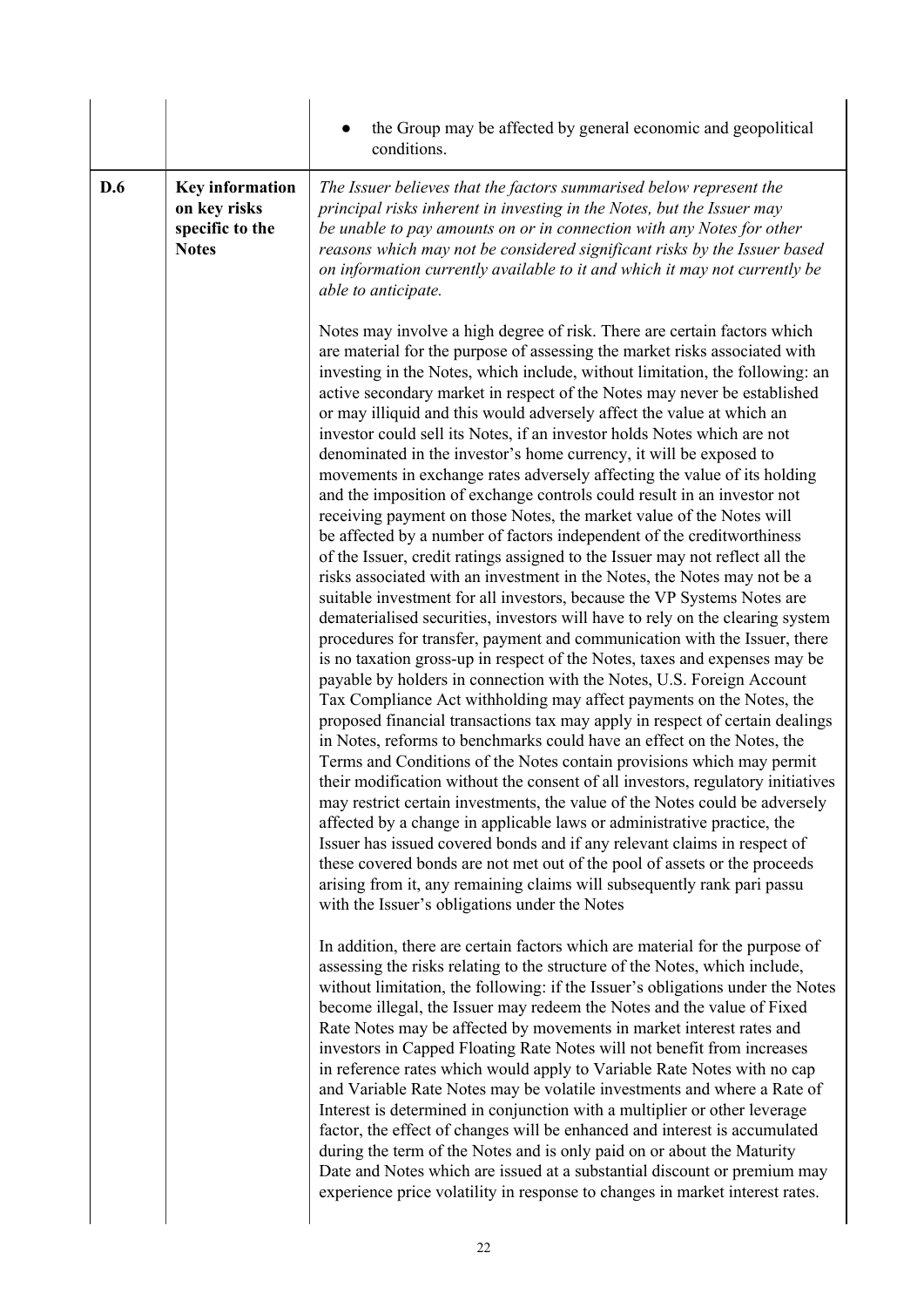|     |                     | There are certain additional risks associated with Notes linked to the<br>Reference Items: prospective investors in the Notes should understand the<br>risks of transactions involving the Notes and should reach an investment<br>decision only after careful consideration, with their advisers, of the<br>suitability of the Notes in light of their particular financial circumstances,<br>the information set forth in the Base Prospectus and the information<br>regarding the Notes and the Reference Items to which the value of, or<br>payments in respect of, the Notes relate. Fluctuations in the value and/<br>or volatility of the Reference Item(s) may affect the value of the Notes.<br>Investors may risk losing their entire investment. Investors will have no<br>claim against any Reference Item. Hedging arrangements of the Issuer<br>may affect the value of the Notes and there may be conflicts of interest in<br>respect of the Notes. Market disruptions or other adjustment events may<br>occur in respect of the Reference Items which may result in valuations<br>and/or payments being delayed, the Notes may be subject to adjustment<br>(including, without limitation, that the relevant Reference Item may be<br>substituted) or the Notes may be redeemed early.<br>The Notes will represent an investment linked to the performance of the<br>Reference Items and prospective investors should note that the return (if<br>any) on their investment in the Notes will depend upon the performance of<br>the Reference Items. |
|-----|---------------------|---------------------------------------------------------------------------------------------------------------------------------------------------------------------------------------------------------------------------------------------------------------------------------------------------------------------------------------------------------------------------------------------------------------------------------------------------------------------------------------------------------------------------------------------------------------------------------------------------------------------------------------------------------------------------------------------------------------------------------------------------------------------------------------------------------------------------------------------------------------------------------------------------------------------------------------------------------------------------------------------------------------------------------------------------------------------------------------------------------------------------------------------------------------------------------------------------------------------------------------------------------------------------------------------------------------------------------------------------------------------------------------------------------------------------------------------------------------------------------------------------------------------------------------------------------------------|
| D.6 | <b>Risk Warning</b> | THE AMOUNT PAID ON REDEMPTION OF THE NOTES MAY<br>BE LESS THAN THE PRINCIPAL AMOUNT OF THE NOTES,<br>TOGETHER WITH ANY INTEREST, AND MAY IN CERTAIN<br><b>CIRCUMSTANCES BE ZERO. INVESTORS MAY LOSE THE</b><br>VALUE OF THEIR ENTIRE INVESTMENT, OR PART OF IT, AS<br>THE CASE MAY BE.                                                                                                                                                                                                                                                                                                                                                                                                                                                                                                                                                                                                                                                                                                                                                                                                                                                                                                                                                                                                                                                                                                                                                                                                                                                                              |

# **Section E - Offer**

| E.2b | <b>Reasons for</b><br>offer and use of<br>proceeds when<br>different from<br>making profit<br>and/or hedging<br>certain risks | The net proceeds from each issue of Notes will be applied by the Issuer to<br>meet part of its general financing requirements.                                                                                                                                                                                                                                                                                                                                                                                                                                                                                                                                 |
|------|-------------------------------------------------------------------------------------------------------------------------------|----------------------------------------------------------------------------------------------------------------------------------------------------------------------------------------------------------------------------------------------------------------------------------------------------------------------------------------------------------------------------------------------------------------------------------------------------------------------------------------------------------------------------------------------------------------------------------------------------------------------------------------------------------------|
| E.3  | <b>Terms and</b><br>conditions of the<br>offer                                                                                | This Issue of Notes is being offered in a Non-Exempt Offer in Sweden<br>The issue price of the Notes is 110.00 per cent of their principal amount.<br>The Issuer reserves the right to cancel, in the sole and absolute discretion of<br>the issuer, the Issue of the Notes if (i) the Issuer receives subscriptions for<br>Notes on an Aggregate Principal Amount of less than SEK 10,000,000.00<br>or (ii) the Issuer does not determine the Participation Rate to the lowest 130<br>per cent.<br>Further, the Issuer has the right to cancel the offer and the subsequent<br>issue of the Notes if in the sole and absolute discretion of the Issue, during |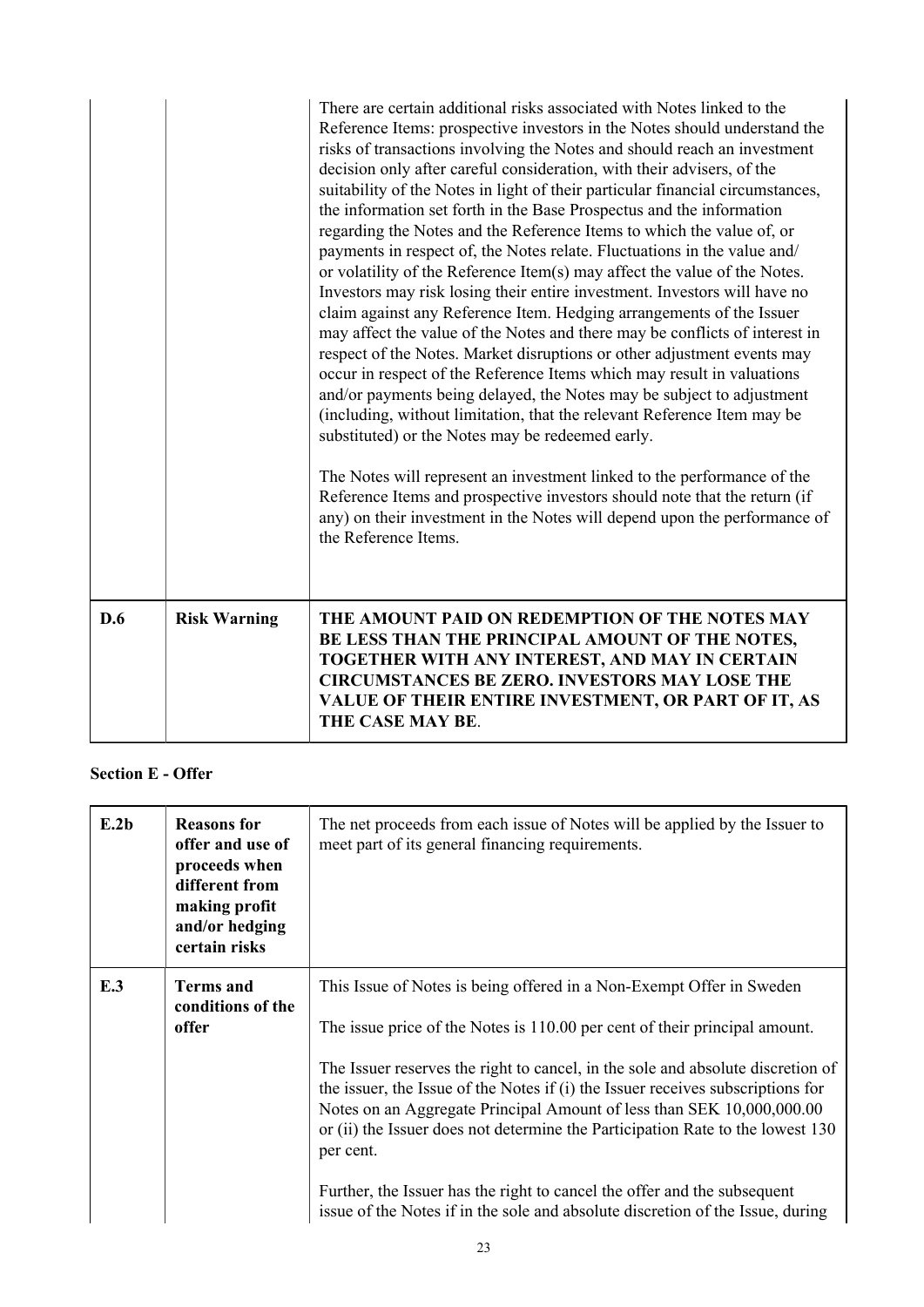|     |                                                                                               | the Offer Period, there is a domestic or international material change in<br>interest levels and/or the volatility in the underlying equities, an economic,<br>financial, political or market related material change, which in the sole and<br>absolute discretion of the Issuer makes the offering of Notes inexpedient.                                                                                                                             |
|-----|-----------------------------------------------------------------------------------------------|--------------------------------------------------------------------------------------------------------------------------------------------------------------------------------------------------------------------------------------------------------------------------------------------------------------------------------------------------------------------------------------------------------------------------------------------------------|
| E.4 | <b>Interests</b><br>material<br>to the issue/<br>offer, including<br>conflicting<br>interests | Not Applicable - So far as the Issuer is aware, no person involved in the<br>issue of the Notes has an interest material to the offer.<br>Commission of up to 2.00 per cent. of the Aggregate Principal Amount.<br>Commission is not included in the Issue Price.<br>Fees up to 1.00 per cent. per annum (i.e. total up to 3.00 per cent.) of the<br>Aggregate Principal Amount are included in the Issue Price as a structuring<br>fee to the Issuer. |
| E.7 | <b>Expenses</b><br>charged<br>to the investor                                                 | Commission of up to 2.00 per cent. of the Aggregate Principal Amount.<br>Commission is not included in the Issue Price.<br>Fees up to 1.00 per cent. per annum (i.e. total up to 3.00 per cent.) of the<br>Aggregate Principal Amount are included in the Issue Price as a structuring<br>fee to the Issuer.                                                                                                                                           |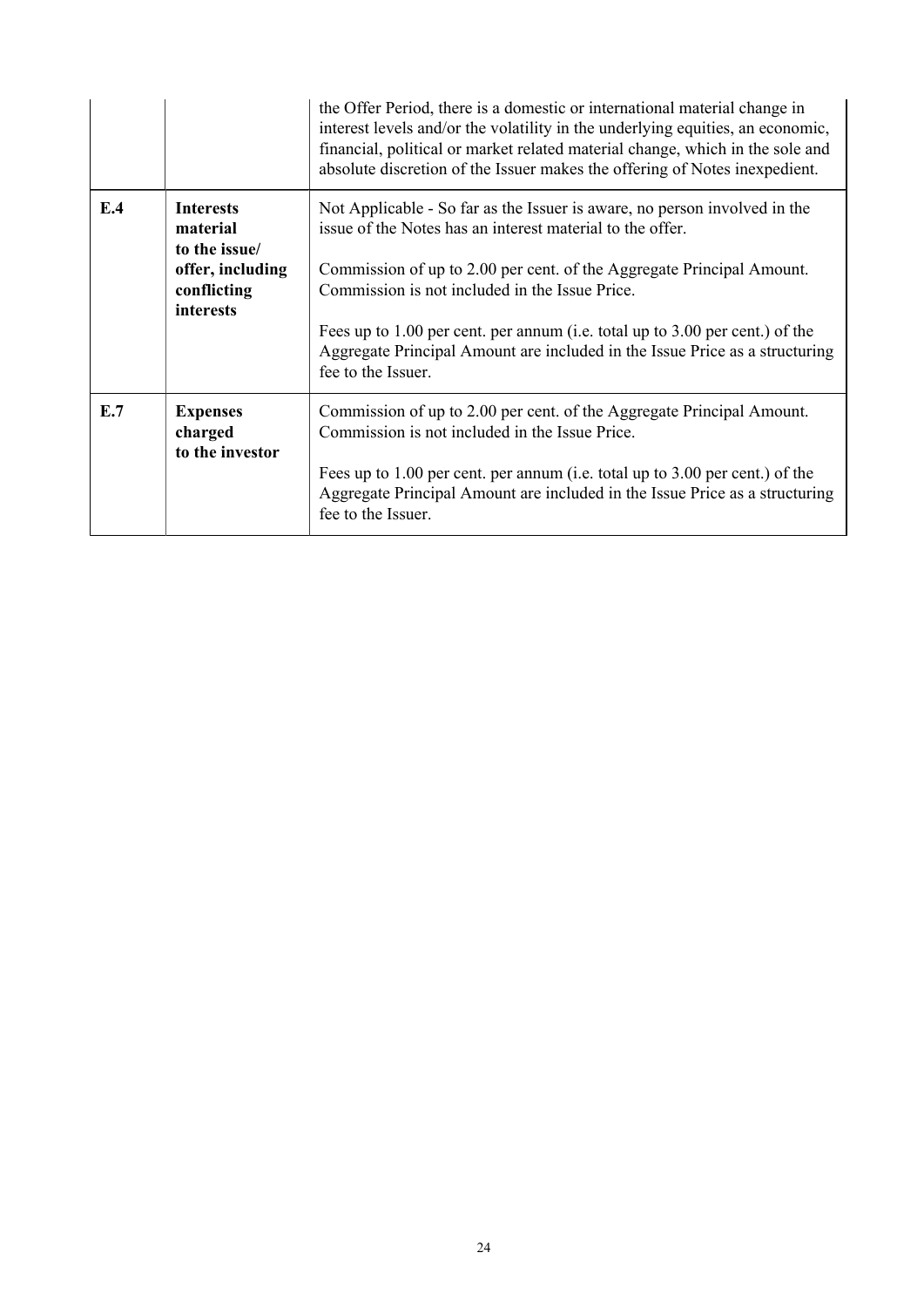# **SAMMANFATTNING**

Sammanfattningar upprättas utifrån informationspunkter kallade "Punkter". Dessa punkter numreras i Avsnitt A till E (A.1 - E.7). Denna Sammanfattning innehåller alla de Punkter som ska ingå i en sammanfattning för Obligationerna och Emittenten. Eftersom vissa Punkter inte behöver behandlas här så kan det finnas luckor i nummerföljden av Punkterna. Även om en viss Punkt ska ingå i Sammanfattningen mot bakgrund av typen av värdepapper och emittent, kan det förhålla sig så att ingen information finns att återge under den Punkten. I dessa fall anges endast en kort beskrivning av Punkten och med en förklaring varför den inte är tillämplig.

# **Avsnitt A - Introducktion och varningar**

| A.1 | Denna sammanfattning ska läsas som en introduktion till Grundprospektet och de<br>tillämpliga Slutliga Villkoren.<br>Varje beslut att investera i några Obligationer ska baseras på Grundprospektet i dess<br>helhet, inklusive varje dokument som införlivas genom hänvisning och de tillämpliga<br>Slutliga Villkoren.                                                                                                                                                                                                                                                                                                                                                                                                                                                     |
|-----|------------------------------------------------------------------------------------------------------------------------------------------------------------------------------------------------------------------------------------------------------------------------------------------------------------------------------------------------------------------------------------------------------------------------------------------------------------------------------------------------------------------------------------------------------------------------------------------------------------------------------------------------------------------------------------------------------------------------------------------------------------------------------|
|     | Om ett krav avseende information i Grundprospektet och de tillämpliga Slutliga<br>Villkoren framställs i domstol i en Medlemsstat inom det Europeiska Ekonomiska<br>Samarbetsområdet, kan käranden, enligt nationell lagstiftning i den Medlemsstat där<br>kravet framställs, åläggas att bära kostnaden för att översätta Grundprospektet och de<br>tillämpliga Slutliga Villkoren innan den juridiska processen inleds.                                                                                                                                                                                                                                                                                                                                                    |
|     | Inget civilrättsligt ansvar kommer att uppkomma för Emittenten i någon sådan<br>Medlemsstat enbart på basis av denna sammanfattning, inklusive varje översättning<br>härav, såvida inte denna är vilseledande, felaktig eller oförenlig när den läses med de<br>övriga delarna av Grundprospektet och de tillämpliga Slutliga Villkoren eller, efter<br>implementeringen av de relevanta bestämmelserna i direktiv 2010/73/EU i den relevanta<br>medlemsstaten, denna inte ger, när denna läses tillsammans med de övriga delarna<br>av Grundprospektet och de tillämpliga Slutliga Villkoren, nyckelinformation (enligt<br>definitionen i artikel 2.1(s) i Prospektdirektivet) för att bistå investerare när dessa<br>överväger huruvida de ska investera i Obligationerna. |
| A.2 | Obligationerna får erbjudas under omständigheter där det inte finns ett undantag från<br>skyldigheten under Prospektdirektivet att offentliggöra ett prospekt (ett "Icke-Undantaget<br>Erbjudande").                                                                                                                                                                                                                                                                                                                                                                                                                                                                                                                                                                         |

# **Avsnitt B - Emittent**

| B.1 | <b>Juridisk</b><br>firma och<br>kommersiellt<br>namn            | Danske Bank A/S ("Emittenten").                                                                                                                                                                                                                                                                                                                        |
|-----|-----------------------------------------------------------------|--------------------------------------------------------------------------------------------------------------------------------------------------------------------------------------------------------------------------------------------------------------------------------------------------------------------------------------------------------|
| B.2 | Säte/<br>Juridisk form/<br>Lagstiftning/<br><b>Jurisdiktion</b> | Emittenten bildades i Danmark och inkorporerades den 5 oktober 1871.<br>Emittenten är en kommersiell bank med begränsat ägaransvar och bedriver<br>verksamhet under den danska lagstiftningen om finansiell verksamhet<br>Emittenten är registrerad hos det danska bolagsverket (Erhvervsstyrelsen)<br>och det danska registreringsnumret är 61126228. |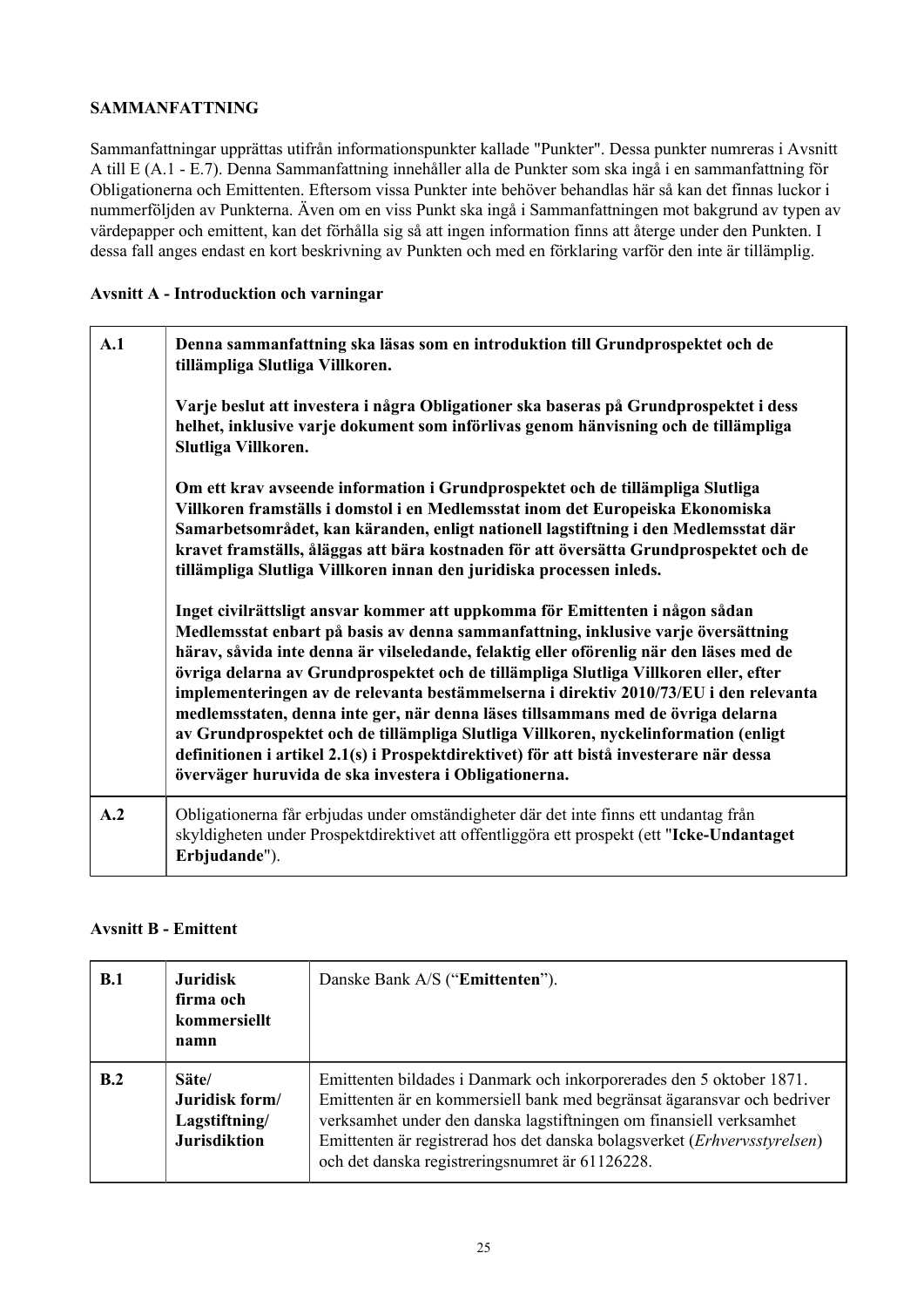| B.4b        | Kända trender<br>som påverkar<br>emittenten och<br>den brancsh där<br>emittenten är<br>verksam | Inte tillämpligt - Det finns inte nåra kända trender, osäkerheter, taganden<br>eller händelser som med rimlig sannoliket kommer att ha en väsentlig<br>inverkan på Emittentens utsikter för det innervarande räkenskapsåret. |                                                                 |                                                                              |
|-------------|------------------------------------------------------------------------------------------------|------------------------------------------------------------------------------------------------------------------------------------------------------------------------------------------------------------------------------|-----------------------------------------------------------------|------------------------------------------------------------------------------|
| B.5         | <b>Beskrivning af</b>                                                                          |                                                                                                                                                                                                                              | Emittenten är moderbolat i Danske Bank-koncernen ("Koncernen"). |                                                                              |
|             | Koncernen                                                                                      |                                                                                                                                                                                                                              |                                                                 | Emittenten är en nordisk universal bank med bryggor til resten av världen.   |
| B.9         | Resultatprognos<br>eller förväntat<br>resultat                                                 |                                                                                                                                                                                                                              | lämnas i dette Grundprospekt.                                   | Inte tillämpligt - Ingen resultatprognos eller uppgift om förväntat resultat |
| B.10        | Anmärkningar<br><i>i</i> revisions-<br>berättelsen                                             |                                                                                                                                                                                                                              | införlivats genom hänvisning i detta Grundprospekt.             | Inte tillämpligt - Inga anmärkningar finns i de revisionsberättelser som     |
| <b>B.12</b> |                                                                                                | <b>Utvald historisk finansiell information</b>                                                                                                                                                                               |                                                                 |                                                                              |
|             | (DKK miljoner)                                                                                 |                                                                                                                                                                                                                              | Tolv månader med slut 31                                        | Toly månader med slut 31                                                     |
|             | <b>Danske Bank Group</b>                                                                       |                                                                                                                                                                                                                              | december 2018                                                   | december 2017                                                                |
|             | <b>Income statement</b><br>Totala intäkter                                                     |                                                                                                                                                                                                                              | 44 3 65                                                         | 48 149                                                                       |
|             | Verksamhetskostnader                                                                           |                                                                                                                                                                                                                              | 25 011                                                          | 22 7 22                                                                      |
|             | Reserveringar för kreditförluster                                                              |                                                                                                                                                                                                                              | (650)                                                           | (873)                                                                        |
|             | Vinst före skatt,                                                                              |                                                                                                                                                                                                                              |                                                                 |                                                                              |
|             | kärnverksamhet                                                                                 |                                                                                                                                                                                                                              | 20 004                                                          | 26 300                                                                       |
|             | Visnt före skatt, icke-                                                                        |                                                                                                                                                                                                                              |                                                                 |                                                                              |
|             | kärnverksamhet                                                                                 |                                                                                                                                                                                                                              | (282)                                                           | (12)                                                                         |
|             | Vinst före skatt                                                                               |                                                                                                                                                                                                                              | 19722                                                           | 26 288                                                                       |
|             | <b>Skatt</b>                                                                                   |                                                                                                                                                                                                                              | 4 5 4 8                                                         | 5 3 8 8                                                                      |
|             | Nettovinst för året                                                                            |                                                                                                                                                                                                                              | 15 174                                                          | 20 900                                                                       |
|             | Balansräkning                                                                                  |                                                                                                                                                                                                                              |                                                                 |                                                                              |
|             | Utlåning och förskott                                                                          |                                                                                                                                                                                                                              | 1769438                                                         | 1 723 025                                                                    |
|             | Tillgångar i handelsportföljen                                                                 |                                                                                                                                                                                                                              | 415 811                                                         | 449 292                                                                      |
|             | Tillgångar inom icke-                                                                          |                                                                                                                                                                                                                              |                                                                 |                                                                              |
|             | kärnverksamhet                                                                                 |                                                                                                                                                                                                                              | 14 3 4 6                                                        | 4886                                                                         |
|             | Övriga tillgångar                                                                              |                                                                                                                                                                                                                              | 1 378 872                                                       | 1 362 325                                                                    |
|             | Totala tillgångar                                                                              |                                                                                                                                                                                                                              | 3 578 467                                                       | 3 539 528                                                                    |
|             |                                                                                                |                                                                                                                                                                                                                              |                                                                 |                                                                              |

1 Koncernen har uppdaterat de komparativa finansiella informationen vid och för året som slutade den 31 december 2018 i Koncernens delårsrapport. Siffrorna ovan reflekterar den uppdaterade informationen vid och för året som slutade den 31 december 2018.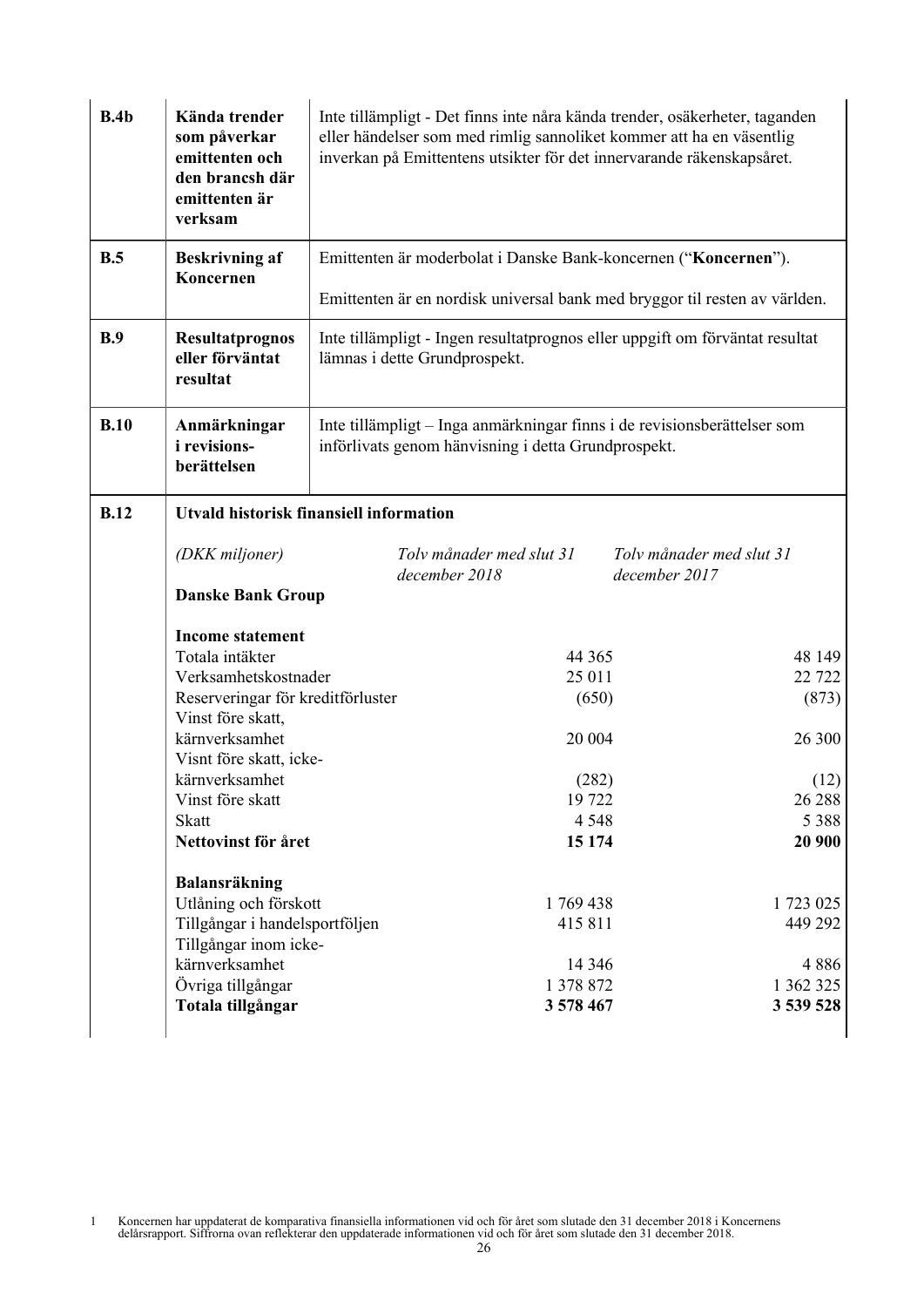| Insättningar                                                          | 894 495                                                                                                                                                                                                                           |                                      | 911852                          |
|-----------------------------------------------------------------------|-----------------------------------------------------------------------------------------------------------------------------------------------------------------------------------------------------------------------------------|--------------------------------------|---------------------------------|
| Obligationer emitterade av<br>Realkredit Danmark                      | 741 092                                                                                                                                                                                                                           |                                      | 758 375                         |
| Förpliktelser inom<br>handelsportföljen                               | 390 222                                                                                                                                                                                                                           |                                      | 400 596                         |
| Förpliktelser inom icke-<br>kärnverksamhet                            | 4 0 1 4                                                                                                                                                                                                                           |                                      | 3 0 9 4                         |
| Övriga förpliktelser                                                  | 1 385 368                                                                                                                                                                                                                         |                                      | 1 297 356                       |
| Totala förpliktelser<br>Ytterligare tier 1 etc<br><b>Aktiekapital</b> | 3 415 191<br>14 300<br>148 976                                                                                                                                                                                                    |                                      | 3 371 273<br>14 3 39<br>153 916 |
| (DKK miljoner)                                                        | Sex månader med slut<br>30 juni 2019                                                                                                                                                                                              | Sex månader med slut<br>30 juni 2018 |                                 |
| <b>Danske Bank Group</b>                                              |                                                                                                                                                                                                                                   |                                      |                                 |
| <b>Income statement</b>                                               |                                                                                                                                                                                                                                   |                                      |                                 |
| Totala intäkter                                                       | 22 3 3 3                                                                                                                                                                                                                          |                                      | 22 3 3 4                        |
| Verksamhetskostnader                                                  | 12 8 24                                                                                                                                                                                                                           |                                      | 11 400                          |
| Reserveringar för kreditförluster                                     | 470                                                                                                                                                                                                                               |                                      | (707)                           |
| Vinst före skatt,<br>kärnverksamhet                                   | 9 0 3 9                                                                                                                                                                                                                           |                                      | 11 641                          |
| Visnt före skatt, icke-                                               |                                                                                                                                                                                                                                   |                                      |                                 |
| kärnverksamhet                                                        | (270)                                                                                                                                                                                                                             |                                      | 48                              |
| Vinst före skatt                                                      | 8769                                                                                                                                                                                                                              |                                      | 11 689                          |
| <b>Skatt</b>                                                          | 1749                                                                                                                                                                                                                              |                                      | 2499                            |
| Nettovinst för året                                                   | 7020                                                                                                                                                                                                                              |                                      | 9 1 9 0                         |
| Balansräkning                                                         |                                                                                                                                                                                                                                   |                                      |                                 |
| Utlåning och förskott                                                 | 1 808 656                                                                                                                                                                                                                         |                                      | 1748 393                        |
| Tillgångar i handelsportföljen                                        | 534 030                                                                                                                                                                                                                           |                                      | 523 449                         |
| Tillgångar inom icke-                                                 |                                                                                                                                                                                                                                   |                                      |                                 |
| kärnverksamhet                                                        | 13 15 5                                                                                                                                                                                                                           |                                      | 16 905                          |
| Övriga tillgångar                                                     | 1 422 568                                                                                                                                                                                                                         |                                      | 1 4 1 7 6 7 2                   |
| Totala tillgångar                                                     | 3778409                                                                                                                                                                                                                           |                                      | 3706419                         |
| Insättningar<br>Obligationer emitterade av                            | 931 646                                                                                                                                                                                                                           |                                      | 926 794                         |
| Realkredit Danmark                                                    | 779 074                                                                                                                                                                                                                           |                                      | 732 106                         |
| Förpliktelser inom                                                    |                                                                                                                                                                                                                                   |                                      |                                 |
| handelsportföljen<br>Förpliktelser inom icke-                         | 450 930                                                                                                                                                                                                                           |                                      | 447 006                         |
| kärnverksamhet                                                        | 5 1 4 5                                                                                                                                                                                                                           |                                      | 11 230                          |
| Övriga förpliktelser                                                  | 1 448 626                                                                                                                                                                                                                         |                                      | 1 428 386                       |
| Totala förpliktelser                                                  | 3 615 421                                                                                                                                                                                                                         |                                      | 3 545 522                       |
| Ytterligare tier 1 etc                                                | 14 240                                                                                                                                                                                                                            |                                      | 14 340                          |
| Aktiekapital                                                          | 148 748                                                                                                                                                                                                                           |                                      | 146 557                         |
| <b>Uppgift om</b><br>inga väsentliga<br>negativa<br>förändringar      | Det har inte inträffat någon väsentlig förändring i Emittentens, eller<br>Emittentens och dess dotterföretag tillsammans, finansiella situation eller<br>ställning på marknaden efter den 30 juni 2019, som utgör den sista dagen |                                      |                                 |

2 Koncernen har uppdaterat de komparativa finansiella informationen vid och för de sex månaderna som slutade den 30 juni 2018 i Koncernens delårsrapport. Siffrorna ovan reflekterar den uppdaterade informationen vid och för de sex månaderna som slutade den 30 juni 2018.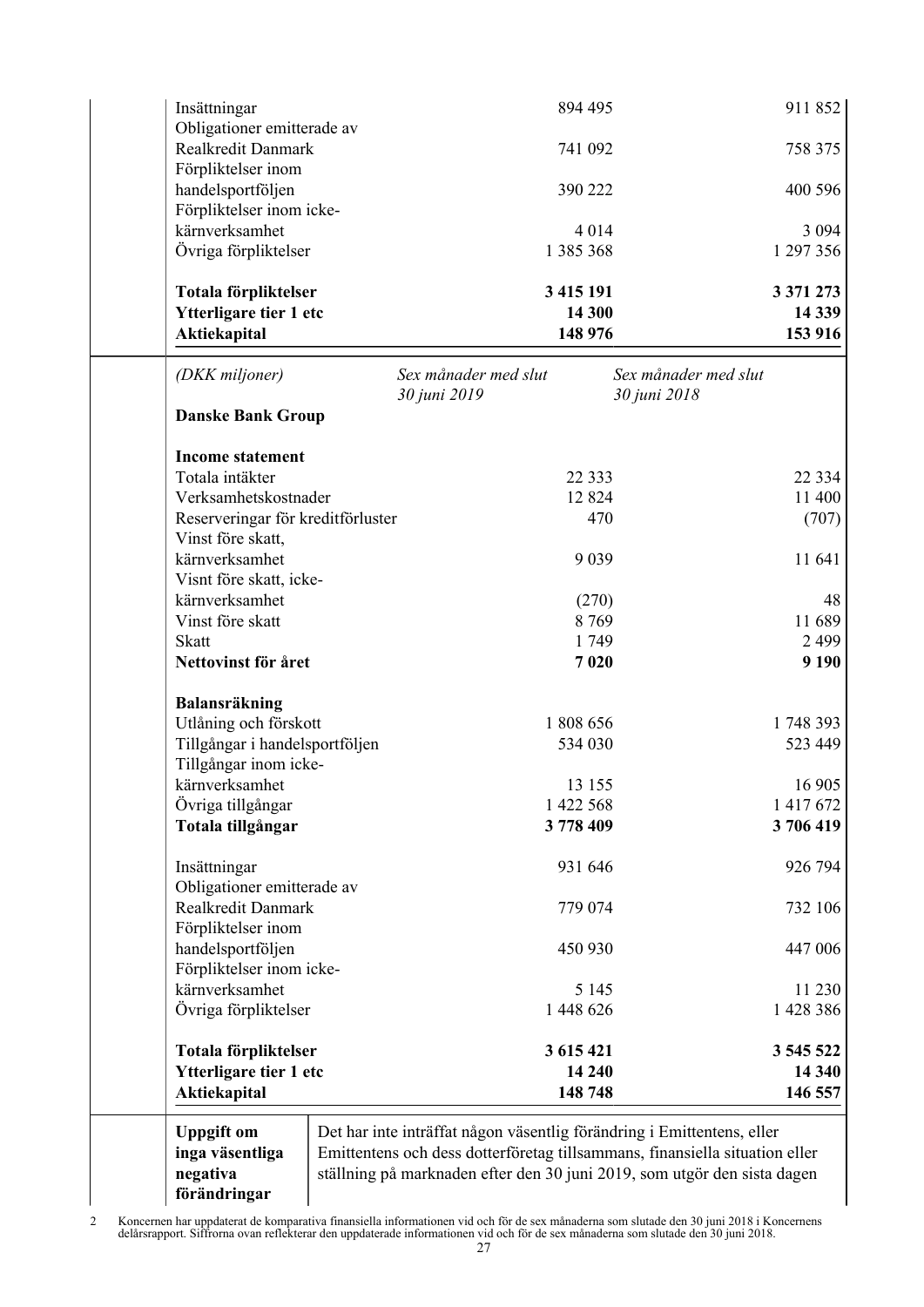|             | <b>Beskrivning</b><br>av väsentliga<br>förändringar<br><i>i</i> finansiell<br>situation eller<br>ställning på<br>marknaden | i den räkenskapsperiod för vilken den senaste räkenskapsrapporten för<br>Emittenten och Koncernen har framställts.<br>Emittenten befinner sig för närvarande under utredning av den<br>danska finansinspektionen, den danska statsåklagaren för allvarlig<br>ekonomisk och internationell brottslighet (SØIK), den allmänna<br>estniska åklagarmyndigheten, det amerikanska justitiedepartementet<br>och den amerikanska finansinspektionen (U.S. Securities and Exchange<br>Commission). Det har även inletts käromål mot Emittenten i New York,<br>Tribunal de Grande Instance de Paris och Köpenhamns byret. Tidpunkten<br>för fullbordandet av tvisterna och deras resultatet är okända. Emittenten har<br>för avsikt att försvara sig mot kraven. Med undantag för sådana käromål<br>och utredningar har det inte inträffat någon väsentlig negativ förändring<br>i Emittentens framtidsutsikter efter den 31 december 2018, som utgör<br>den sista dagen i den räkenskapsperiod för vilken den senaste reviderade<br>räkenskapsrapporten för Emittenten och Koncernen har framställts. |
|-------------|----------------------------------------------------------------------------------------------------------------------------|----------------------------------------------------------------------------------------------------------------------------------------------------------------------------------------------------------------------------------------------------------------------------------------------------------------------------------------------------------------------------------------------------------------------------------------------------------------------------------------------------------------------------------------------------------------------------------------------------------------------------------------------------------------------------------------------------------------------------------------------------------------------------------------------------------------------------------------------------------------------------------------------------------------------------------------------------------------------------------------------------------------------------------------------------------------------------------------------|
| <b>B.13</b> | <b>Nyligen</b><br>inträffade<br>händelser som<br>är väsentliga för<br>att utvärdera<br><b>Emittentens</b><br>solvens       | Inte tillämpligt - Det föreligger inte några nyligen inträffade händelser som<br>är väsentliga för att utvärdera Emittentens solvens.                                                                                                                                                                                                                                                                                                                                                                                                                                                                                                                                                                                                                                                                                                                                                                                                                                                                                                                                                        |
| <b>B.14</b> | <b>Beroende</b> av<br>andra företag<br>inom Koncernen                                                                      | Se Punkt B.5. Inte tillämpligt - Emittenten är inte beroende av andra<br>företag inom Koncernen.                                                                                                                                                                                                                                                                                                                                                                                                                                                                                                                                                                                                                                                                                                                                                                                                                                                                                                                                                                                             |
| <b>B.15</b> | Huvudsakling<br>verkshamhet                                                                                                | Koncernen är den ledande leverantören av finansiella tjänster i Danmark<br>(Källa: danska Finanstilsynet) - och en av de största i Norden - mätt utifrån<br>totala tillgångar per den 31 mars 2018. Koncernen tillhandahåller kunder<br>ett brett utbud av tjänster inom bank, bolån, finansiering, försäkring,<br>pension, fastighetsmäkleri, förmögenhetsförvaltning och handel med<br>ränteprodukter, utländsk valuta och aktier. Emittenten är den största banken<br>i Danmark (Källa: danska Finanstilsynet), är en av de största bankerna i<br>Finland och Nordirland och har utmanarpositioner i Sverige och Norge.                                                                                                                                                                                                                                                                                                                                                                                                                                                                   |
| <b>B.16</b> | Kontrollerande<br>aktiägere                                                                                                | Inte tillämpligt - Emittenten känner inte till någon aktiägare eller<br>gruppering av samverkande aktieägare som direkt eller indirekt kontrollerar<br>Emittenten.                                                                                                                                                                                                                                                                                                                                                                                                                                                                                                                                                                                                                                                                                                                                                                                                                                                                                                                           |
| <b>B.17</b> | Kreditvärdighet<br>betygtilldelade<br>Emittenten                                                                           | Per dagen för detta Grundprospekt som kompletterat, har Programmet<br>och Emittenten tilldelats kreditvärdighetsbetyg av följande<br>kreditvärderingsinstitut: Moody's Investors Service Ltd. ("Moody's"),<br>Standard & Poor's Credit Market Services Europe Limited ("S&P") och<br>Fitch Ratings Ltd ("Fitch").                                                                                                                                                                                                                                                                                                                                                                                                                                                                                                                                                                                                                                                                                                                                                                            |
|             |                                                                                                                            | Kreditvärdighetsbetygen för Programmet och Emittenten är som följer:                                                                                                                                                                                                                                                                                                                                                                                                                                                                                                                                                                                                                                                                                                                                                                                                                                                                                                                                                                                                                         |
|             |                                                                                                                            | Moody's<br>S&P<br>Fitch                                                                                                                                                                                                                                                                                                                                                                                                                                                                                                                                                                                                                                                                                                                                                                                                                                                                                                                                                                                                                                                                      |

<sup>3</sup> Med anledning av Tilläggsprospekt nr. 1 daterat den 26 juli 2019 har orden "31 mars 2019" tagits bort och ersatts med orden "30 juni 2019" och ändringar har gjorts till avsnittet "Utvald historisk finansiell information" för att reflektera puliceringen av Koncernens icke-reviderade delårsrapport vid och för det första halvåret som slutade den 30 juni 2019.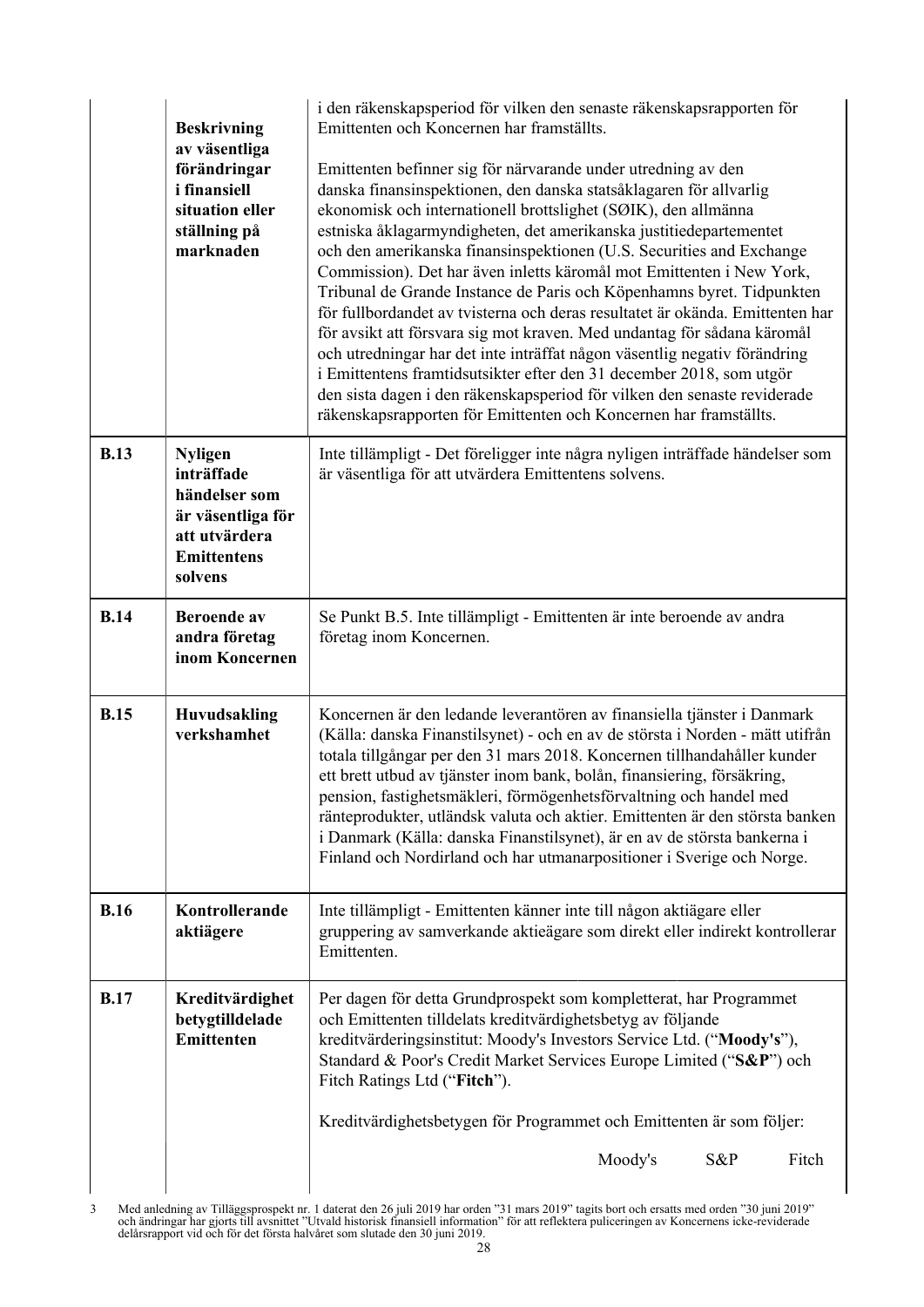|  | Icke-säkerställd icke-efterställd<br>långfristig skuld/betyg avseende<br>långsiktig emittentrisk                                                                                                                                      | A2    | $\mathbf{A}$ | $\mathsf{A}$ |
|--|---------------------------------------------------------------------------------------------------------------------------------------------------------------------------------------------------------------------------------------|-------|--------------|--------------|
|  | Icke-säkerställd icke-efterställd<br>kortfristig skuld/betyg avseende<br>kortsiktig emittentrisk.                                                                                                                                     | $P-1$ | $A-1$        | F1           |
|  | Var och en av Moody's, S&P och Fitch är etablerade inom den Europeiska<br>Unionen ("EU") och är registrerade under Förordning (2009/1006/EG) (så<br>som ändrad).                                                                      |       |              |              |
|  | Ett kreditvärdighetsbetyg är inte rekommendation att att köpa, sälja eller<br>inneha värdepapper och kan bli föremål tillfällig indragning, sänkning eller<br>återkallelse närsomhelst av det tilldelande kreditvärderingsinstitutet. |       |              |              |
|  | Inga kreditvärdighetsbetyg har tilldelats eller förvantas att bli tilldelade<br>Obligationerna på begäran av eller i samarbete med Emittenten i<br>kreditvärderingsprocessen.                                                         |       |              |              |

# **Avsnitt C - Obligationer**

| <b>Beskrivning av</b>                                                                                 | Obligationerna är Indexrelaterade Inlösenobligationer.                                                                                                                                                                                                                                                                                                                                                                                             |  |
|-------------------------------------------------------------------------------------------------------|----------------------------------------------------------------------------------------------------------------------------------------------------------------------------------------------------------------------------------------------------------------------------------------------------------------------------------------------------------------------------------------------------------------------------------------------------|--|
| <b>ISIN</b>                                                                                           | Serienummar är DB08QQEUHÅTI. Tranchenumret är 1.                                                                                                                                                                                                                                                                                                                                                                                                   |  |
|                                                                                                       | International Securities Identification Number SE0012674752.                                                                                                                                                                                                                                                                                                                                                                                       |  |
|                                                                                                       | Beräkningsbeloppet ("BB") är SEK 10,000.00.                                                                                                                                                                                                                                                                                                                                                                                                        |  |
| Valuta                                                                                                | Obligationerna är denominerade i SEK och den angivna valutan för<br>betalningar avseende obligationerna är SEK.                                                                                                                                                                                                                                                                                                                                    |  |
| <b>Restriktioner</b><br>avseende fri<br>överlåtbarhet                                                 | Överlåtelse av Obligationer kan endast effektueras genom<br>kontoföringssystemet och det register som upprätthålls av Euroclear<br>Sweden.                                                                                                                                                                                                                                                                                                         |  |
|                                                                                                       | Obligationerna är fritt överlåtbara, med förbehåll för erbjudande- och<br>försäljningsrestriktioner i USA; inom det Europeiska Ekonomiska<br>Samarbetsområdet, Stobritannien, Danmark, Finland och Sverige samt<br>lagar i de jurisdiktioner som Obligationerna erbjuds eller säljs i.                                                                                                                                                             |  |
| Rättigheter<br>förknippade<br>med<br>Obligationerna,<br>inklusive<br>rangordning och<br>begränsningar | Obligationerna har villkor avseende, bl.a.:<br>Rangordning<br>Obligationerna kommer att utgöra direkta, ovillkorade, icke-efterställda<br>och icke-säkerställda åtaganden för Emittenten och kommer att rankas<br>i likhet sinsemellan och åtminstone jämsides med Emittentens samtliga<br>övriga ordinära, icke-preferens, icke-efterställda och icke-säkerställda<br>förpliktelser, nuvarande och framtida, om inte annat anges i tvingande lag. |  |
|                                                                                                       | Obligationerna/                                                                                                                                                                                                                                                                                                                                                                                                                                    |  |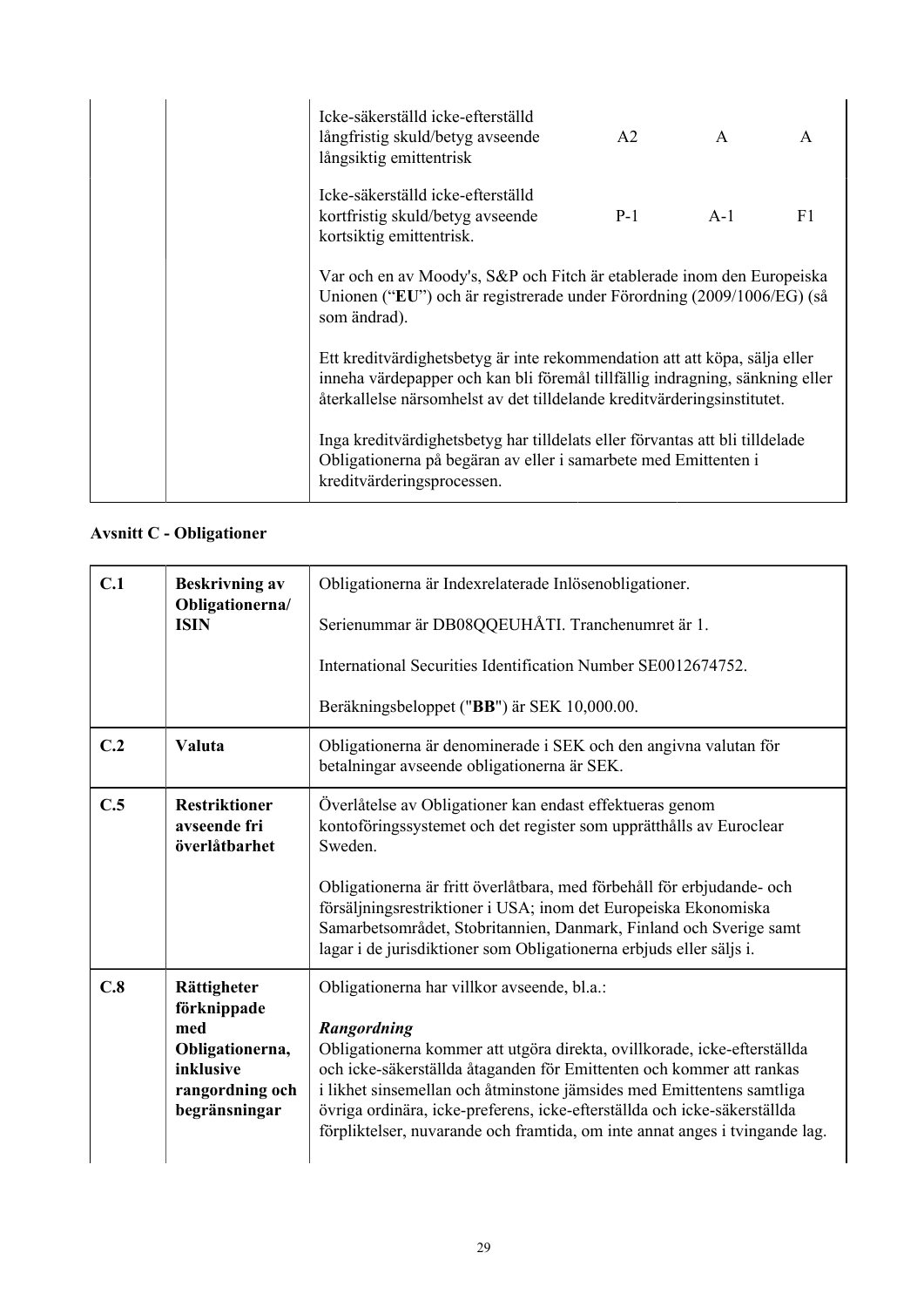|      |                                                                                | <b>Skatt</b><br>Emittenten är inte ansvarig för eller på annat sätt skyldig att betala<br>någon skatt, pålaga, kostnad, avgift eller liknande som kan uppstå på<br>grund av ägarskap, överföring, utnyttjande, avveckling eller utövande av<br>Värdepapper och alla betalningar från Emittenten sker med förbehåll för<br>eventuell skatt, pålaga, källskatt eller annan betalning som ska utföras,<br>betalas, innehållas eller avdras.<br>Negativåtagande och uppsägningsgrund avseende andra förpliktelser<br>Villkoren för Obligationerna kommer inte innehålla villkor om<br>negativåtagande och uppsägningsgrund avseende andra förpliktelser.<br>Uppsägningsgrundande Händelse<br>Villkoren för Obligationerna innehåller, bl.a., följande<br>uppsägningsgrundande händelser: (i) underlåtelse av betalning av något<br>kapitalbelopp eller ränta under Obligationerna och sådan underlåtelse<br>varar under en period om 5 dagar efter den dag på vilket meddelande<br>har lämnats till Emittenten; (ii) Emittentens underlåtelse att uppfylla<br>eller respektera något av sina andra åtaganden under Obligationerna som<br>fortgår under minst 30 dagar efter meddelande om krav på rättelse har<br>lämnats till Emittenten; (iii) ett juridiskt förfarande avseende beskattning<br>eller verkställande eller stämning avseende eller gällande någon del av<br>Emittentens tillgångar företas som är betydande vad gäller dess effekt<br>på Emittentens verksamhet och som inte avslås eller inhiberas inom 60<br>dagar efter sådant juridiskt förfarande avseende beskattning, verkställande<br>eller stämning, (iv) händelser avseende Emittentens konkurs; och (v) den<br>danska finansinspektionen meddelar beslut om avbrott för betalningar för<br>Emittenten.<br>Innehavarmöten<br>Villkoren för Obligationerna kommer innehålla bestämmelser om kallande<br>till innehavarmöten för att ta ställning till saker som påverkar innehavares |
|------|--------------------------------------------------------------------------------|------------------------------------------------------------------------------------------------------------------------------------------------------------------------------------------------------------------------------------------------------------------------------------------------------------------------------------------------------------------------------------------------------------------------------------------------------------------------------------------------------------------------------------------------------------------------------------------------------------------------------------------------------------------------------------------------------------------------------------------------------------------------------------------------------------------------------------------------------------------------------------------------------------------------------------------------------------------------------------------------------------------------------------------------------------------------------------------------------------------------------------------------------------------------------------------------------------------------------------------------------------------------------------------------------------------------------------------------------------------------------------------------------------------------------------------------------------------------------------------------------------------------------------------------------------------------------------------------------------------------------------------------------------------------------------------------------------------------------------------------------------------------------------------------------------------------------------------------------------------------------------------------------------------------------------------------------------|
|      |                                                                                | intressen generellt. Dessa villkor tillåter vissa definierade majoriteter att<br>binda samtliga innehavare, inklusive innehavare som inte närvarade vid<br>och inte röstade vid det relevanta innehavarmötet samt innehavare som<br>röstade på ett annat sätt än majoriteten.                                                                                                                                                                                                                                                                                                                                                                                                                                                                                                                                                                                                                                                                                                                                                                                                                                                                                                                                                                                                                                                                                                                                                                                                                                                                                                                                                                                                                                                                                                                                                                                                                                                                              |
|      |                                                                                | Tillämplig rätt<br>Engelsk rätt, med undantag för registrering av Obligationerna i Euroclear<br>Sweden AB som ska vara underkastat Svensk rätt.                                                                                                                                                                                                                                                                                                                                                                                                                                                                                                                                                                                                                                                                                                                                                                                                                                                                                                                                                                                                                                                                                                                                                                                                                                                                                                                                                                                                                                                                                                                                                                                                                                                                                                                                                                                                            |
| C.9  | Ränta, inlösen<br>och företrädare:                                             | Obligationerna löper inte med ränta.                                                                                                                                                                                                                                                                                                                                                                                                                                                                                                                                                                                                                                                                                                                                                                                                                                                                                                                                                                                                                                                                                                                                                                                                                                                                                                                                                                                                                                                                                                                                                                                                                                                                                                                                                                                                                                                                                                                       |
|      | Den nominella<br>räntesatsen                                                   |                                                                                                                                                                                                                                                                                                                                                                                                                                                                                                                                                                                                                                                                                                                                                                                                                                                                                                                                                                                                                                                                                                                                                                                                                                                                                                                                                                                                                                                                                                                                                                                                                                                                                                                                                                                                                                                                                                                                                            |
|      | Dagen från<br>vilken ränta ska<br>erläggas och<br>förfallodagarna<br>för ränta |                                                                                                                                                                                                                                                                                                                                                                                                                                                                                                                                                                                                                                                                                                                                                                                                                                                                                                                                                                                                                                                                                                                                                                                                                                                                                                                                                                                                                                                                                                                                                                                                                                                                                                                                                                                                                                                                                                                                                            |
| C.11 | <b>Upptagande till</b><br>handel                                               | Ansökan har gjorts hos Nasdaq Stockholm för Obligationerna att upptas till<br>handel på Nasdaq Stockholm.                                                                                                                                                                                                                                                                                                                                                                                                                                                                                                                                                                                                                                                                                                                                                                                                                                                                                                                                                                                                                                                                                                                                                                                                                                                                                                                                                                                                                                                                                                                                                                                                                                                                                                                                                                                                                                                  |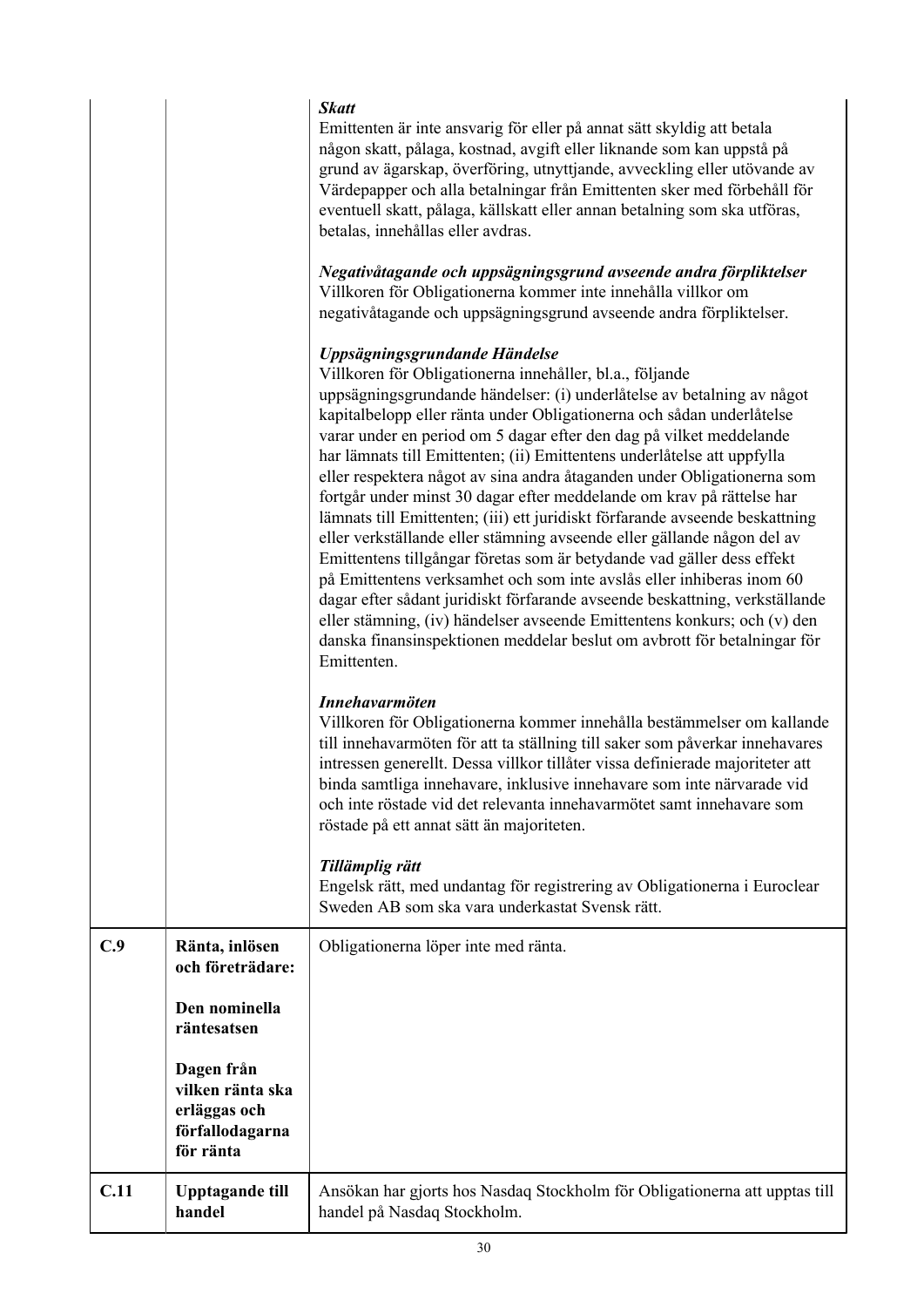| C.16 | Förfallodag<br>och slutlig<br>referensdagen                       | Förfallodagen är 22 oktober 2022. Den slutliga referensdagen är den<br>slutliga värderingsdagen angiven i Punkt C.18 nedan.                                                                                                                                                                                                                                                                                                                                                                                                                                                                                                                                                                                                                                                                                                                                                                                                                                                                                                                                                                                                                                                                                                                                                                                                                                                                                                                                                                                                                                                                                                                                                                                                                                                                                                                                                                                                                                                                                                                                                                                                                                                                                                                                                                                                                                                                                                                                                                                 |  |
|------|-------------------------------------------------------------------|-------------------------------------------------------------------------------------------------------------------------------------------------------------------------------------------------------------------------------------------------------------------------------------------------------------------------------------------------------------------------------------------------------------------------------------------------------------------------------------------------------------------------------------------------------------------------------------------------------------------------------------------------------------------------------------------------------------------------------------------------------------------------------------------------------------------------------------------------------------------------------------------------------------------------------------------------------------------------------------------------------------------------------------------------------------------------------------------------------------------------------------------------------------------------------------------------------------------------------------------------------------------------------------------------------------------------------------------------------------------------------------------------------------------------------------------------------------------------------------------------------------------------------------------------------------------------------------------------------------------------------------------------------------------------------------------------------------------------------------------------------------------------------------------------------------------------------------------------------------------------------------------------------------------------------------------------------------------------------------------------------------------------------------------------------------------------------------------------------------------------------------------------------------------------------------------------------------------------------------------------------------------------------------------------------------------------------------------------------------------------------------------------------------------------------------------------------------------------------------------------------------|--|
| C.17 | <b>Avvecklings-</b><br>förfaranden<br>för derivat-<br>värdepapper | Obligationerna är Obligationer som avvecklas kontant.                                                                                                                                                                                                                                                                                                                                                                                                                                                                                                                                                                                                                                                                                                                                                                                                                                                                                                                                                                                                                                                                                                                                                                                                                                                                                                                                                                                                                                                                                                                                                                                                                                                                                                                                                                                                                                                                                                                                                                                                                                                                                                                                                                                                                                                                                                                                                                                                                                                       |  |
| C.18 | <b>Avkastning</b><br>på derivat-<br>värdepapper                   | Räntebeloppet (om något) och inlösenbeloppet som förfaller vid<br>förfallodagen, fastställs enligt det följande:<br>Ränta<br>Obligationerna löper inte med ränta.<br>Förtida inlösen<br>Se "Skatt" och "Uppsägningsgrundande Händelser" i Punkt C.8 ovan och<br>"Avbrottsdagar, Marknadsavbrottshändelser och Justeringar" nedan för<br>information om förtida inlösen av Obligationerna.<br>Vidare, om Emittenten fastställer att utförandet av dess åtaganden under<br>Obligationerna eller om några arrangemang som förteas för att hedga<br>dess åtaganden under Obligationerna, har blivit eller kommer bli olagligt,<br>helt eller delvis, som en följd av efterlevande av tillämpliga lagar eller<br>framtida lagar en ("olaglighet"), så kan Emittenten lösa in Obligationerna<br>i förtid och, om och till den omfattning som tillåts enligt tillämplig lag,<br>betala ett belopp som är lika med det förtida inlösenbloppet avseende varje<br>beräkningsbelopp.<br>I de situation som anges ovan, kommer det "fortida inlösenbeloppet" som<br>förfaller till betalning vid sådan förtida inlösen av Obligationerna vara<br>ett belopp som fastställs av Beräkningsagenten så som representerande<br>det rimliga marknadsvärdet för varje beräkningsbelopp av Obligationerna<br>(och sådant belopp ska inkludera räntebelopp) på en dag som väljs av<br>Emittenten (i en situation med förtida inlösen pga. en olaglighet, med<br>bortseende från den relevanta olagligheten), men justerat (med undantag<br>för vid en förtida inlösen pga. en uppsåagningsgrundande håandelse)<br>för att beakta förluster, utgifter och kostnader som Emittenten och/<br>eller dess närstående ådrar sig vid upplösande av hedningsarrangemang<br>och finansieringsarrangemang avseende Obligationerna, med förbehåll<br>för att när det rimliga marknadsvärdet för varje beräkningsbelopp av<br>Obligationerna ska fastställas efter en uppsägningsgrundande händelse,<br>så ska inte de finansiella förhållandena för Emittenten beaktas och<br>Emittenten ska förutsättas at kunne utföra sine åtaganden till fullo avseende<br>Obligationerna.<br>Inlösen vid förfall<br>Såvida inte dessförinnan inlösta eller köpa och annullerade, kommer<br>Obligationerna att lösas in till dessas Slutliga Inlösenbelopp på<br>Förfallodagen.<br>Förfallodagen är den 22 oktober 2022.<br>Inlösenbeloppet relaterat till Referensfaktor ska vara "Inlösenbeloppet<br>(Köpoption)" fastställt utifrån följande formel: |  |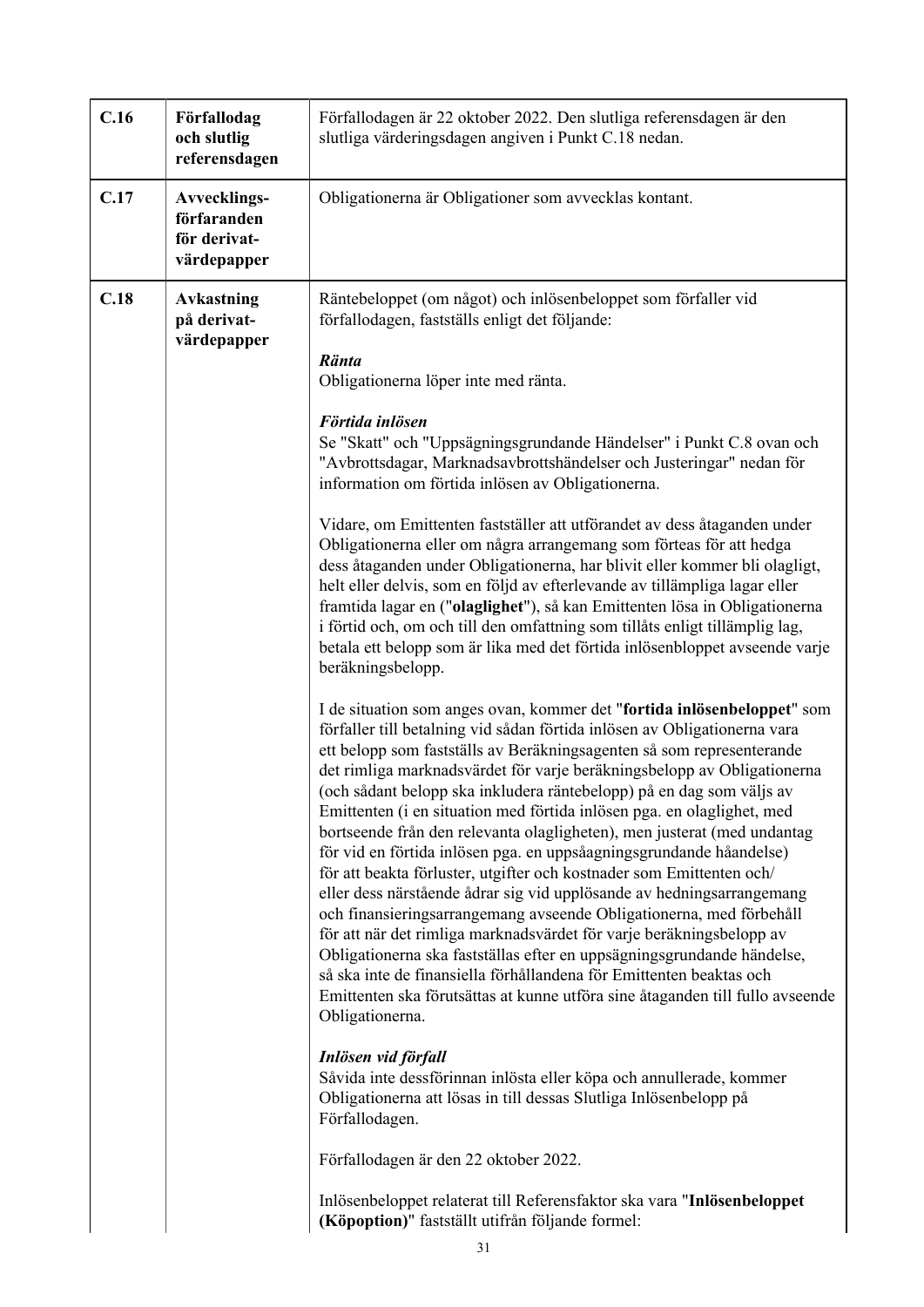# $RKB + References faktorbeloppet$

Beträffande det ovanstående:

"**Referensfaktorbeloppet**" betyder ett belopp fastställt utifrån följande formel:

 $BB \times MAX[U$ tvecklingsgolv, (DG  $\times U$ tveckling(Köpoption))]  $\times$ VKO

Där:

"**Utveckling (Köpoption)**" betyder summan av de viktade Utvecklingarna för var och en av Referensfaktorerna MINUS 100%.

"**Valutakurskonvertering avseende Option**": Inte tillämpligt, VKO = 1.

"**Valutakurskonvertering avseende Kapitalbelopp**": Inte tillämpligt,  $VKK = 1$ .

"**Utveckling**" betyder, avseende en Referensfaktor och den angivna slutliga , nivå för sådan Referensfaktor på sådana angivna slutliga DIVIDERAT MED startnivån för sådan Referensfaktor på den initiala , uttryckt som ett procenttal.

"**Relevant Kapitalbelopp**" ("**RKB**") betyder BB multiplicerat med 100 procent multiplicerat med VKK.

"**Utvecklingsgolv**" = Noll.

"**DG**" = 145%

"**Startkurs" =** 100%

*Värdering*

"**Initial värderingsdatum**" =

"**Slutliga värderingsdatum**" = 8 oktober 2022

### *Avbrottsdagar, Marknadsavbrottshändelser och Justeringar*

Villkoren för Obligationerna innehåller bestämmelser, beroende på vad som är tillämpligt, som rör händelser som påverkar Referensfaktorn(erna), modificering eller avslutande av Referensfaktorn(erna) och marknadsstörningsbestämmelser och bestämmelser avseende senare korrigeringar av nivån för Referensfaktorn(erna) och närmare uppgifter om konsekvenserna av sådana händelser. Sådana bestämmelser kan ge Emittenten rätt eller föreskriva att beräkningsagenten ska fastställa vilka justeringar som ska göras efter inträffandet av den relevanta händelsen (vilket kan inkludera senareläggning av varje värdering eller betalning som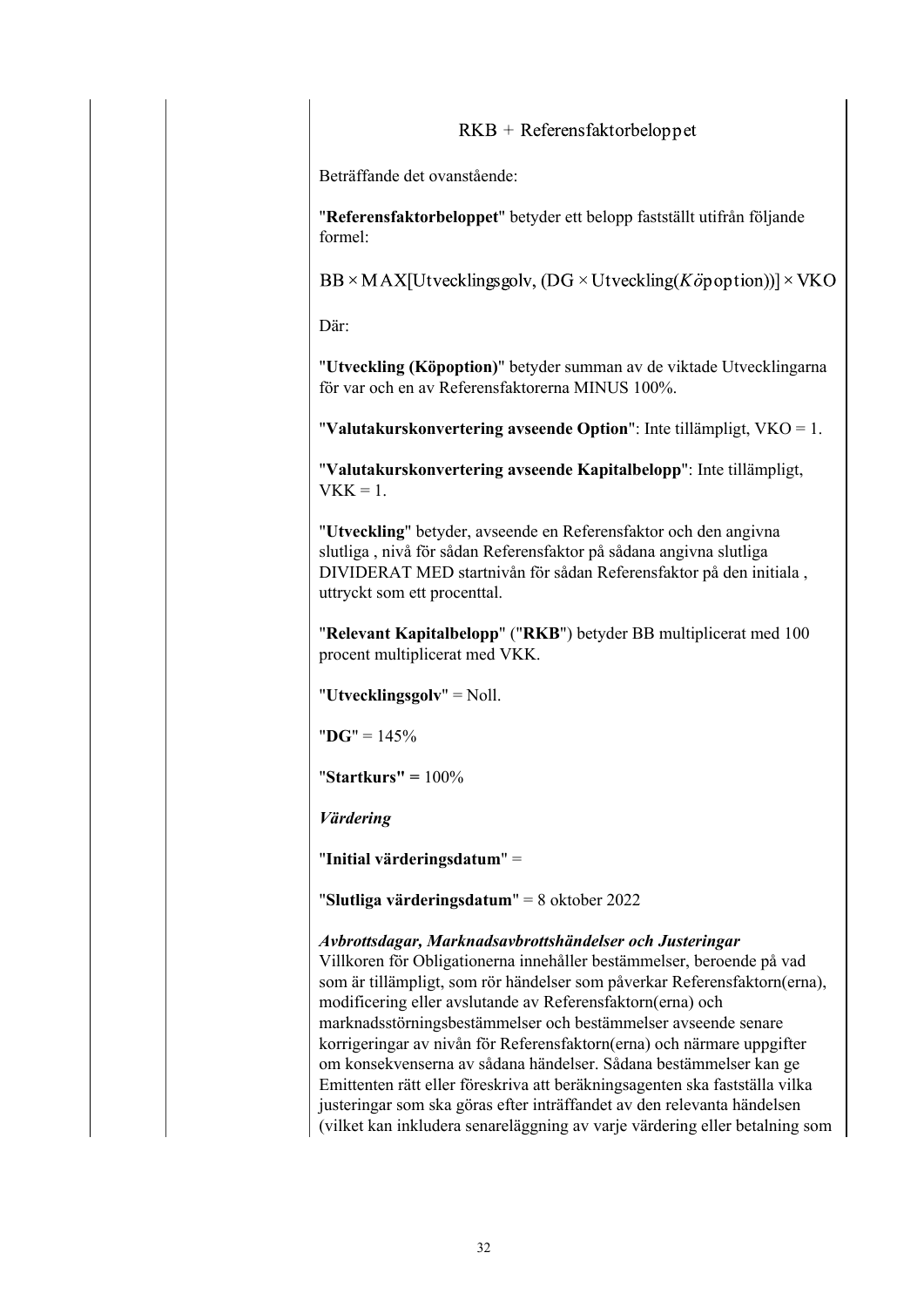|      |                                          | ska göras eller utbyte till en ersättande referensfaktor) eller att annullera<br>Obligationerna och betala ett belopp lika med det förtida inlösenbeloppet<br>enligt vad som anges i C.16 ovan.                                                                                                  |                               |                 |             |
|------|------------------------------------------|--------------------------------------------------------------------------------------------------------------------------------------------------------------------------------------------------------------------------------------------------------------------------------------------------|-------------------------------|-----------------|-------------|
| C.19 | Utövandekurs/<br>slutlig<br>referenskurs | Se Punkt C.18 ovan.                                                                                                                                                                                                                                                                              |                               |                 |             |
| C.20 | Underliggande                            | Referensfaktorn är                                                                                                                                                                                                                                                                               |                               |                 |             |
|      |                                          | Referensfaktorn                                                                                                                                                                                                                                                                                  | <b>Klassificering</b>         | Webbplats       | <b>Vikt</b> |
|      |                                          | <b>SOLACTIVE</b><br><b>SUSTAINABLE</b><br><b>GOALS EUROPE</b><br><b>MV INDEX</b>                                                                                                                                                                                                                 | Indexrelaterat<br>värdepapper | <b>SOLEGOAL</b> | $100\%$     |
|      |                                          | Information avseende Referensfaktorn finns tilgänglig från internationellt<br>erkända offentliggjorda eller elektroniskt visade källor såsom Bloomberg<br>och varje webbplats för Referensfaktorn och från annan internationellt<br>erkänd källa för offentliggörande eller elektronisk visning. |                               |                 |             |

# **Avsnitt D - Risker**

| D.2 |                        |                                                                                                                                                                                                      |
|-----|------------------------|------------------------------------------------------------------------------------------------------------------------------------------------------------------------------------------------------|
|     | Huvudsakliga<br>risker | Vid köp av Obligationer ikläder sig investerare risken förknippad med<br>att Emittenten kan bli insolvent eller av annan anledning oförmögen                                                         |
|     | förknippade            | att göra alla betalning som förfaller under Obligationerna. Det finns                                                                                                                                |
|     | med Emittenten         | ett brett spektrum av faktorer som, var för sig eller tillsammans, kan                                                                                                                               |
|     |                        | resultera i att Emittenten inte kan fullgöra sina betalningsförpliktelser                                                                                                                            |
|     |                        | under Obligationerna. Det är inte möjligt att identifiera all sådana faktorer                                                                                                                        |
|     |                        | eller att fastställa vilka faktorer som är mest troliga att inträffa, eftersom                                                                                                                       |
|     |                        | Emittenten kan vara omedveten om alla relevanta faktorer och vissa                                                                                                                                   |
|     |                        | faktorer som Emittenten för närvarande bedömer som inte väsentliga,                                                                                                                                  |
|     |                        | kan bli väsentliga på grund av inträffandet av händelser som ligger utom                                                                                                                             |
|     |                        | Emittentens kontroll. Emittenten har i detta Grundprospekt identifierat ett                                                                                                                          |
|     |                        | antal faktorer som kan väsentligt negativt påverka dess verksamhet och                                                                                                                               |
|     |                        | förmåga att erlägga betalning avseende Obligationerna.                                                                                                                                               |
|     |                        | Dessa faktorer inkluderar:                                                                                                                                                                           |
|     |                        | Koncernen är exponerad mot ett antal risker, vilka kan<br>kategoriseras som kreditrisk, marknadsrisk, likviditet, finansiering<br>och kapital, försäkring och pensionsrisk samt icke-finansiell      |
|     |                        | risk. Icke-finansiell risk består av modellrisk, operationell risk<br>affärsavbrott, finansiell brottslighet, beteende och uppföranderisk,<br>legalrisk och finansiell kontroll och strategisk risk; |
|     |                        | Regulatoriska förändringar kan väsentligt påverka Emittentens<br>verksamhet;                                                                                                                         |
|     |                        |                                                                                                                                                                                                      |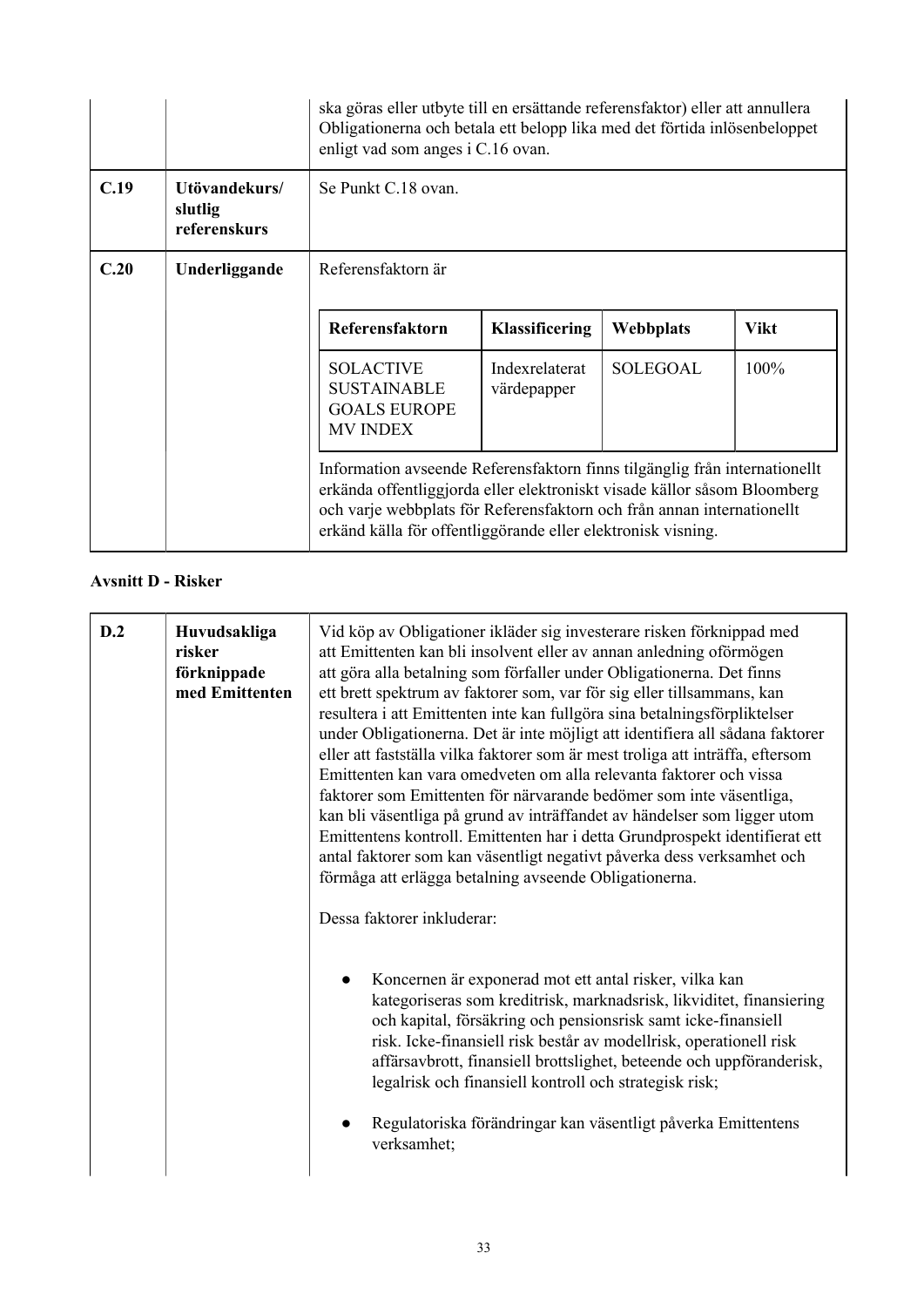|     |                                                                                                  | Emittenten möter ökade kapital- och likviditetskrav som en följd<br>av ramvketet som implementerar, bland annat, Baselkommittén<br>för banktillsyns förlsag om strikter kapital- och likviditetskav för<br>banker inom den Europeiska Unionen;<br>Emitteten kan bli föremål för resolutionsåtgärder under BRRD.<br>Koncernen kan bli tvungen att betala ytterligare belopp till<br>resolutionsfonder och insättningsgarantiplaner; och<br>Koncernen kan påverkas av allmänna ekonomiska och geopolitiska<br>$\bullet$<br>förhållanden, vilket kan resultera i uteblivna vinster eller ökade<br>förluster inom Koncernens verksamhet.                                                                                                                                                                                                                                                                                                                                                                                                                                                                                                                                                                                                                                                                                                                                                                                                                                                                                                                                                                                                                                                                                                                                                                                                                                                                                                                                                                                                                                                                                                   |
|-----|--------------------------------------------------------------------------------------------------|----------------------------------------------------------------------------------------------------------------------------------------------------------------------------------------------------------------------------------------------------------------------------------------------------------------------------------------------------------------------------------------------------------------------------------------------------------------------------------------------------------------------------------------------------------------------------------------------------------------------------------------------------------------------------------------------------------------------------------------------------------------------------------------------------------------------------------------------------------------------------------------------------------------------------------------------------------------------------------------------------------------------------------------------------------------------------------------------------------------------------------------------------------------------------------------------------------------------------------------------------------------------------------------------------------------------------------------------------------------------------------------------------------------------------------------------------------------------------------------------------------------------------------------------------------------------------------------------------------------------------------------------------------------------------------------------------------------------------------------------------------------------------------------------------------------------------------------------------------------------------------------------------------------------------------------------------------------------------------------------------------------------------------------------------------------------------------------------------------------------------------------|
| D.6 | <b>Nyckel</b><br>information om<br>huvudsakliga<br>risker för-<br>knippade med<br>Obligationerna | Emittenten anser att faktorerna sammanfattande nedan representerar de<br>huvudsakliga riskerna förknippade med att investera i Obligationerna,<br>men Emittenten kan vara oförmögen att erlägga belopp avseende<br>Obligationerna av andra skäl som inte behöver anses vara väsentliga av<br>Emittenten på basis an den information som Emittenten för närvarande har<br>tillgänglig eller som den för närvarande inte kan förutse.<br>Obligationerna kan vara förknippade med en hög grad av risk. Det finns<br>vissa faktorer som är väsentliga för att kunna bedöma marknadsriskerna<br>förknippade med att investera i Obligationerna, vilka inkluderar, utan<br>begränsning, det följande: en aktiv andrahandsmarknad avseende<br>Obligationerna kan komma att inte uppstå eller så kan den vara illikvid<br>och detta kan ha en negativ påverkan värdet för vilket en investerare kan<br>sälja sina Obligationer, om en investerare innehar Obligationer som inte är<br>denominerade i valutan för investerarens hemland så kommer exponering<br>ske mot förändringar i valutakurserna som negativt kan påverka värdet<br>av innehavet och införandet av valutakontroller kan resultera i att en<br>investerare inte får betalt för sina Obligationer, att marknadsvärdet för<br>Obligationerna kommer att påverkas av ett antal faktorer oberoende av<br>Emittentens kreditvärdighet, kreditvärdighetsbetyg tilldelade Emittenten<br>kanske inte återspeglar alla risker förknippade med en investering i<br>Obligationerna, Obligationerna kanske inte är en lämplig investering för<br>alla investerare, eftersom Obligationer i VP System är dematerialiserade<br>värdepapper måste investerare förlita sig på clearingsystemets procedurer<br>för överlåtelse, betalning och kommunikation med Emittenten, det finns<br>inte någon skyldighet att erlägga skattekompenserande belopp avseende<br>Obligationerna, att skatter och avgifter kan komma att behöva betalas<br>av investerare avseende Obligationerna, innehållande av källskatt enligt<br>amerikansk lagstiftning (U.S. Foreign Account Tax Compliance Act) kan |
|     |                                                                                                  | påverka betalningar avseende Obligationerna, de föreslagna finansiella<br>transaktionerna kan tillämpas avseende viss handel med Obligationerna,<br>förändringar av referensvärdena kan ha påverkan på Obligationerna:<br>Villkoren för Obligationerna innehåller bestämmelser som tillåter att<br>detta modifieras utan samtycke av samtliga investerare, regulatoriska<br>initiativ kan begränsa visa investeringar, att värdet av Obligationer kan<br>påverkas negativt av en förändring i tillämplig rätt eller administrativ<br>praxis, att Emittenten har emitterat säkerställda obligationer och om några<br>relevanta anspråk avseende dessa säkerställda obligationer inte kan mötas<br>ur tillgångsmassan eller likvider resulterande från denna, kommer varje<br>återstående krav att därefter rangordnas lika med Emittentens förpliktelser<br>under Obligationerna                                                                                                                                                                                                                                                                                                                                                                                                                                                                                                                                                                                                                                                                                                                                                                                                                                                                                                                                                                                                                                                                                                                                                                                                                                                        |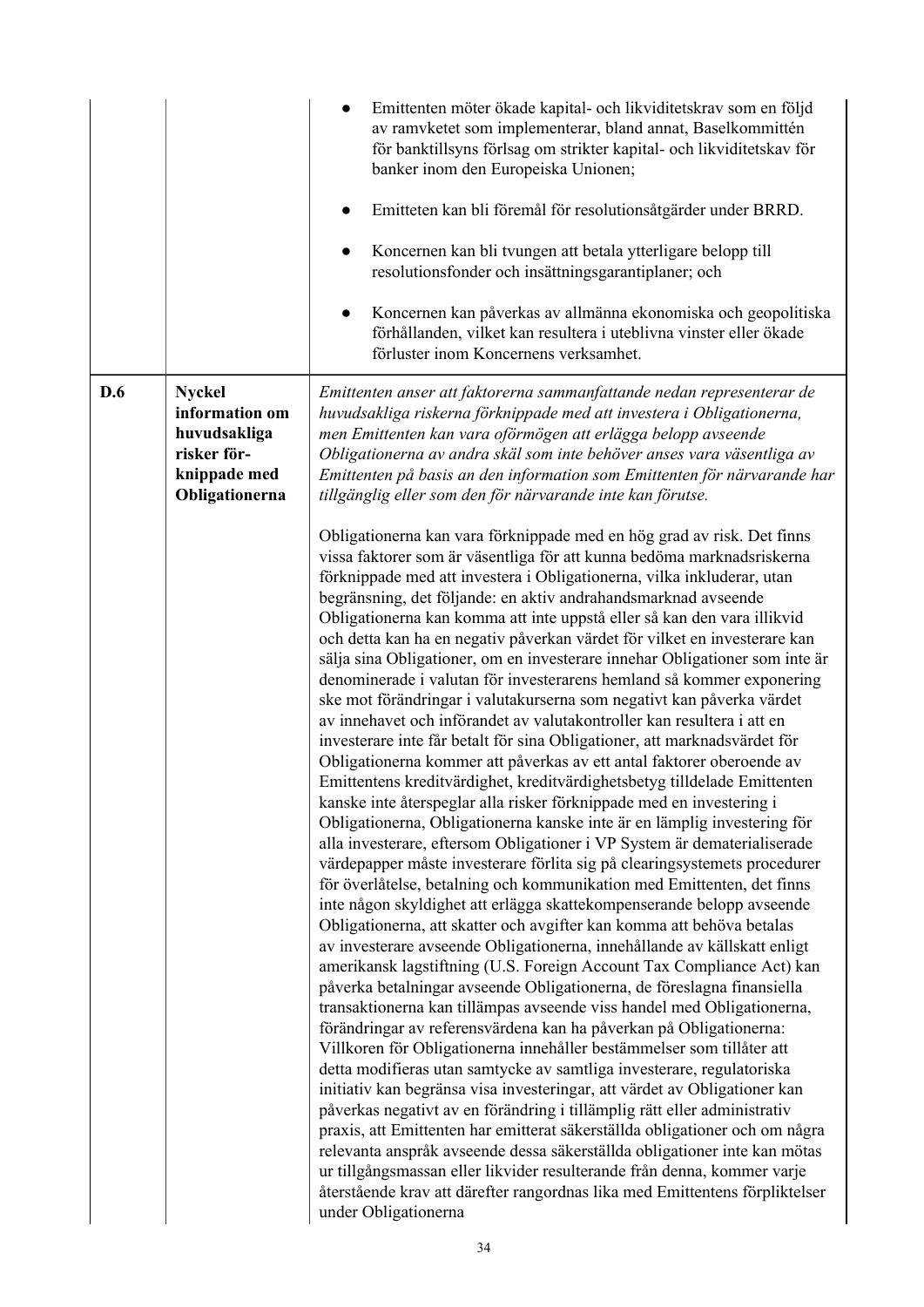|     |                    | Dessutom, det finns vissa faktorer som är väsentliga när det gäller<br>bedömningen av riskerna avseende strukturen för Obligationerna, vilka<br>inkluderar, bland annat, det följande: om fullgörandet av Emittentens<br>förpliktelser under Obligationerna, blir olagligt, kan Emittenten lösa in<br>Obligationerna och värdet för Obligationer med Fast Ränta kan påverkas av<br>rörelser i marknadsräntor.<br>Det finns vissa ytterligare risker förknippade med Obligationer relaterade<br>till Referensfaktorn: Potentiella investerare i Obligationerna ska vidare<br>vara införstådda med att riskerna med transaktioner som involverar<br>Obligationerna och bör endast fatta ett investeringsbeslut efter noggrant<br>övervägande, tillsammans med sina rådgivare, av lämpligheten<br>av Obligationerna i ljuset av investerarens egna omständigheter,<br>informationen i Grundprospektet och informationen om Referensfaktorn<br>till vilken värdet för, eller betalningarna avseende Obligationerna är<br>relaterade. Förändringar i värdet och/eller volatiliten för Referensfaktor<br>kan påverka Obligationernas värde. Investerare riskerar att förlora hela<br>sin investering. Investerare kommer inte att ha några anspråk gentemot<br>någon Referensfaktor. Emittentens hedgningsarrangemang kan påverka<br>Obligationernas värde och det kan förekomma intressekonflikter avseende<br>Obligationerna. Marknadsavbrott eller andra justeringshändelser kan<br>inträffa avseende Referensfaktorn vilket kan resultera i att värderingar och/<br>eller betalningar senareläggs, Obligationerna kan bli föremål för justering<br>(inklusive, utan begränsning till, att den relevanta Referensfaktorn kan<br>bytas ut) eller att Obligationerna löses in i förtid. |
|-----|--------------------|------------------------------------------------------------------------------------------------------------------------------------------------------------------------------------------------------------------------------------------------------------------------------------------------------------------------------------------------------------------------------------------------------------------------------------------------------------------------------------------------------------------------------------------------------------------------------------------------------------------------------------------------------------------------------------------------------------------------------------------------------------------------------------------------------------------------------------------------------------------------------------------------------------------------------------------------------------------------------------------------------------------------------------------------------------------------------------------------------------------------------------------------------------------------------------------------------------------------------------------------------------------------------------------------------------------------------------------------------------------------------------------------------------------------------------------------------------------------------------------------------------------------------------------------------------------------------------------------------------------------------------------------------------------------------------------------------------------------------------------------------------------------------------|
| D.6 | <b>Riskvarning</b> | <b>BELOPPET SOM ERLÄGGS VID INLÖSEN AV</b><br>OBLIGATIONERNA KAN VARA LÄGRE ÄN<br>KAPITALBELOPPET FÖR OBLIGATIONERNA, TILLSAMMANS<br>MED UPPLUPEN RÄNTA (OM NÅGON), OCH KAN UNDER<br>VISSA OMSTÄNDIGHETER VARA NOLL. INVESTERARE KAN<br>FÖRLORA VÄRDET AV DERAS HELA INVESTERING ELLER<br>DEL DÄRAV, BEROENDE PÅ VAD SOM BLIR FALLET.                                                                                                                                                                                                                                                                                                                                                                                                                                                                                                                                                                                                                                                                                                                                                                                                                                                                                                                                                                                                                                                                                                                                                                                                                                                                                                                                                                                                                                              |

# **Avsnitt E - Erbjudande**

| E.2b | <b>Motiv</b> till<br>erbjudandet<br>och användning<br>av likviderna<br>när annat än att<br>göra vinst och/<br>eller hedga vissa<br>risker | Nettolikviderna från varje emission av Obligationer kommer att användas<br>av Emittenten för att möta delar av dess allmänna finansieringsbehov.                                 |
|------|-------------------------------------------------------------------------------------------------------------------------------------------|----------------------------------------------------------------------------------------------------------------------------------------------------------------------------------|
| E.3  | Villkor för<br>erbjudandet                                                                                                                | Denna emission av Obligationer erbjuds i ett Icke-Undantaget Erbjudandet<br><i>i</i> Sweden.<br>Emissionskursen för Obligationerna är 110,00 procent av dessas<br>kapitalbelopp. |